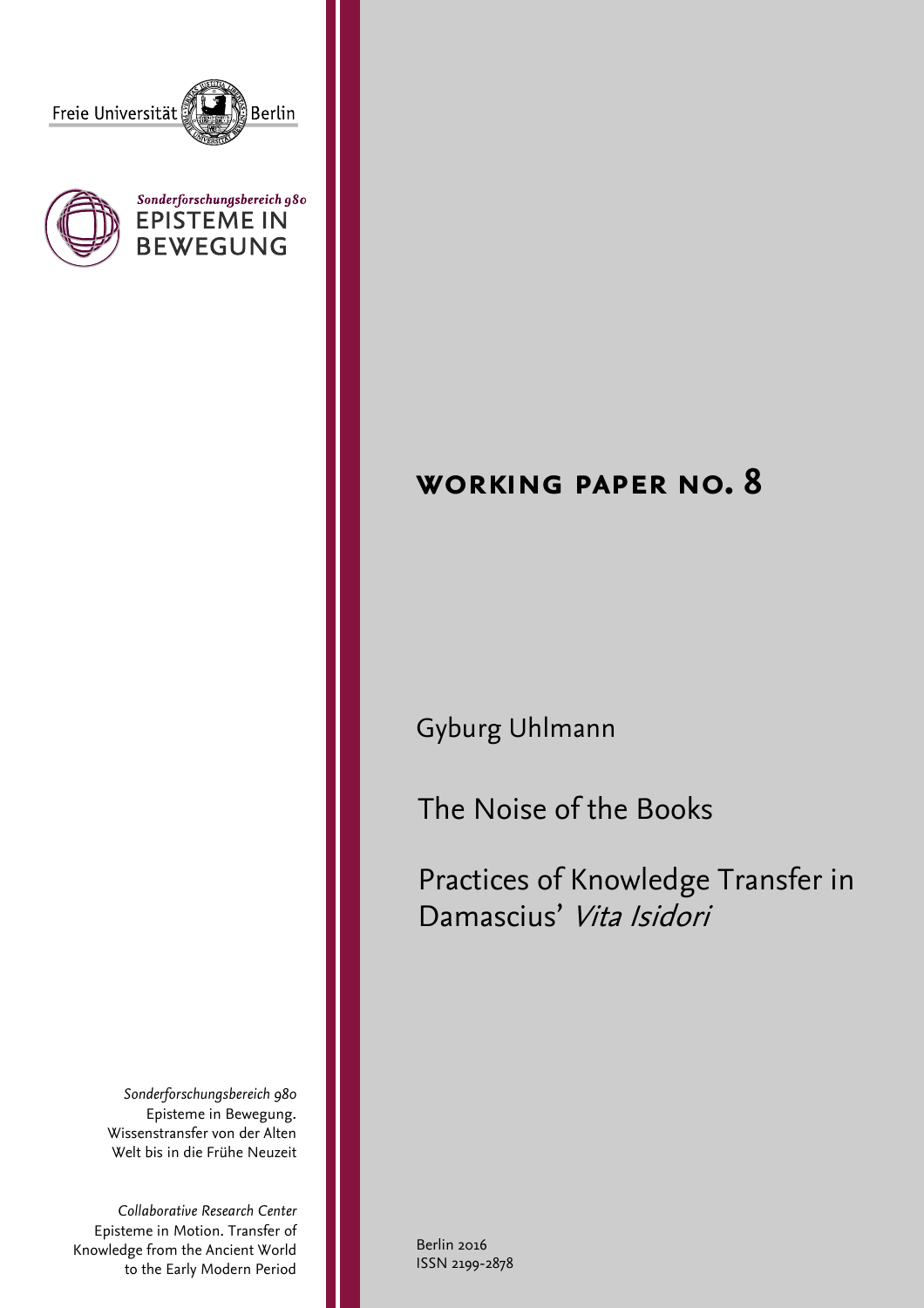#### **SFB Episteme – Working Papers**

Die Working Papers werden herausgegeben von dem an der Freien Universität Berlin angesiedelten Sonderforschungsbereich 980 *Episteme in Bewegung. Wissenstransfer von der Alten Welt bis in die Frühe Neuzeit* und sind auf der Website des SFB sowie dem Dokumentenserver der Freien Universität Berlin kostenfrei abrufbar:

#### **www.sfb‐episteme.de** und **http://edocs.fu‐berlin.de**

Die Veröffentlichung erfolgt nach Begutachtung durch den SFB‐Vorstand. Mit Zusendung des Typoskripts überträgt die Autorin/der Autor dem Sonderforschungsbereich ein nichtexklusives Nutzungsrecht zur dauerhaften Hinterlegung des Dokuments auf der Website des SFB 980 sowie dem Dokumentenserver der Freien Universität. Die Wahrung von Sperrfristen sowie von Urheber‐ und Verwertungsrechten Dritter obliegt den Autorinnen und Autoren.

Die Veröffentlichung eines Beitrages als Preprint in den Working Papers ist kein Ausschlussgrund für eine anschließende Publikation in einem anderen Format. Das Urheberrecht verbleibt grundsätzlich bei den Autor/innen.

*Zitationsangabe für diesen Beitrag:*

Uhlmann, Gyburg: The noise of the books – Practices of Knowledge Transfer in Damascius' *Vita Isidori*, Working Paper des SFB 980 *Episteme in Bewegung*, No. 8/2016, Freie Universität Berlin

Stable URL online: http://edocs.fu-berlin.de/docs/receive/FUDOCS\_series\_000000000238

Working Paper ISSN 2199 – 2878 (Internet)

Diese Publikation wurde gefördert von der Deutschen Forschungsgemeinschaft (DFG).

Sonderforschungsbereich 980 "Episteme in Bewegung" Freie Universität Berlin Schwendenerstraße 8 D – 14195 Berlin Tel: +49 (0)30 838‐503 49 / ‐590 24 Email: info@sfb‐episteme.de

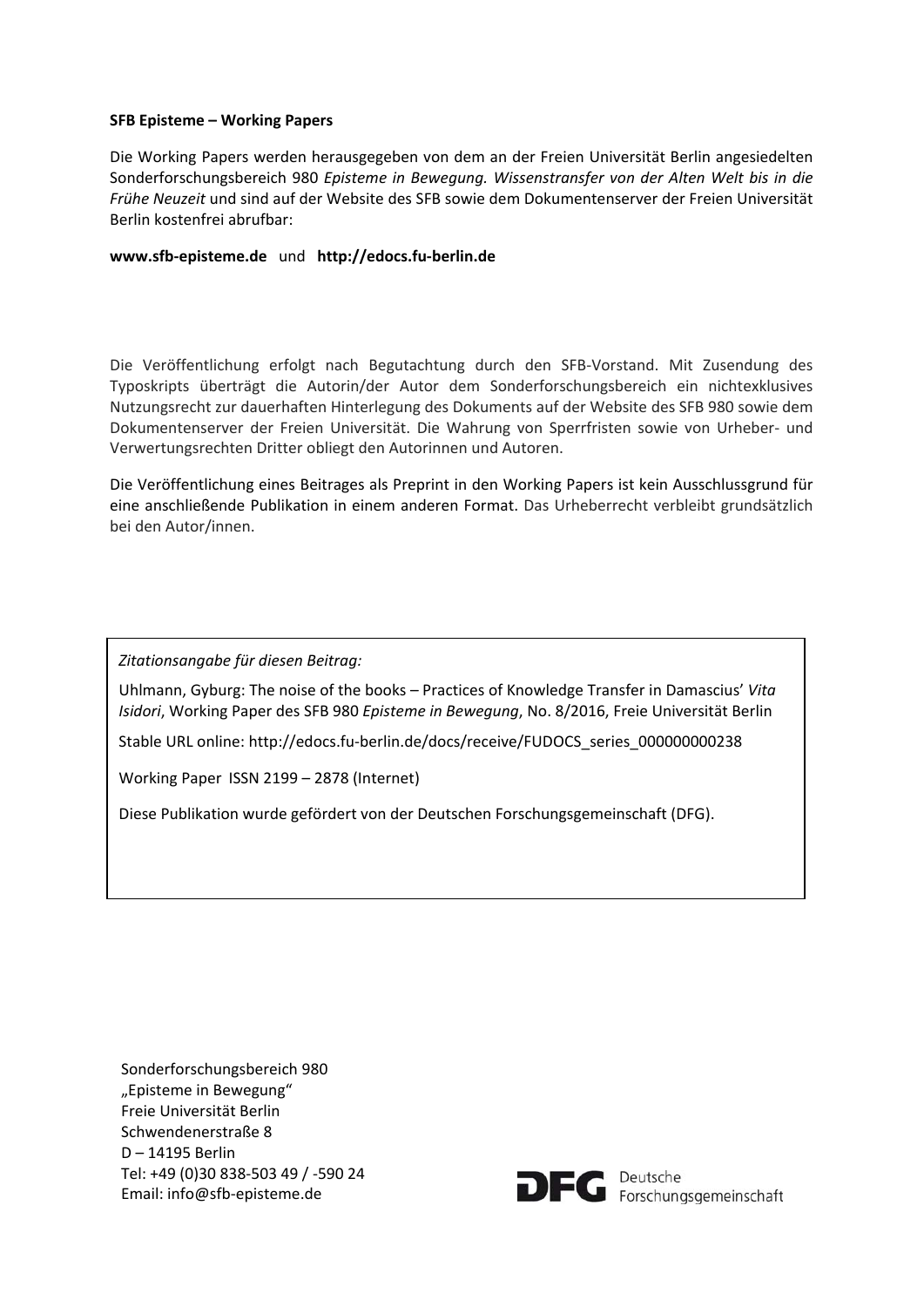### The Noise of the Books

Practices of Knowledge Transfer in Damascius' *Vita Isidori*<sup>∗</sup>

Gyburg Uhlmann

### **1 Introduction**

The last scholarch of the Neoplatonic Academy in Athens, Damascius, presents in his narratives of the *Vita Isidori*,<sup>1</sup> written sometime between AD 515 and 526, a rich panorama of life stories and character sketches of intellectuals who were of significance in the schools of the 4th and 5th century AD. The perspectives of these vitas and images have their own implicit agenda that deals with the question of which paths lead to truly philosophical wisdom. Although the text pluralizes the image one may have of the intellectual community of late antique philosophical schools its agenda is essentially hierarchic and implies strong assessments of the different modes of and ways toward philosophical living.

These evaluations favor alternative ways of gaining knowledge and wisdom that are to be followed beyond the traditional curricula of late antique learning and beyond scholarly techniques and customs such as love of books or interest in research traditions. This comes in a way as a surprise, since Damascius' own career builds on this curriculum. In the traces of his teaching that have come down to us he follows these guidelines, too, for example when he gives lessons on the *Phaedo* and the *Philebus* and affirmatively reflects the curricular order of the reading of these canonical texts.<sup>2</sup> And what is more: Damascius uses the same techniques of philosophical exegesis in these lectures, $3$  including the analysis of

<sup>∗</sup>The argument presented in this paper was developed in the context of the SFB 980 Episteme in motion, funded by the DFG (German research foundation). I am grateful to Sandra Erker and Christian Vogel for their helpful comments and suggestions and to Orla Mulholland for suggesting linguistic improvements as a native speaker.

<sup>&</sup>lt;sup>1</sup>Damascius' Vita Isidori is cited according to the edition of P. Athanassiadi, Damascius. The Philosophical History: Text with Translation and Notes, Athens 1999.

<sup>2</sup>Cf. Leendert G. Westerink, Anonymous Prolegomena to Platonic Philosophy, Amsterdam 1962, XXXVIIff.

<sup>&</sup>lt;sup>3</sup>Cf. Leendert G. Westerink, The Greek Commentaries on Plato's Phaedo: Olympiodorus, Amsterdam 1976, 7-27 (overview of the history of commentaries on the Phaedo in Antiquity).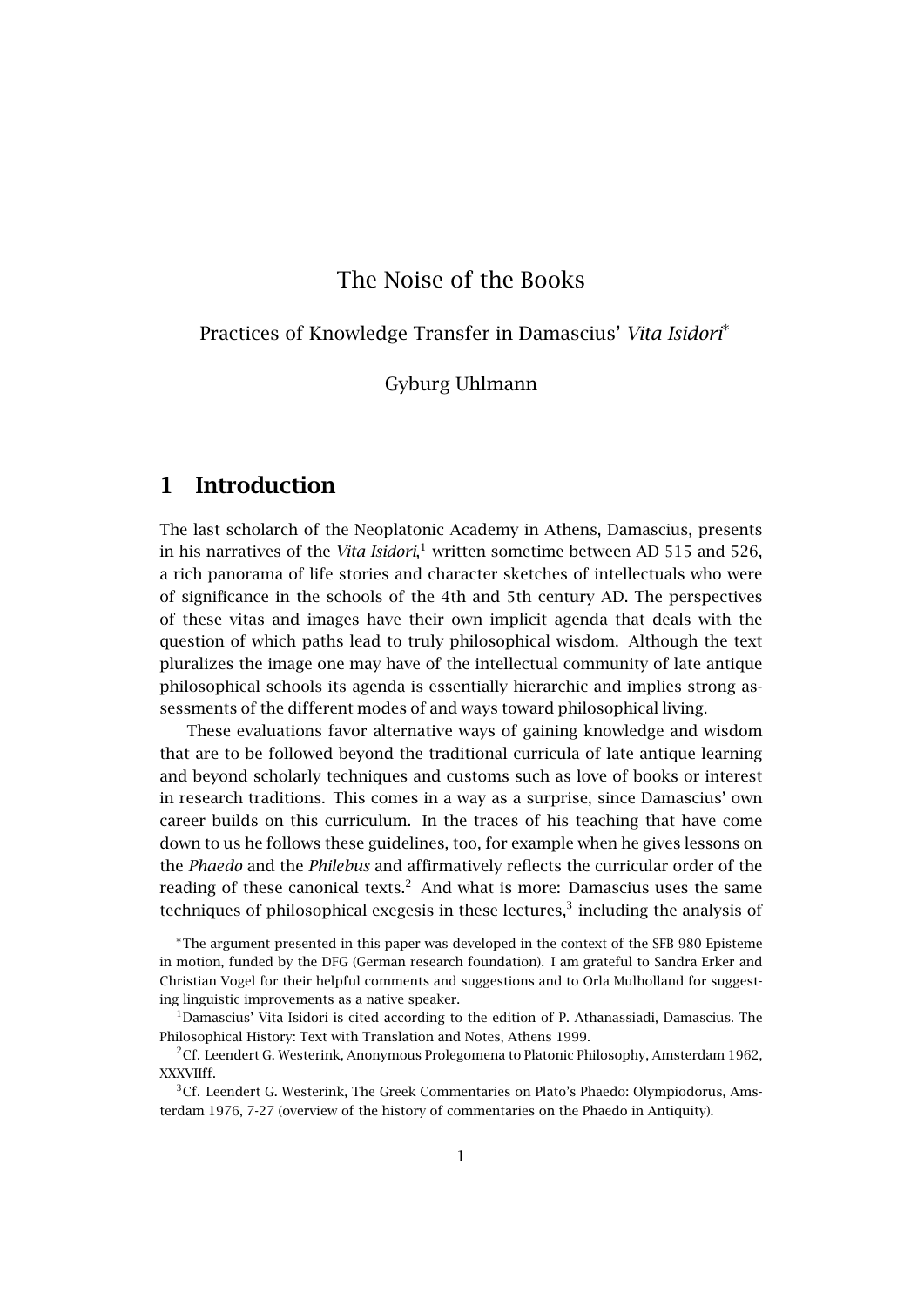(Platonic) arguments by using the formal instruments of Aristotelian logic, the importance of which he downplays in the *Vita*. Furthermore, even though his "high" interpretation of the Platonic *Parmenides* and his treatise *Problems and Solutions Concerning First Principles*, which clearly evoke the Iamblichean and Athenian tradition of metaphysical practices, present philosophical approaches beyond, i.e. higher than, the rational discursive level, Damascius presupposes this level of discursive thinking as the basis from which one can start in order to circumplay the intellective and intelligible objects.

In this paper we follow the traces of knowledge transfer in the different text genres that produce a tension between traditional school philosophy and a specific institutional agenda of Damascius' Neoplatonic Academy in Athens by observing the discourses on knowledge acquisition in both the *Vita Isidori* and Damascius' philosophical commentaries.<sup>4</sup> We argue that the entanglement of the Vita *Isidori* with other school text genres and the school politics of the Academy is even stronger than has hitherto been assumed $5$  and that it is therefore neccessary to analyze it as an integral part of the text environment of the late antique philosophical schools. That will even increase the importance of analysing Damascius' works for a social history of late antiquity since the *Vita Isidori* declares Damascius' intent to broaden the reach and range of influence exerted by the educational institutions of philosophical teaching upon cultural developments.

We furthermore suggest that Damascius' *Vita Isidori* has a specific Iamblichean subtext. It is specific both for Damascius' plan for a Renaissance of Athenian Platonism which had declined for the last decades and for Damascius' use of the text genre of philosophical narrative. This subtext has two major focus points: first of all, it suggests alternative curricula to the traditional school curricula and can therefore function as an invitation to the Athenian Academy and to students who – for different reasons – prefer to circumvent the established rhetoric and logic classes. Secondly, it favors the preoccupation with Platonic ideas, i.e. intelligibles, with a particularly strong emphasis and thereby distinguishes Athenian philosophical classes from Alexandrian ones.

We will show the impact of this subcutaneous agenda by consequently contextualizing the *Vita Isidori* in its textual environment, where nothing similar is to be found, neither in Damascius' own works written in different text genres nor in texts that are akin or in other ways connected to his *Vita*.

The paper, therefore, has the following structure: we start (1) with traces

<sup>4</sup>With a very short and exemplary glance at scholia in Byzantine manuscripts that carry forward the exegetical strategies of the late antique texts.

<sup>5</sup> Polymnia Athanassiadi has argued that the *Vita Isidori* integrates different text traditions: beside the philosopher's vita the tradition of paradoxa and images of an intellectual and social history: P. Athanassiadi, Damascius. The Philosophical History: Text with Translation and Notes, 39f.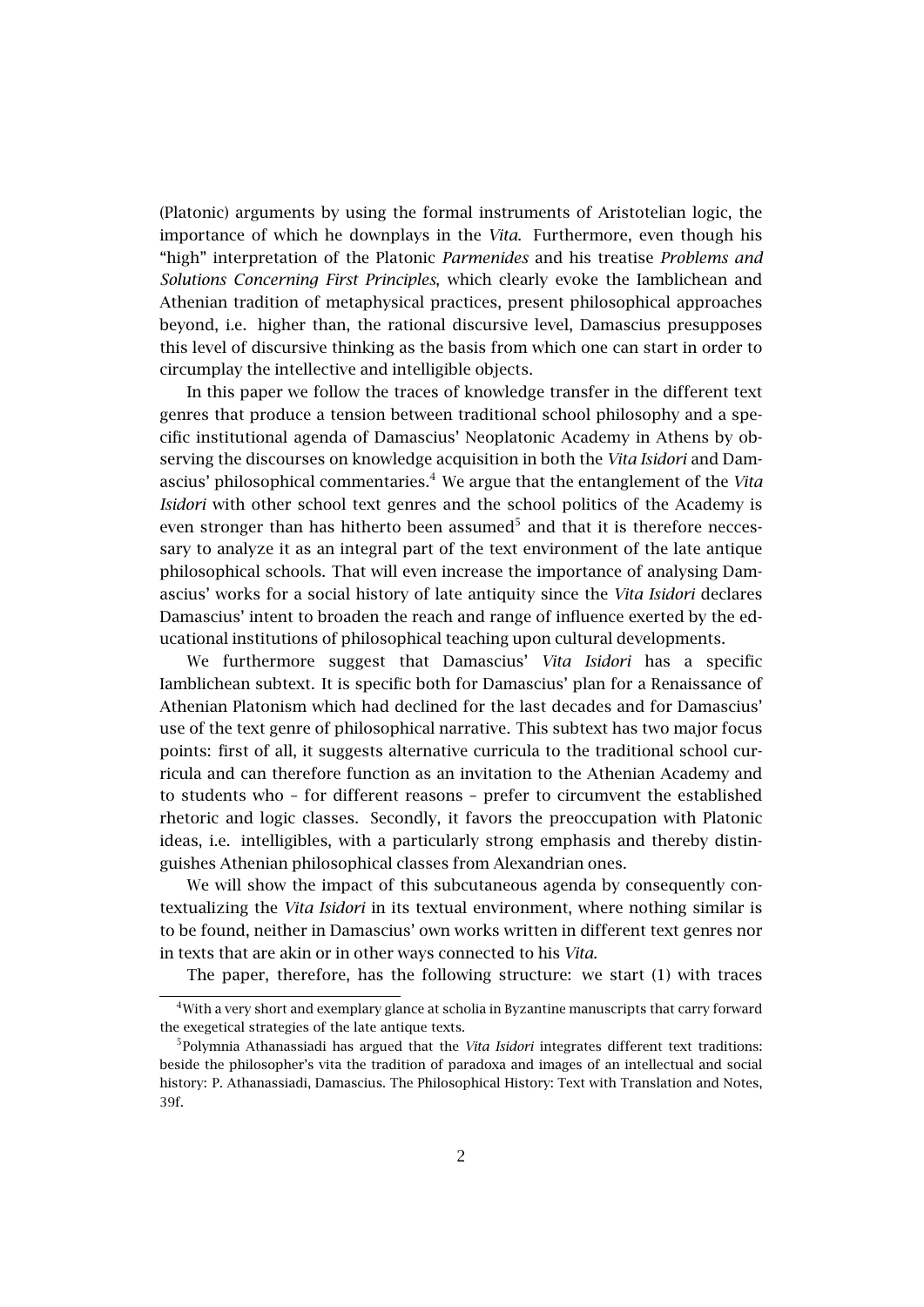of Iamblichean philosophy that was pursued by Athenian Platonists in the *Vita Isidori* and its textual environment; this will be followed by (2) examples of the preference for non-technical philosophical practices in the *Vita Isidori* as an alternative path to wisdom and the noise of the books, i.e. the evaluation of earlier commentators; and (3) the narrative strategies that present (subtle) arguments against other approaches to philosophy such as (mere) logic, natural philosophy or rhetoric and grammar respectively. Finally, we will (very briefly and sketchily) (4) compare the preference for non-technical, non-logical approaches to philosophical knowledge with the reflections about the scope of the Aristotelian organon and the logic classes that were based on it, in Ammonian commentaries and examples from Damascius' commentaries and his Athenian predecessors.

### **2 The** *Vita Isidori* **in context: Iamblichean ancestry in Damascius'** *Vita Isidori*

The *Vita Isidori* has not been preserved itself. Thanks to the transmission of excerpts in the library of Photius and the Suda we have approximately a quarter of the original text, rearranged for the purposes of Photius' studies and the encyclopedic alphabetical organization of the material in the Suda. It is because of the contempt that Photius wants to express for the pagan perspective of Damascius' writings and its personnel that we know of the dedication of the *Vita Isidori*. 6 It is thus interesting that Damascius dedicated it to an intellectually outstanding female student who had given the impulse for the composition of the *Vita*. Theodora's family looked back on Iamblichus as its ancestor. It is not unlikely that this outstanding intellectual tradition supported the wish also to educate the female family members.<sup>7</sup> Photius knows that Theodora went through the traditional curriculum starting with studies in grammar and poetry, continued with rhetoric and dialetics and also geometry and arithmetic and even became acquainted with the disciplines of philosophy.

This dedication endows the text with a markedly educational and academic/school context, which means that the *Vita* is far from being anti-scholastic in the sense of being located outside a specific school environment. The information that it was written for an advanced pupil in the philosophical classes underlines its paedagogical scope and allows us to contextualize all the narratives of the *Vita* within the school context and the general Platonic environment

<sup>&</sup>lt;sup>6</sup>Photius, Bibl. 181, 125b, reprinted by Clemens Zintzen ed., Damascii Vitae Isidori Reliquiae, Hildesheim 1967, 317 and P. Athanassiadi, Damascius. The Philosophical History: Text with Translation and Notes, 334.

 $^{7}$ Edward Watts, Hypatia: An Ordinary Life, Oxford University Press, 2016 (in press, ch. 2, which I had the chance to read as a manuscript).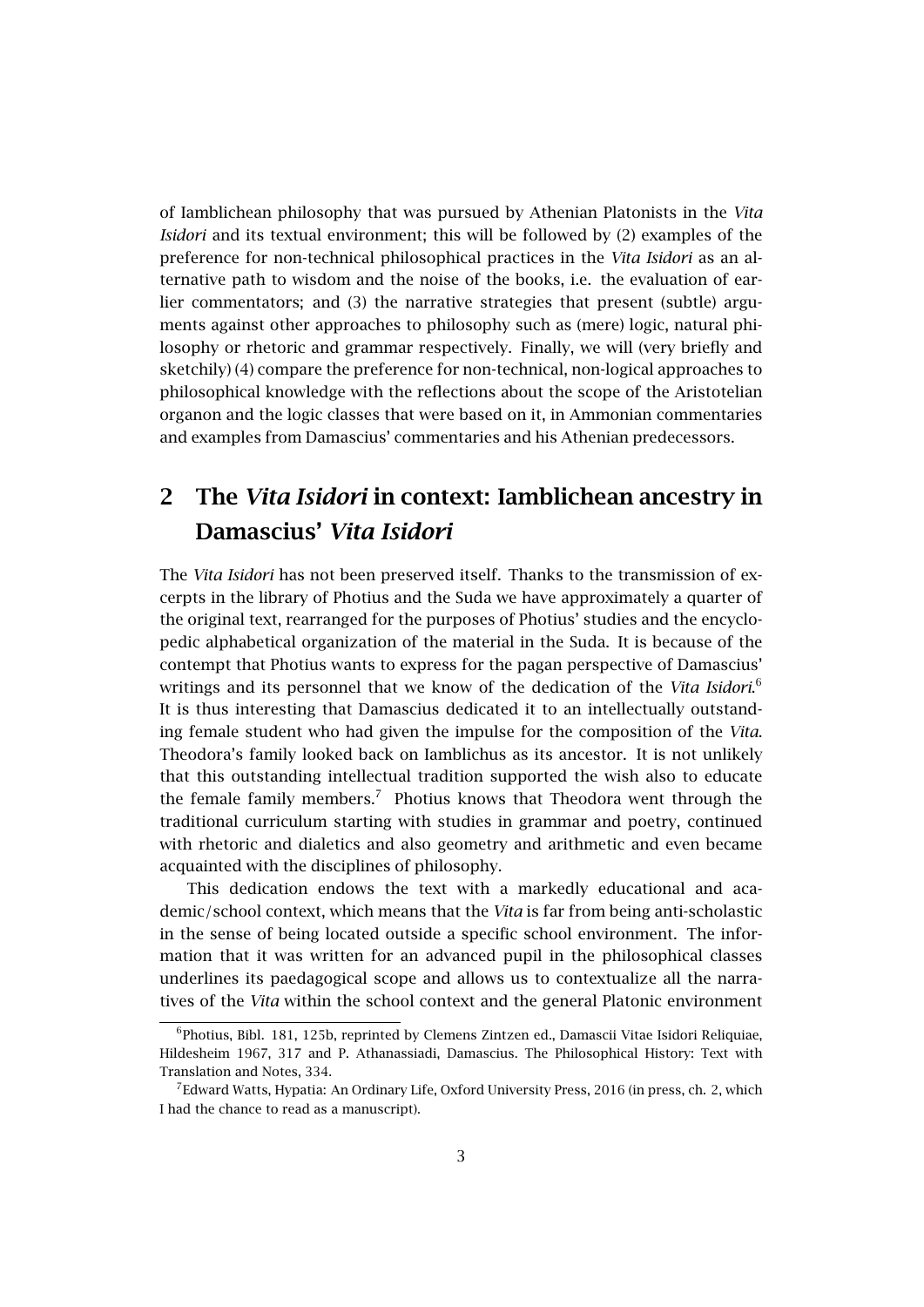that Damascius, the last head of the Neoplatonic Academy in Athens, uses for his platonic academic program or at least relates to it.

Moreover, the name Iamblichus adds up this. He was involved in the process of structuring the philosophical classes in antiquity, since he added specifically to the Neoplatonic design of a curricular structure of the readings of Plato's and Aristotle's writings in the philosophical schools. $^8$  Even though there was a lecture plan before that, it is Iamblichus to whom later commentators<sup>9</sup> refer when they deal with the anagogical path of learning that had been established as a stable element in the Neoplatonic schools, and with the Platonic theology that forms the θριγκός, the keystone of philosophical education. Connected to this curriculum is also the enhancement that Iamblichus achieved in the development of the Neoplatonic scale of virtues in regard to the higher philosophical virtues.<sup>10</sup> It is also in the *Vita Isidori* that Iamblichus gains this specific aura (33,5; 34).

Complementary to this specific – with focus on theoretical education and the intelligible realm – contribution to the school curriculum Iamblichus is renowned for his "higher" interpretation of Plato with special emphasis on the acquisition of knowledge about the intelligible realm and for his – in this respect and for this reason – relatively lower placement of the Aristotelian treatises and sciences.<sup>11</sup> Damascius in the course of his exegeses in his commentaries on Plato (and in his treatise *de principiis*) frequently refers to Iamblichus' strong tendency to uncover a meaning of Platonic texts that is situated on the level of the intelligible or the noetic forms.<sup>12</sup> In most cases he supports this interpretation, also in defense

 $12$ In doing so he follows the line of Syrianus and Proclus, where one can find similarly accentuated reverential references to Iamblichus: Syr. in Metaph. 38,38f.; 103,7; 140,15; 8,17-19; Procl. in Ti. (I) 146,9-11; in Ti. (II) 142,26-28; in Ti. (III) 247,16f. (reference to Iamblichus' exegesis of the *Phaedrus*); in Ti. (I) 19, 9-11: ὁ δέ γε θεῖος ᾿Ιάµβλιχος ὑψηλολογούµενος ἐν ταύτῃ τῇ ῥήσει τοὺς περὶ τὴν νοητῶν θέαν γεγυµνασµένους ἀσυµµέτρως ἔχειν φησὶ πρὸς τὴν περὶ τὰ αἰσθητὰ διατριβήν ("The divine Iamblichus speaks in a higher mode/level in this speech and says that those who practice the vision of the intelligibles are ill-prepared/unbalanced for the preoccupation with

<sup>&</sup>lt;sup>8</sup>Cf. Leendert G. Westerink, Anonymous Prolegomena to Platonic Philosophy, xxxvii; Alain Festugiere, L'ordre de lecture des dialogues de Platon aux Ve/VIe siecles, in: MH 26, 1969, 281-296.

<sup>&</sup>lt;sup>9</sup>I.e. Procl. in Alc. 11,11-13; in Ti. (I) 13,14-16.

<sup>10</sup>Cf. H.-D. Saffrey and A.-Ph. Segonds eds., Marinus: Proclus ou Sur le bonheur, Paris 2001, introduction: xli-xlii, see l-xcviii and cf. Dam. in Ph. I 143. (διὸ καὶ αὗται παραδειγµατικαί, ὅτι προηγουµένως αὐτοῦ εἰσιν τοῦ νοῦ αἱ ἀρεταί. ταύτας δὲ προστίθησιν ὁ ᾿Ιάµβλιχος ἐν τοῖς Περὶ ἀρετῶν. "therefore these virtues too are called archetypal, inasmuch as virtues belong primarily to intelligence itself. This category is added by Iamblichus in his treatise On Virtues.", transl. Westerink)

<sup>&</sup>lt;sup>11</sup>cf. John Dillon, Iamblichus of Chalcis (c. 240– 325 a.d.), in: ANRW 2.36.2, 1987, 863–909, 906f.]; in the context of a broader doxography with different perspectives on the paradeigma in Ti. 28c: Procl. in Ti. (I) 321,25-30; Procl. in Ti. (I) 164,22-25: ὁ δέ γε θεῖος ᾿Ιάµβλιχος τόπον ἤκουσεν οὐδεµίαν σωµατοειδῆ διάστασιν, ἀλλὰ τὴν διὰ τῆς γῆς διήκουσαν ἀσώµατον αἰτίαν τὴν ἀνέχουσαν τῇ ζωῇ τὰ σώµατα καὶ περιέχουσαν πᾶσαν διάστασιν; in Ti. (I) 400,2f.; (distancing Iamblichus' interpretation from that of Amelios, Theodoros and Xenarchos: in Ti. (I) 426,3-4.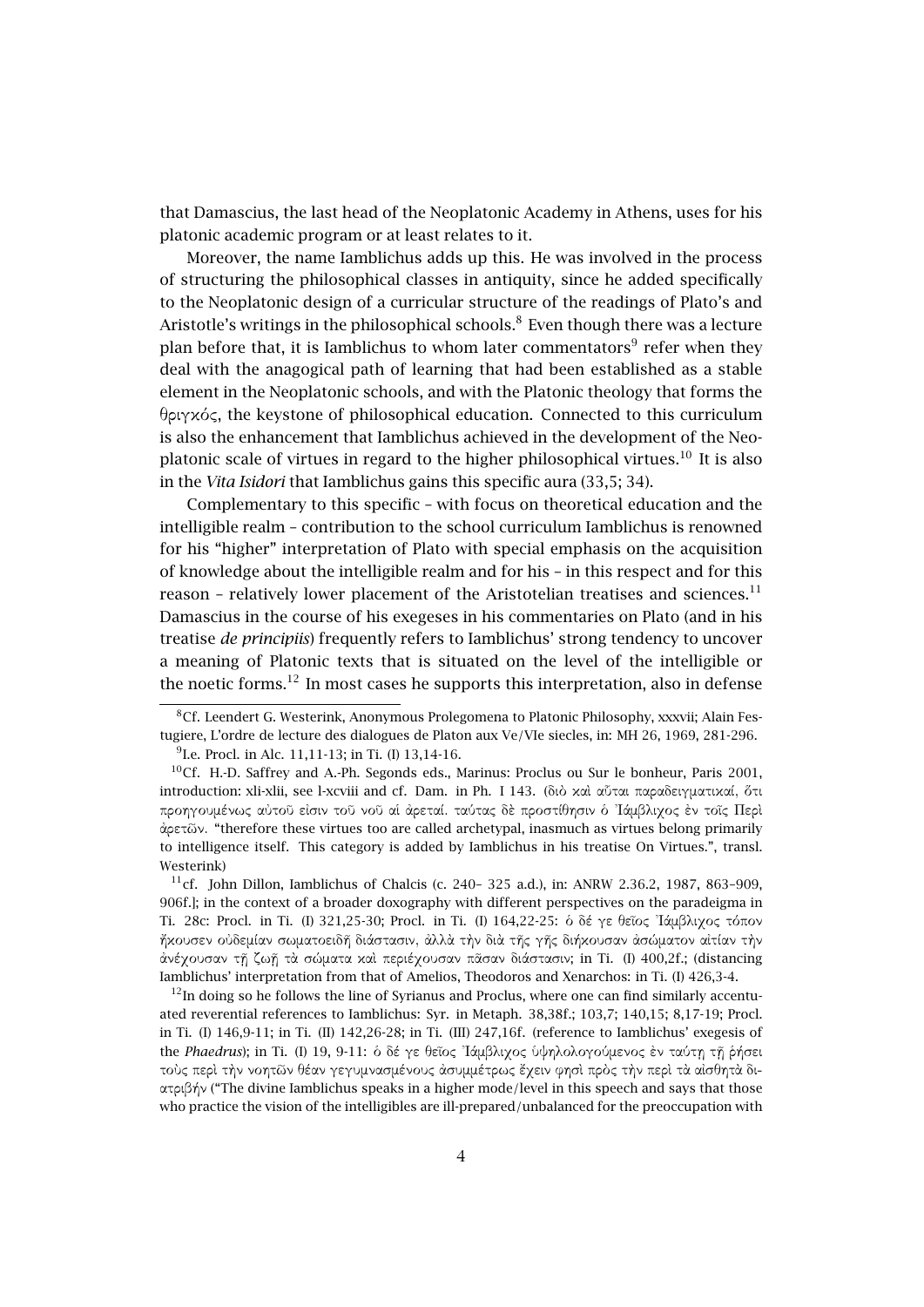against other approaches to the Platonic text. $^{13}$ 

But even in cases where Damascius tends toward another interpretation, he refers to him as "divine Iamblichus" (ὁ θεῖος ᾿Ιάµβλιχος) or "the great Iamblichus" (ὁ µέγας ᾿Ιάµβλιχος).

This holds true for the exegesis of Phd. 69e6-72e2 that has been identified by Westerink as an independent treatise.<sup>14</sup> It is thus - at least concerning the form of argument – strongly entangled with the two lectures on the *Phaedo* that have been preserved by students' lecture notes. In this lemma, Damascius reports that Iamblichus tried to show that in the *Phaedo* the argument from opposites is in itself sufficient for the proof of the immortality of the (rational) soul whereas Damascius – following Syrianus and Proclus – favored the exegesis that the first four arguments in the *Phaedo* function only as neccessary and not as sufficient proofs and are therefore only part of the proof, arguing that Plato's Socrates' statements and their wording support this view.

This is significant since Damascius' interpretation locates the *Phaedo* on an essentially rational-discoursive level that is below the intelligible realm. On this level arguments have to be collected one after the other and add up to each other each with specific functions, while this consecutiveness is superseded in the *theoria* of the intelligible by reflections about the oneness of the intelligible multitude.<sup>15</sup> In contrast, Iamblichus made an advance that situated the arguments on a higher level where each single argument includes all the others and is linked to them in the enfolded, i.e. not discoursively distinguished, way of intelligible items.

sensible objects."); Iamblichus' name is often connected with a reflection on the ἐξῃρηµέναι ἰδέαι: in Ti. (III) 357, 26f.).

 $^{13}$ Examples: in Prm. 31,13-18 (Καὶ μήποτε τοῦτον περιενόει καὶ ὁ μέγας Ἰάμβλιγος, ἀξιῶν αἴτιον εἶναί τι τοῦ προτέρου καὶ ὑστέρου τῶν εἰδῶν, οὐ τῇ ἰδιότητι, ἀλλὰ τῇ θέσει, καί, ὡς λέγει ἐκεῖνος, τῇ τάξει τῆς ὑποστάσεως. ∆οκεῖ µὲν γὰρ ἄλλο καὶ ἄλλο εἶναι τὸ χρονικὸν ὕστερον,... ("Perhaps, the great Iamblichus embraced this when he claims that neccessarily something must cause the earlier and the later of the forms, not because of its specific characteristic but because of the placement, and, as he says, the order of its subsistence. For, the temporal "later" seems to be different from that...")

<sup>&</sup>lt;sup>14</sup>Cf. Leendert G. Westerink, The Greek Commentaries on Plato's Phaedo: Damascius, Amsterdam 1977, 16f.

<sup>15</sup>Dam. in Ph. (I) 207,1-11: Τὸν ἀπὸ τῶν ἐναντίων τοῦ Πλάτωνος ἐν Φαίδωνι λόγον οἱ µὲν παλαιότεροι τῶν ἐξηγητῶν οὐδὲ ὡς ἐρρωµένον ὄντα διασῴζειν ἠδυνήθησαν οὐδὲ ἀµύνεσθαι τὰς κατ' αὐτοῦ φεροµένας τῶν ἑτεροφύλων αἱρέσεων βολάς. ὁ δὲ µέγας ᾿Ιάµβλιχος, 'οἷος ἐκείνου θυµός', ὑπὲρ τὰ ἐσκαµµένα πηδήσας (über die Grube springen = Ziel verfehlen) ἐσπούδασεν αὐτὸν τελεώσασθαι εἰς τοσοῦτον, εἰς ὅσον ἀποδεῖξαι παντελῆ τὴν ψυχῆς ἀθανασίαν, οὐδὲ Σωκράτους αὐτοῦ τηλικοῦτον ἐπ' αὐτῷ φρονήσαντος. ὁ δὲ ἐν πᾶσι συµµετρίᾳ παρισωµένος Συριανὸς τῶν τε προτέρων τὸ ἰδιωτικόν τε καὶ ἄπορον φυλαξάµενος καὶ τοῦ ᾿Ιαµβλίχου τὸ µέγα χαλάσας ἐπειράθη καὶ ταῖς Σωκράτους ἐπαγγελίαις ἐµµένειν καὶ τοὺς διακωµῳδοῦντας τὴν ἐπιχείρησιν ἐξελέγχειν ὡς συκοφαντοῦντας. τὰ µὲν οὖν ἄλλα διωρίσατο καὶ προωµολογήσατο κατὰ νοῦν τε ἐµοὶ καὶ ἑαυτῷ εἰωθότως, 'ἀτὰρ οὐ τέλος ἵκετο µύθων'.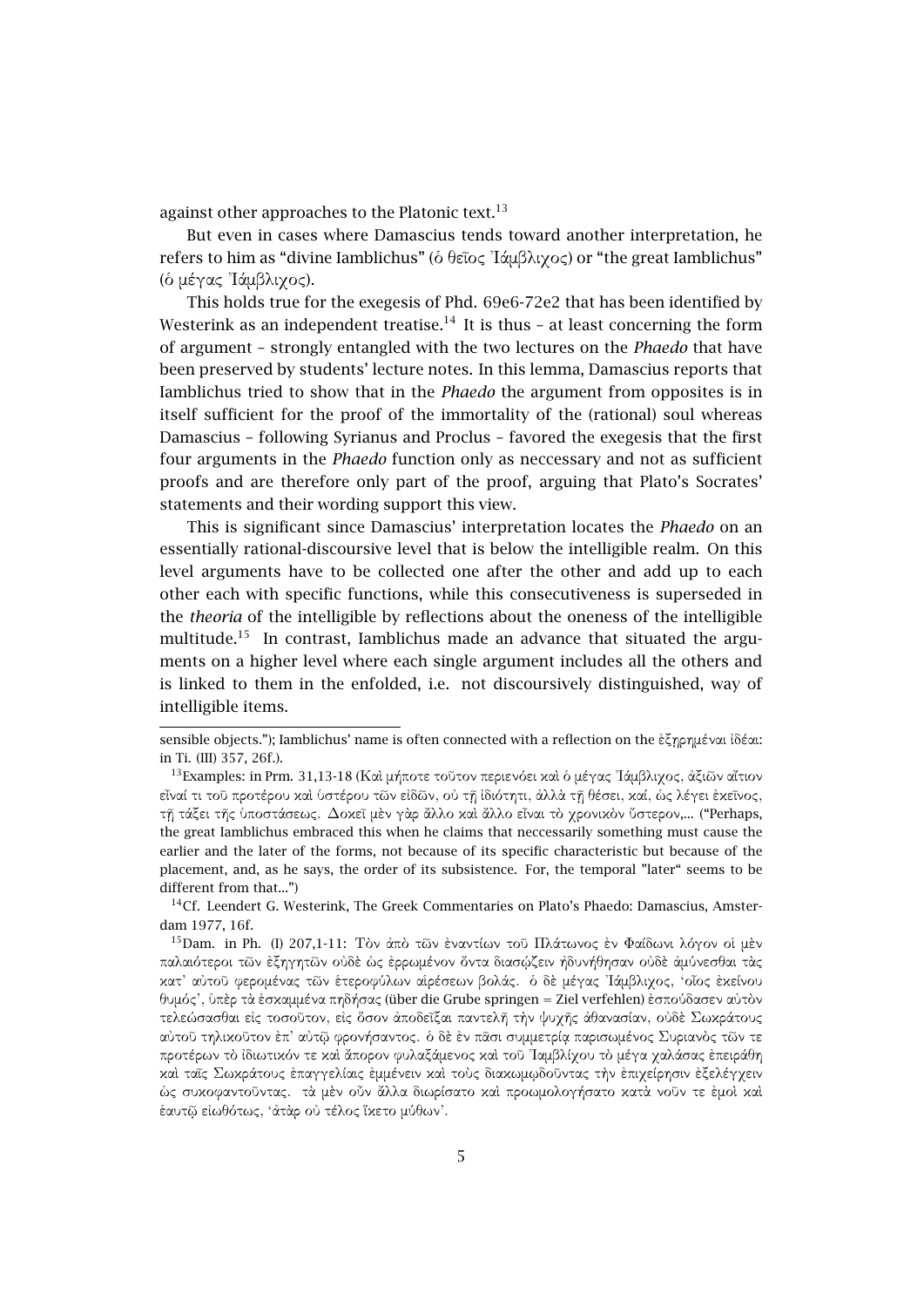In Damascius' commentary or commentating treatise, respectively, this is performed by starting with Syrianus' interpretation and adding some "minor points" (διὸ καὶ ἐγὼ µικρὰ ἄττα προσθεῖναι βούλοµαι) where Syrianus' exegesis did not seem to be satisfactorily close to the Platonic text (πολλῶν τε γὰρ ἐπεισοδίων ἐδεήθη µὴ κειµένων ἐν τῷ λόγῳ ("For he needs many additions that are not to be found in the text").<sup>16</sup> The underlying basic text of the commentator that is agreed upon, i.e. Syrianus, is presupposed.<sup>17</sup> In the oral teaching the teacher presumably reads the text out to his students, as regards the use of the written text the reader is asked either to remember it from the lectures or to have a copy of Syrianus' commmentary at hand. Damascius then arranges the further questions to be settled after one has read Syrianus (Dam. in Ph. (I) 209-220), collects the relevant text passages from the Platonic text that helps to solve the problems (221-230), and presents his own answers (231-242 and 243-251). For the solution of the problems he uses the traditional methods from the logic classes such as dihaeretic and syllogistic methods.

For example in Dam. in Ph. (I) 228 Damascius uses the dihaeretic method to elucidate the modes of recurrence. In a scholion in the Ms. Marc. Gr. 196 that has been identified as part of the so-called Philosophical Collection, written in the third quarter of the 9th century, the understanding of the dihaeretic structure is supported by a diagram.<sup>18</sup> It is probable that in the late antique philosophical classes such diagrams were in use, too.<sup>19</sup> Although the text Dam. in Ph.  $(I)$ 

<sup>&</sup>lt;sup>16</sup>Dam. in Ph. (I) 207,10-208,9.

<sup>17</sup>Cf. Dam. in Ph. (I) 208,7-9: ἀξιῶ δὲ ἐγὼ τὸν ἐντευξόµενον γεγυµνάσθαι πρότερον ἐν τοῖς ἐκείνου τοῦ ἀνδρὸς ἱεροῖς σκέµµασι τὰ γὰρ καλῶς εἰρηµένα µεταγράφειν οὐκ εὔλογον εἶναί µοι δοκεῖ. ("I shall take it that the reader has first studied the divine thoughts of my great predecessor, since I see no sense in repeating what has once been well said.", transl. by Westerink)

 $18$ Christian Brockmann, Scribal annotation as evidence of learning in manuscripts from the First Byzantine Humanism: the "Philosophical Collection", in: J.B. Quenzer, Dmitry Bondarev and J.U. Sobisch eds., Manuscript Cultures: Mapping the Field, Berlin 2014 (Studies in Manuscript Cultures 1), 11–33 (mit Fig. 1–10), cf. 20: the annotations (of Vind. 100 as part of the Philosophical collection like Marc. Gr. 246 and 196) show familiarity with the learned tradition of late antique Aristotelian scholarship and are by no means spontaneous annotations; see also Leendert G. Westerink, Lectures on the Philebus. Wrongly Attributed to Olympiodorus. Text, Translation, Notes and Indices, Amsterdam 1959, XV-XX ; id., The Greek Commentaries on Plato's Phaedo: Olympiodorus, 15-17; id., The Greek Commentaries on Plato's Phaedo: Damascius, 29-32; Dieter Harlfinger, Die Textgeschichte der pseudo-aristotelischen Schrift Peri atomon grammon, Amsterdam 1971, 28f.

<sup>&</sup>lt;sup>19</sup>This holds true for syllogistic diagrams, too. Damascius uses συλλογισμός, συλλογίζεσθαι in his commentaries: Dam. in Ph. (I) 264 (with an explanation in 265); 426; 405f.; 26f.: [ $62 \leq 9 - \epsilon 7$ ] ῞Οτι τὸν ἐξ ἀντικειµένων πλέκει συλλογισµὸν ὁ Κέβης ἀπορῶν 'φεύγειν θεοὺς θέλει ὁ φιλόσοφος ὁ φεύγων θεοὺς οὐ φιλόσοφος ὁ φιλόσοφος ἄρα οὐ φιλόσοφος'. — ῞Οτι διαπταίει ὁ Κέβης, ἓν μέν οὐ διοριζόμενος ποῖον θάνατον ἐθέλει ἀποθνήσχειν ὁ φιλόσοφος, δεύτερον δὲ οὐχ ἐννοήσας ὅτι καὶ ἐν ῞Αιδου θεοὺς ἔχοµεν δεσπότας ἀγαθοὺς καὶ ἢ ἄρα κρείττους τῶν τῇδε ἢ κρείττοσι δυνάµεσι χρωµένους. ("Cebes expresses his difficulty in the form of a syllogism from contradic-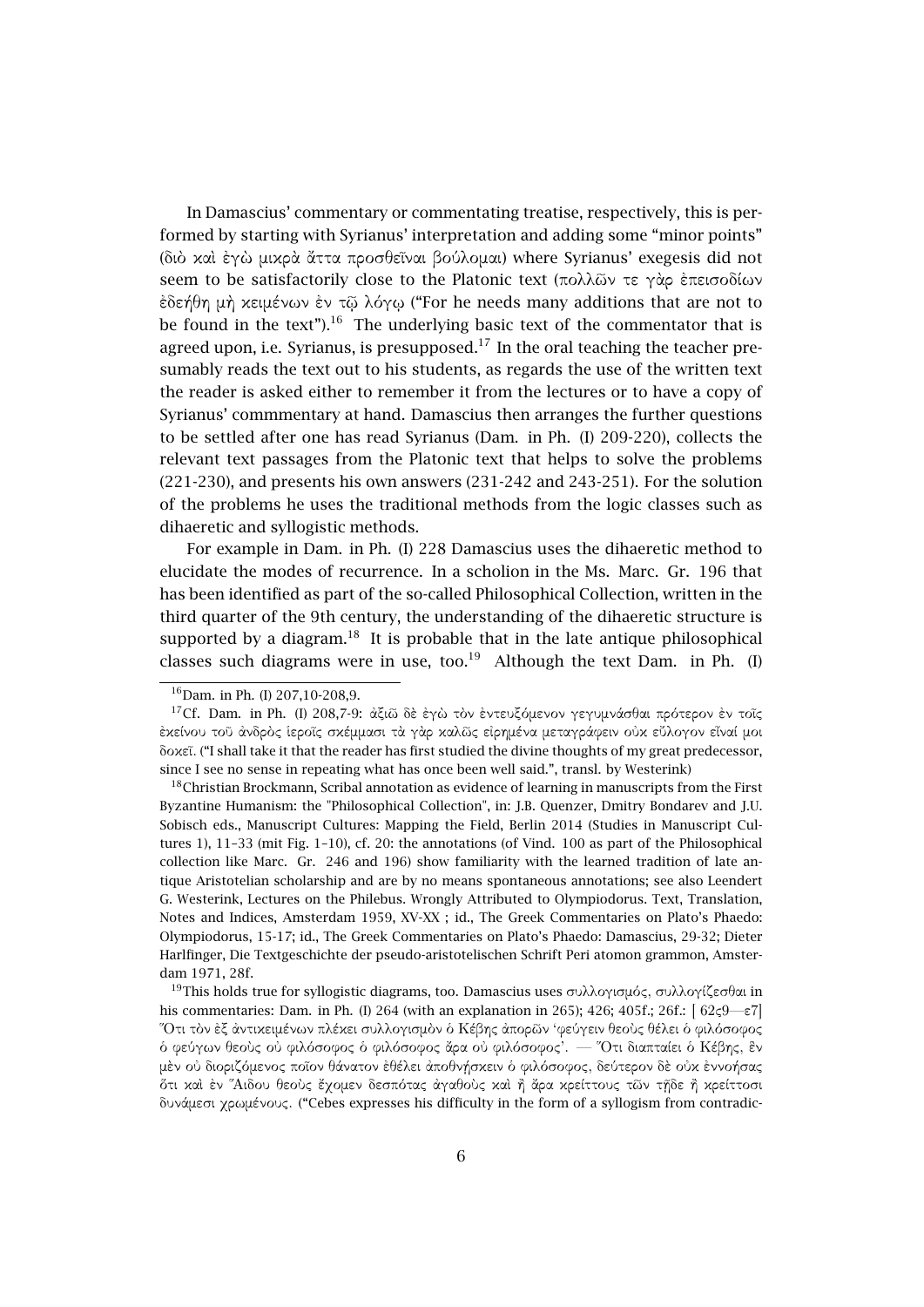208-251 has some features that tend to go beyond the scope and intellectual level of regular exegesis for school purposes, i.e. the reference to several earlier commentators, there is no reason to separate it totally from the lecture notes and oral teaching. It seems to be just a different and more detailed product of one and the same institutional context.<sup>20</sup>

In the Byzantine scholia the dihaeretic and syllogistic presentations of the Platonic argument that are written down as propositions or diagrammatically written or drawn are supplemented by syllogistic diagrams that go back to the school of Alexander of Aphrodisias.<sup>21</sup> We find several other examples for the use of the traditional methods of the organon, i.e. in Dam.in Phd. I, 56 (simple categorical syllogism in the first figure); 131 (complex categorical syllogism in the first figure): first-figure syllogisms are schematized by rectangular clamping; second-figure syllogisms as triangle with the middle term opposed to the hypothenuse (i.e. Dam.in Phd. (I), 361).

A specific feature in philosophical commentary in those commentaries of the Athenian tradition that are intended for master students and expert discussions is that earlier and contemporary commentators are imagined to be involved in an – ahistorically situated – philosophical dialogue in which they struggle for the best exegesis. In these reports each one and each line of tradition contributes to the true meaning but no one is always completely right. $^{22}$ 

Damascius in his commentaries on Plato put this characteristic into prac-

 $^{21}$ Nikos Agiotis, Some Remarks on the Use of Diagrams in Greek Manuscripts Transmitting Aristotle's Prior Analytics and Relevant Commentaries, talk at the conference "Aristotelische Wissensgeschichte und Editionsphilologie" at the Freie Universität Berlin on 03.12.15.

<sup>22</sup>I.e. in Ph. I 144 (Ότι είσὶ καὶ αἱ ἱερατικαὶ ἀρεταί, κατὰ τὸ θεοειδὲς ὑφιστάμεναι τῆς ψυχῆς, ἀντιπαρήκουσαι πάσαις ταῖς εἰρηµέναις οὐσιώδεσιν οὔσαις ἑνιαῖαί γε ὑπάρχουσαι. καὶ ταύτας δὲ ὁ ᾿Ιάµβλιχος ἐνδείκνυται, οἱ δὲ περὶ Πρόκλον καὶ σαφέστερον.... ("Lastly. there are the hierartic virtues, which belong to the Godlike part of the soul; they correspond to all the categories mentioned above, with this difference that while the others are existential, these are unitary. This kind, too, has been outlined by Iamblichus, and discussed more explicitly by the school of Proclus,..." (transl. by Westerink)); in Ph. I 172 (῞Οτι οἱ µὲν τὴν φιλοσοφίαν προτιµῶσιν, ὡς Πορφύριος καὶ Πλωτῖνος καὶ ἄλλοι πολλοὶ φιλόσοφοι οἱ δὲ τὴν ἱερατικήν, ὡς ᾿Ιάµβλιχος καὶ Συριανὸς καὶ Πρόκλος καὶ οἱ ἱερατικοὶ πάντες. ὁ δὲ Πλάτων τὰς ἑκατέρωθεν συνηγορίας ἐννοήσας πολλὰς οὔσας εἰς µίαν αὐτὰς συνήγαγεν ἀλήθειαν, τὸν φιλόσοφον 'Βάκχον' ὀνοµάζων ("To some philosophy is primary, as to Porphyry and Plotinus and a great many other philosophers; to others hierartic practice, as to Iamblichus, Syrianus, Proclus, and the hierartic school generally. Plato, however, recognizing that strong arguments can be advanced from both sides, has united the two into one single truth by callingthe philosopher a Bacchus;..." (transl. by Westerink).

tory premises: The philosopher wants to run away from the Gods, a man who wants to run away from the Gods is not a philosopher, therefore the philosopher is not a philosopher." (transl. by Westerink); cf. also: 131; 155; 184; 57 etc.

 $^{20}$ It would be helpful to study the relationship between the lecture notes and the passage 208-251 in more detail in order to gain insights about the horizon of oral and written teaching and philosophical publications.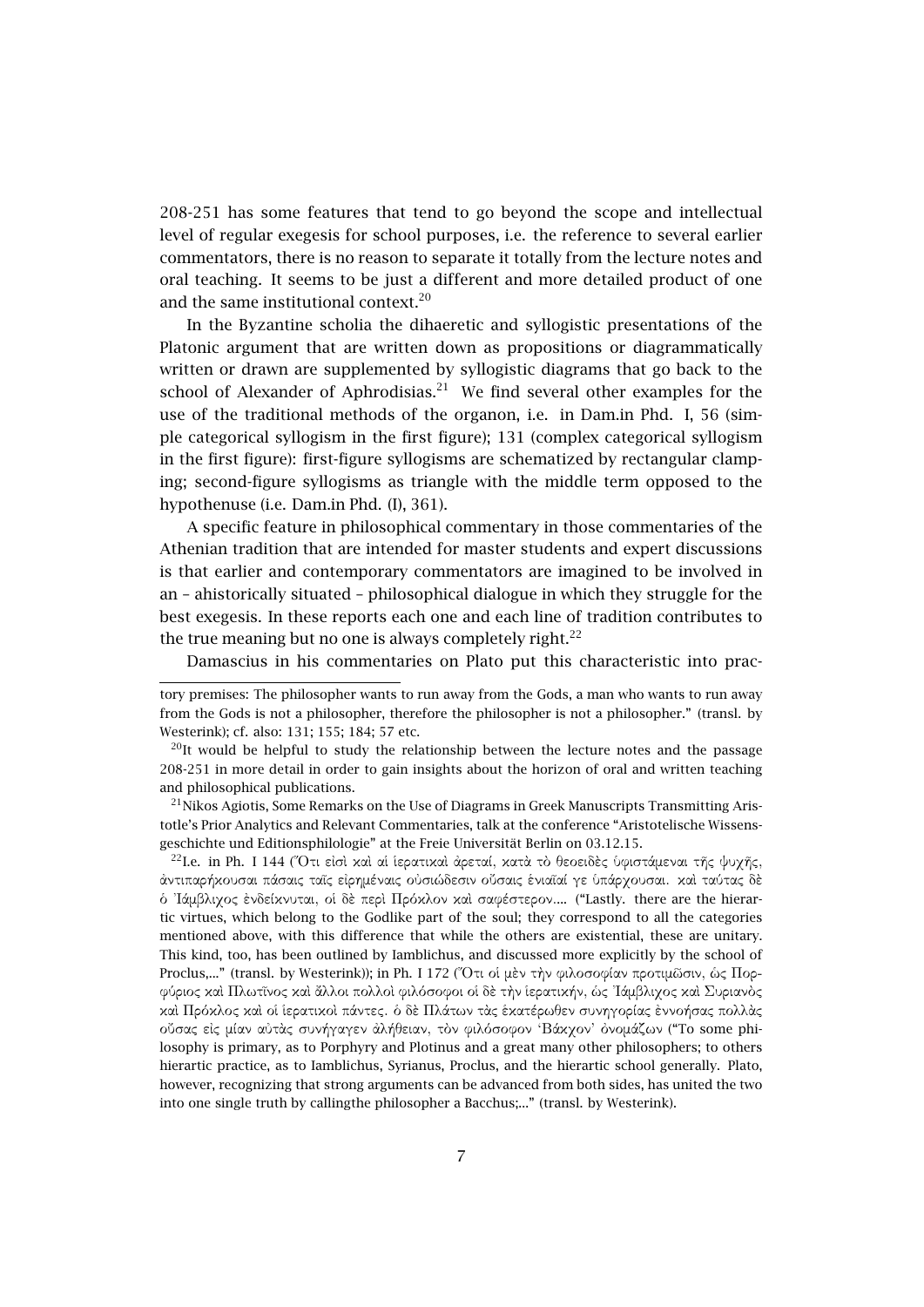tice by creating a link between the Syrian Iamblichus and his Athenian followers Proclus and Syrianus and by distinguishing this group from other lines in the Platonic tradition, especially anti-Iamblichean lines like that of Theodorus and his followers. Although the members of the "Iamblichean group" are mostly in favor of uncovering meanings of the Platonic text that add to an understanding of the intelligibles, it is Iamblichus who performs the most radical approach: it is, thus, called into question by Damascius whether all these Platonic texts allow the same "high" interpretation as the *Parmenides*, a dialogue the exegesis of which in Damascius' view must be undoubtedly performed in an Iamblichean manner. Since in the curriculum, which was introduced by Iamblichus, the *Parmenides* serves as an all comprising *theoria* of the intelligible, the dialogue could therefore be viewed as the embodiment of the intellective form of knowing something simultaneously in total. It represents the summit of philosophical education, at the same time surpassing and transcending its limits and the limits of the traditional system of education, an ideal object for Iamblichean approaches and pathways to knowledge. The commentaries use this link between Iamblichus and the *Parmenides* as embodiment of philosophy itself widely.

The validity of this insight is regarded as being thus so absolute in the truest sense of the word that Damascius even uses it in his narratives of the Vita<sup>23</sup> in order to polemicize against Marinus' weak interpretation, which has not learned to maintain the high level of intelligible principles of being.<sup>24</sup> In this text genre Damascius does not develop or further discuss new exegetical strategies for certain texts or text genres but uses already established ones for his other narrative purposes. The narratives thereby (implicitly) refer back to the school text genres and the (oral and written) exegetical culture of the philosophical classes.

Still, the text genre of the philosophical vita and narratives on philosophers opens up other options for the placement of the Iamblichean tradition: Damascius uses the name and ancestry of Iamblichus to support the idea of a laboratory of philosophy that is performed beyond and independent of the teaching of the logical techniques. He establishes a new form of Iamblichean teaching and studying that dedicates itself to the study of the Platonic forms alone. It is thereby intended and presented as a free place beyond the formal requirements

<sup>&</sup>lt;sup>23</sup> All translations of the Vita Isidori are taken from P. Athanassiadi, Damascius. The Philosophical History: Text with Translation and Notes. In some cases I have sligthly adapted her translation.

<sup>24</sup>Cf. Isid. 97 H-I: ὁ δὲ Μαρῖνος τῷ ἀτόνῳ τῆς φύσεως οὐδὲ τοῦ Παρµενίδου τὴν ὑπεραίρουσαν ἐξήγησιν τοῦ διδασκάλου ἤνεγκεν, ἐπὶ τὰ εἴδη δὲ τὴν θεωρίαν κατήγαγεν ἀπὸ τῶν ὑπερουσίων ἑνάδων, ταῖς Φίρµου καὶ Γαληνοῦ τὸ πλέον ἐννοίαις ἐπισπώµενος ἢ ταῖς ἀκηράτοις ἐπιβολαῖς τῶν µακαρίων ἀνδρῶν ("Because of his dull nature, Marinus could not sustain his teacher's exalted interpretation of the Parmenides, but dragged down the inquiry from the transcendent henads to species, following for the most part the theories of Firmus and Galen rather than the undefiled approaches of the blissful men."). In his commentaries on the Parmenides he only once refers to Marinus, and he does so in a positive way: in Prm. 294,13-15.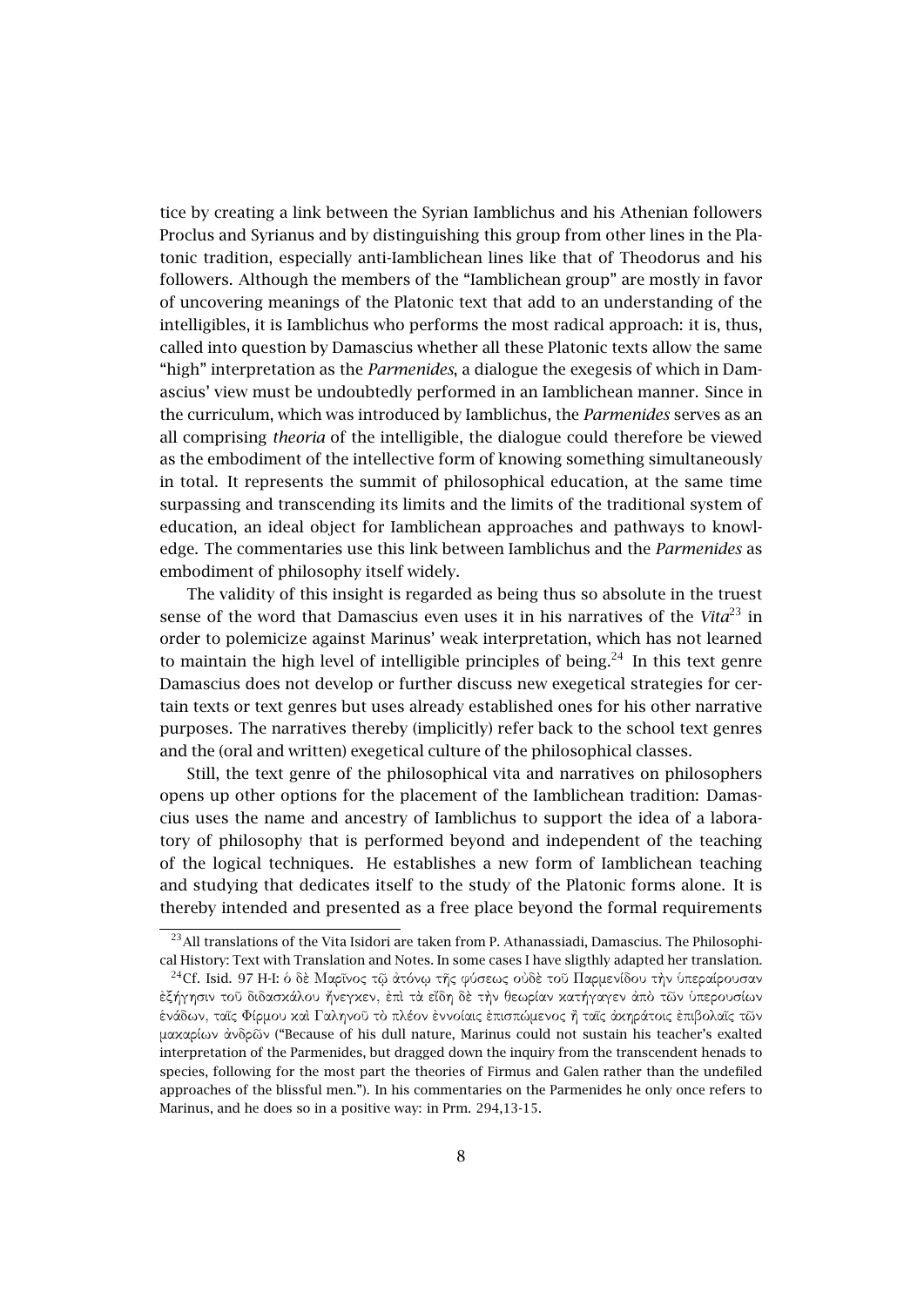of philosophical teaching and as the result of a specifically individual decision in favor of a truly philosophical life.

In the *Vita Isidori* Iamblichus is exclusively present as the intellectual ancestor of Isidorus: 34a (cf. 98c). It is emphasized that the foundation of Isidorus' philosophical life is the choice of a specific and exclusive (Athenian) intellectual ancestry that goes back from Proclus to Syrianus, to Iamblichus, and finally to Plato himself, $^{25}$  - a choice that was to some degree hazardous, since Iamblichus' approach to Plato was not uncontroversial: some just could not follow his lofty thoughts, while others suspected his *theoriai* to be mere rhetorically skilled verbal jingles.<sup>26</sup>

In the *Vita Isidori* we find several hints that are subversively in favor of this special, suprarational discourse that Damascius elegantly links with the Athenian tradition.<sup>27</sup> This is particularly evident in the  $-$  remarkable  $-$  narrative on Hierocles, who studied under Plutarch of Athens before moving to Alexandria and whom we know from his commentary on the Golden Verses, an influential document of the Pythagorean tradition. Damascius introduces him as "Alexandria's ornament" whose higher level of thought was happily connected with an outstanding ability in speech and constituted an astonishingly great breadth of mind (διάνοια). Once, a pupil of his, Theosebius, wrote down his lecture on Plato's *Gorgias*. Later, he compared it to the commentary that he wrote down from another lecture by Hierocles and recognized that they differed in almost every respect, but both produced the meaning of Plato's text in the best possible way.<sup>28</sup>

<sup>25</sup>Isid. 34d (Suda IV 479, 2; 274, 11; 463, 9, s. vv.: προσεῖχε δὲ τὸν νοῦν ἐς τὰ µάλιστα µετὰ Πλάτωνα τῷ ᾿Ιαµβλίχῳ, καὶ τοῖς ᾿Ιαµβλίχου φίλοις δὴ καὶ ὀπαδοῖς. ὧν ἄριστον εἶναι διϊσχυρίζετο τὸν ἑαυτοῦ πολίτην Συριανόν, τὸν Πρόκλου διδάσκαλον. ("After Plato he particularly devoted himself to Iamblichus and his friends and adepts, the best of whom he claimed was his own fellow-citizen Syrianus, the teacher of Proclus.") = part of Isid. 34d (Athan.))

 $^{26}$ Isid. 34b.

 $^{27}$ Isid. 85a: Asclepiodotus is said of having not been capable of Plato's lofty thoughts; 97i Marinus drags down the interpretation of the *Parmenides* to a lower level; 46d: Theosebius.

<sup>&</sup>lt;sup>28</sup>Isid. 45a: οΰτός ['Ίεροχλῆς] ποτε τὸν Πλάτωνος Γοργίαν τοῖς ἑταίροις ἐξηγεῖτο εἶς δέ τις τῶν ἀκροατῶν, Θεοσέβιος, ἀπεγράψατο τὴν ἐξήγησιν. πάλιν δ', οἷα εἰκός, ἐκ δευτέρου τοῦ ῾Ιεροκλέους εἰς τὸν Γοργίαν καταβαλλοµένου µετά τινα χρόνον τὴν ἐξήγησιν ὁ αὐτὸς ταύτην ἀπεγράψατο, καὶ ἀντιπαραβαλὼν τὰ πρότερα καὶ τὰ ὕστερα εὗρεν οὐδὲν τῶν αὐτῶν ὡς ἔπος εἰπεῖν, ἑκάτερα δὲ ὅµως, ὃ καὶ παράλογον ἀκοῦσαι, τῆς Πλάτωνος ἐχόµενα καθ' ὅσον οἷόν τε προαιρέσεως. τούτῳ µὲν οὖν ἐπιδείκνυται τοῦ ἀνδρὸς ἡλίκον ἦν ἄρα τὸ τῶν φρενῶν πέλαγος. ("On one occasion he was expounding to his students Plato's Gorgias, and one of his pupils – Theosebius – wrote down his commentary. As was natural, some time later Hierocles again gave a class on the Gorgias; the same pupil took down the commentary and comparing his previous notes with the ones taken later he found almost nothing the same, though both versions – extraordinary though this may sound – reproduced Plato's meaning to the extent that this is possible. This indicates how broad was the ocean of his mind."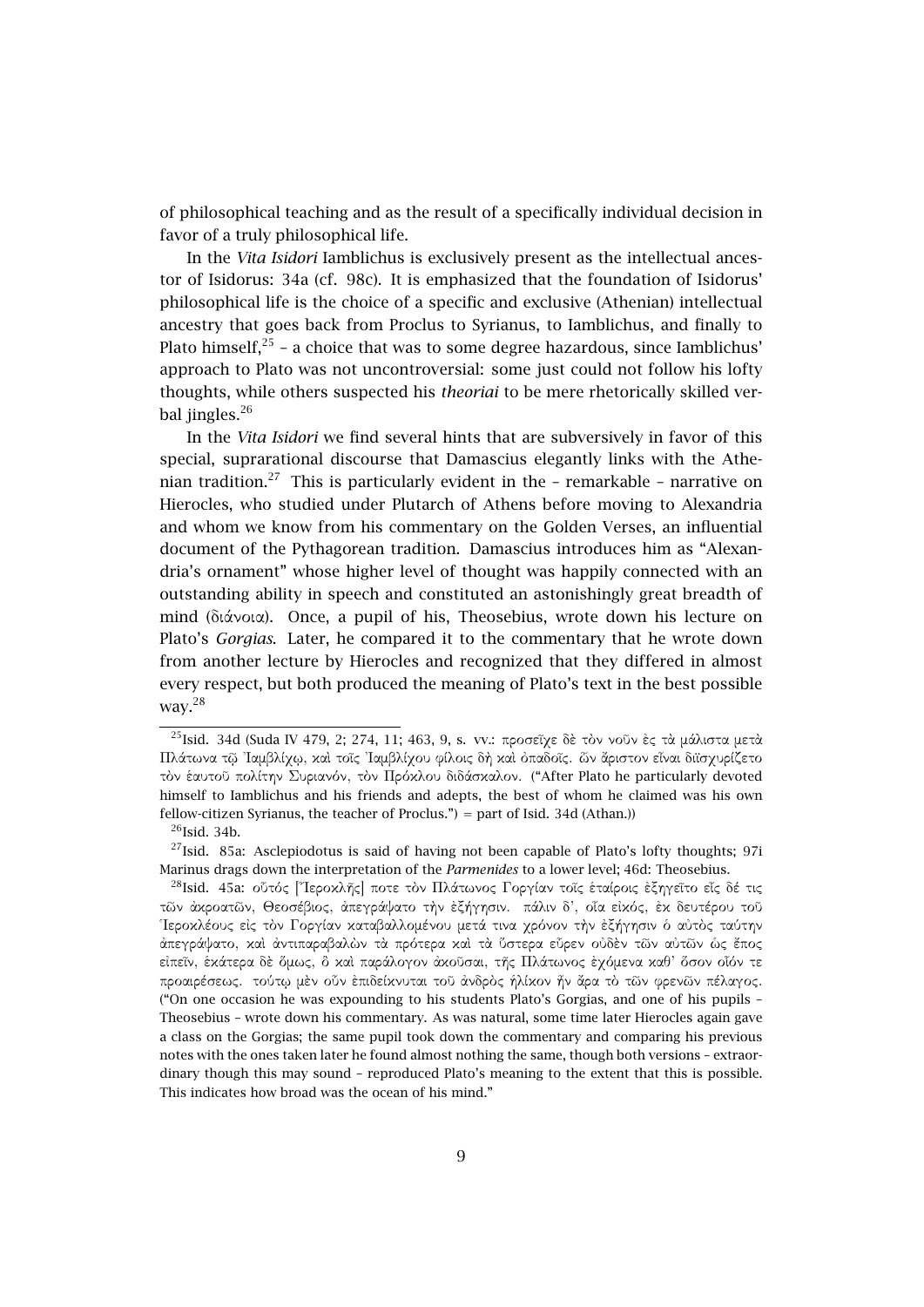From this narrative we learn about the variations of different lectures by the same teacher that occur in the course of time, although one has to carefully consider that Damascius is aiming to astonish the reader at the unexpected difference and the possibility of the validity of different interpretations. However, the narrative also visualizes something else: it illustrates the suprarational level of thinking that Hierocles performed: instead of mutually exclusive alternatives of meaning through rational concepts, Hierocles developed meanings that coincide and add up on an intellectual level beyond rational discourse. Subtly, Damascius calls him the ornament of Alexandria, suggesting that his "great ocean of intellect" is an exceptional case among all the rational technicalities of logical classes in Alexandria.<sup>29</sup>

# **3 Alternative curricula – the role of "logical technicalities" in philosophical studies**

In his first introduction of Isidore Damascius adds a comparison and contextualization of his teacher that, as Polymnia Athanassiadi has pointed out, $30$  is significant for his following narratives, which intend to formulate/perform a "criticism of current opinion on the ideal philosopher $"^{31}$ :

ὡς ἔγωγε ἐνίοις ἤδη περιτετύχηκα τὰ µὲν ἔξω φιλοσοφοῦσι λαµπρῶς ἔν τε µνήµῃ βαθείᾳ πολλῶν δοξασµάτων καὶ ἐν ἀγχιστρόφῳ δεινότητι συλλογισµῶν ἀπεράντων καὶ ἐν δυνάµει συχνῇ δαιµονίας αἰσθήσεως, εἴσω δὲ τὰ τῆς ψυχῆς ἀποροῦσι καὶ πενοµένοις ἀληθοῦς ἐπιστήµης. (Isid. 14, 8-12)

"I have indeed chanced upon some who are outwardly splendid philosophers in their rich memory of a multitude of theories; in the shrewd flexibility of their countless syllogisms; in the constant power of their extraordinary perceptiveness. Yet within they are poor in matters of the soul and destitute of true knowledge."

Athanassiadi's observation needs to be carried further in order to explain the specific agenda that Damascius puts into practice and the impact of the narrative strategies: A second significant testimony in the *Vita Isidori* illustrates the preference for pathways to philosophy that lead beyond traditional training classes and thereby help to contextualize also the role of the propaedeutic technical philosophical studies as the underlying Iamblichean subdiscourse:

<sup>29</sup>Cf. Isid. 111 (S. 266, 19-23); 35a; 37e.

<sup>30</sup>Polymnia Athanassiadi, Persecution and Response in Late Paganism, in: JHS 113, 1993, 1–29, 2.

 $31$ ibid.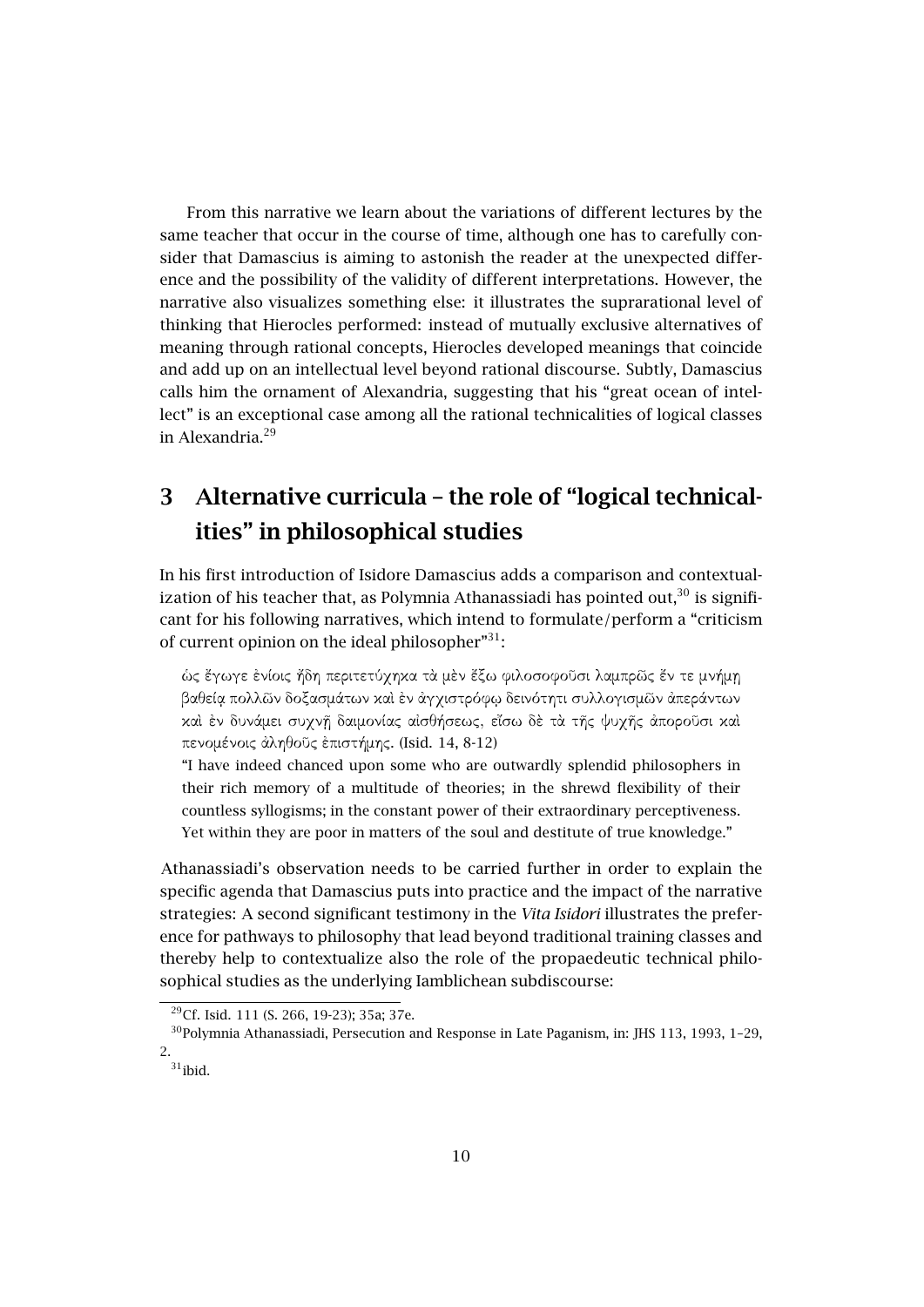οὐκ ἠβούλετο συλλογισµοῖς ἀναγκάζειν µόνον οὔτε ἑαυτὸν οὔτε τοὺς συνόντας ἐπακολουθεῖν τῇ ἀληθείᾳ µὴ ὁρωµένῃ, κατὰ µίαν ὁδὸν πορεύεσθαι συνελαυνοµένους ὑπὸ τοῦ λόγου, οἷον τυφλοὺς τὴν ὀρθὴν ἀγοµένους πορείαν (Isid. 38)

"He did not want to force either himself or his students to uncover the invisible truth only through syllogisms, to pursue one way alone, rounded up by logic, as blinds that are guided on the right path."

Emphasis is laid on the alleged claim of exclusiveness that is connected with the traditional higher education that starts with the studies of the organon, the formal instruments of rational thinking. Damascius insinuates here that such an exclusiveness reduces or impedes individuality and autonomy in the acquisition of knowledge. In his (Platonic) school commentaries he nevertheless builds on the traditional logical training methods and uses them widely for his own exegeses of the text.

This discrepancy becomes even more significant if we compare the *Vita Isidori* with the text most akin to it, the *Vita Procli*<sup>32</sup> written by Isidorus' predecessor Marinus. In Marinus' eulogy on Proclus there is no comparable bypassing of the preparatory logic classes.Marinus reports that Proclus after having achieved theoretical virtue "no longer gained knowledge discursively and by acts of apodeictic reasoning" (VP 22,9-11), but only stuck to the strict anagogical structure of the *Vita Procli* which he derived from the Neoplatonic scale of virtues. On this level of perfection Proclus can act without rational thinking on the higher level of intellective simplicity and immediate grasping of intelligibles. However, by confirming this perfection Marinus does not show his pupils alternative models of knowledge acquisition but illustrates mental activities that are – in respect to the progression of learning – later than the logical skills for scientific proofs. On the contrary, in Marinus' narrative the traditional steps towards philosophical perfection are taken for granted and never rendered moot.

What is most striking in Damascius' narrative is that there is - as far as we can judge from the remaining text passages and their assumed composition – no such thing as a strictly pursued anagogical structure similar to that in Marinus' text. Even though, as Dominic O'Meara has shown convincingly,  $33$  the Neoplatonic scale of virtue is an underlying structure for the multiple life stories of Platonists in the *Vita Isidori*, this theme is not dominant and it is not the universal structuring principle of the main narrative. Damascius emphasizes the multiplicity of pathways to knowledge and the philosopher's wisdom. At the same time he configures Isidore as a new kind of teacher, who does not force anybody into the nar-

<sup>&</sup>lt;sup>32</sup> Marinus' Vita Procli is cited according to the edition of Henri D. Saffrey and Alain-Philippe Segonds eds., Proclus ou Sur le bonheur, Paris 2001 (Les Belles Lettres).

<sup>33</sup>Dominic O'Meara, Patterns of Perfection in Damascius' Life of Isidore, in: Phronesis 51, 2006, 74–89, esp. 88.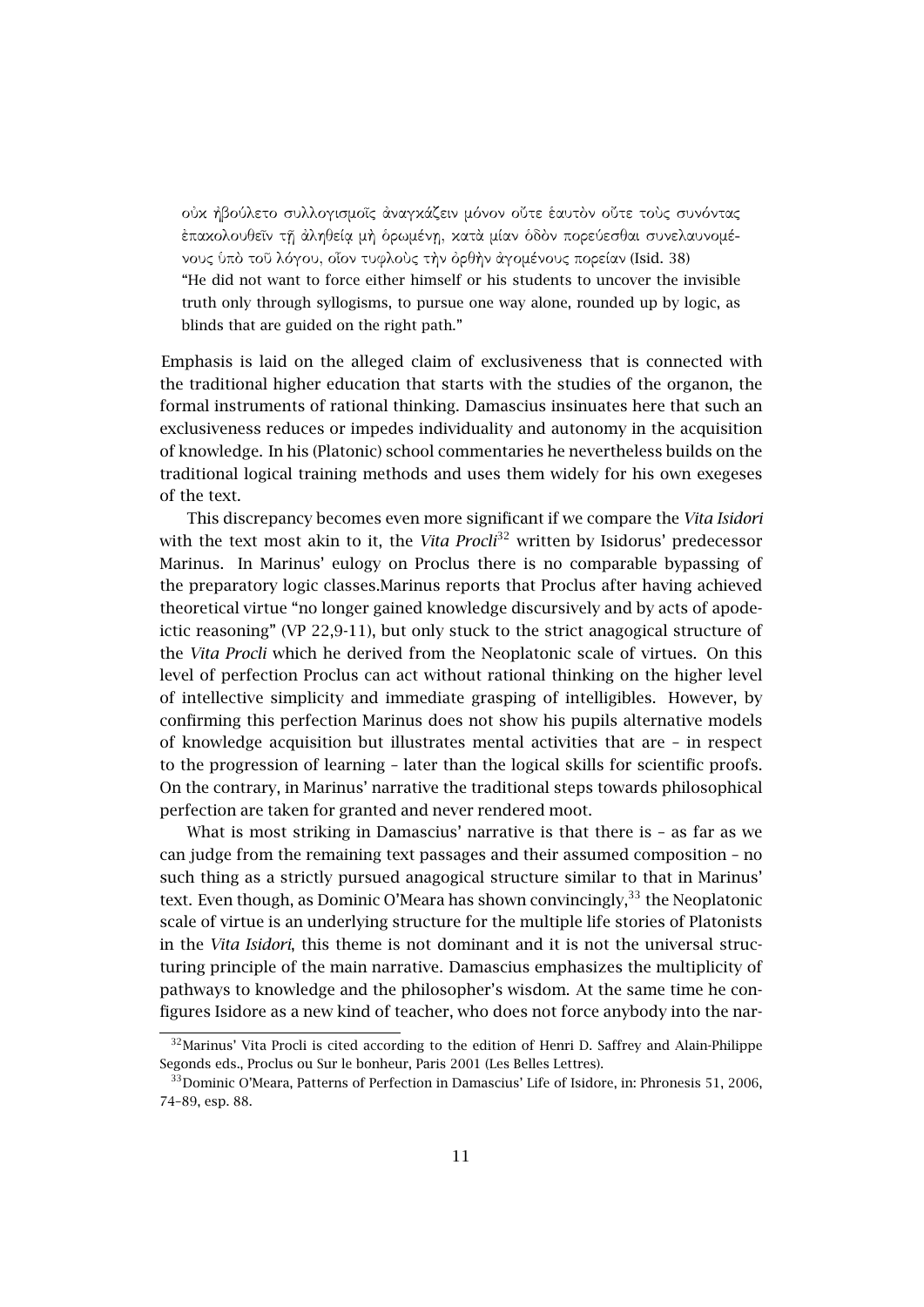row framework of a given learning frame but wants to free his own mind and that of his followers. Edward Watts has shown convincingly how the very emphasis on deficiencies in discursive and imaginative abilities helped to present Isidore (and others) as real philosophers who transcend the level of rational thought.<sup>34</sup> Yet this affirmative judgement fulfills another function, too: it establishes the ambitious and innovative image of a new kind of teacher, a teacher who goes beyond the limits of traditional education.

Damascius therefore not only performs a counter narrative to Marinus' Proclean story but also configures a new idea of multiple educational paths to philosophical wisdom, in which the traditional education is marked as onesided and not sufficient to support inner improvement inside the (rational) soul:

ὅτι καὶ τῶν βιβλίων τὸν ὅµαδον παρῃτεῖτο, πολυδοξίας µᾶλλον αἴτιον ὄντα ἢ πολυνοίας. ἑνὶ δὲ µόνῳ τῷ διδασκάλῳ ἐπαναπαυόµενος πρὸς µόνον ἐκεῖνον ἀπετύπου ἑαυτόν, τὰ παρ' αὐτοῦ λεγόµενα ἀπογραφόµενος.(Isid. 35a)

"He [sc. Isidore] did not care about the noise of the books that causes a plurality of opinions rather than a multiple knowledge. He has entrusted himself to one teacher alone, he shaped himself by imitating him."

Clearly, the use of an acoustic metaphor is significant: Damascius thereby illustrates the defectiveness of book knowledge and traditional commentary practices. Books make noise because in antiquity they are  $-$  usually  $-$  read aloud.<sup>35</sup>

In the text just quoted the juxtaposition of "noise" and "polydoxia" also induces the meaning of the discord of opinion: Books are even louder if they are discussed controversially in the classrooms and over a long period of time spelled out by a many-voiced chain of interpreters. The Greek "ὅµαδον" supports this association for it can have the meaning "(noisy) confusion" and "chaos", in some cases in connection with military actions and involvement, $36$  but also with the cluttering of voices in a crowd. $37$  Plato uses the conjunction of books and noise also with a critical tone.<sup>38</sup> Damascius enriches this image by the emphasis of plurality and discord with perceptible noise and disorder.

However, books are – in Damascius' narrative – also noisy in the sense that can be contrasted to real inner and self-reflexive knowledge. Book knowledge

<sup>38</sup>R.364e-365a.

<sup>34</sup>Edward Watts, Damascius' Isidore: A Perfectly Imperfect Philosophical Exemplar, in: Byzantina et Slavica Cracoviensia 7, 2014, 159–168.

 $35Cf$ . W.A. Johnson, Toward a Sociology of Reading in Classical Antiquity, in: American Journal of Philology 121, 2000, 593–627. Johnson argues rightly for a sociological contextualization of each source on reading practices in antiquity.

<sup>36</sup>Il. 7, 307.

<sup>&</sup>lt;sup>37</sup>Hom. Il. 23.234; Od. 10.556 ; much cited in ancient scholia in Homer is θαύμαζεν πυρὰ πολλὰ τὰ καίετο ᾿Ιλιόθι πρὸ αὐλῶν συρίγγων τ' ἐνοπὴν ὅµαδόν τ' ἀνθρώπων (Il. 10,12f.).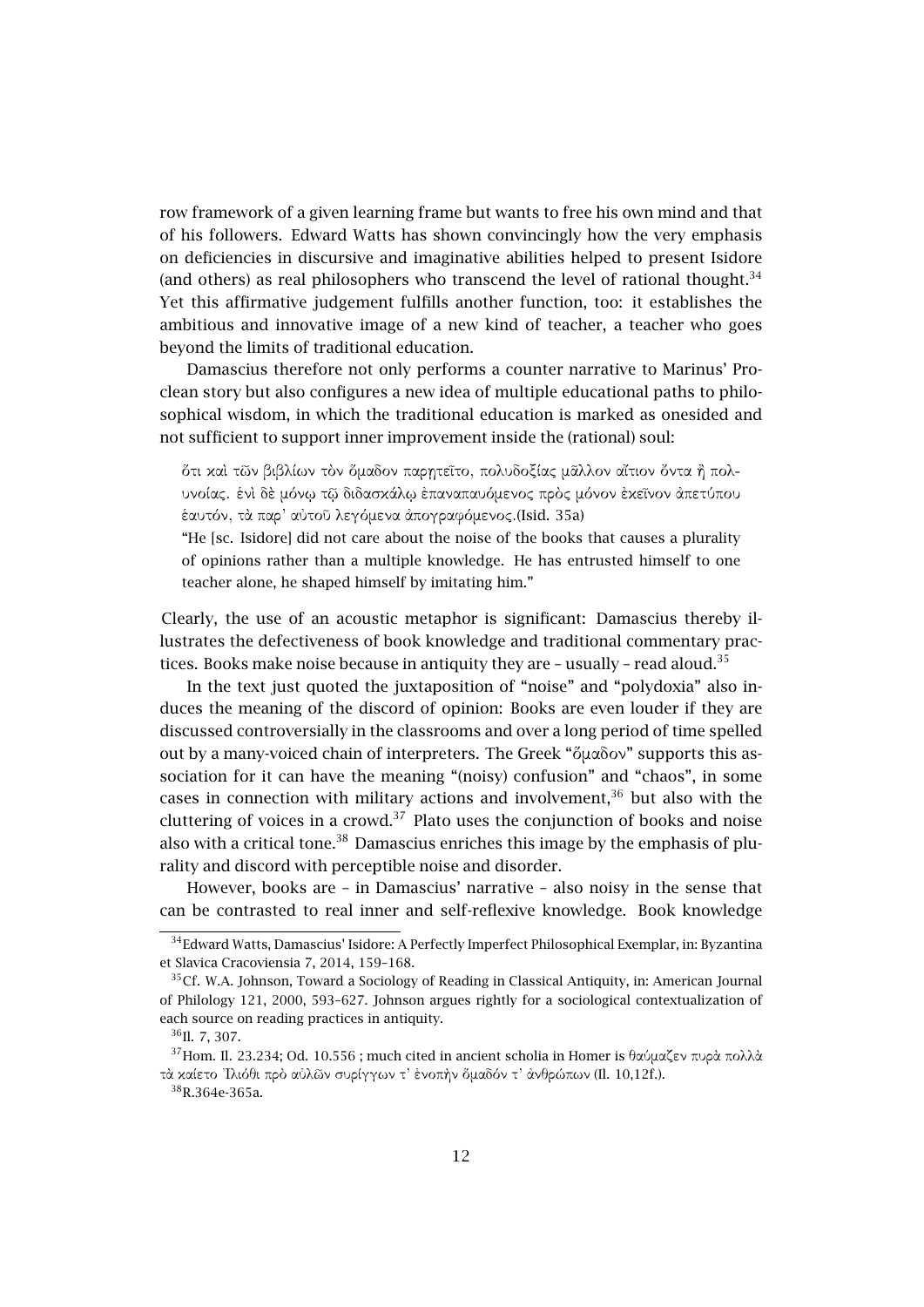tends to remain the knowledge of others and therefore outside the inner self of the student and does not support him in his struggle for inner noetic wisdom.

This intention becomes obvious in two other related passages on Isidore:

ῥητορικῆς καὶ ποιητικῆς πολυµαθίας µικρὰ ἥψατο, εἰς δὲ τὴν θειοτέραν φιλοσοφίαν ἐξώρµησε τὴν ᾿Αριστοτέλους. ὁρῶν δὲ ταύτην τῷ ἀναγκαίῳ µᾶλλον ἢ τῷ οἰκείῳ νῷ πιστεύουσαν, καὶ τεχνικὴν µὲν ἱκανῶς εἶναι σπουδάζουσαν, τὸ δὲ ἔνθεον ἢ νοερὸν οὐ πάνυ προβαλλοµένην, ὀλίγον καὶ ταύτης ὁ ᾿Ισίδωρος ἐποιήσατο λόγον. ὡς δὲ τῶν Πλάτωνος ἐγεύσατο νοηµάτων, οὐκέτι παπταίνειν ἠξίου πόρσιον, ὡς ἔφη Πίνδαρος (Olymp. 1, 114), ἀλλὰ τέλος ἔχειν ἤλπιζεν, εἰ τῆς Πλάτωνος διανοίας εἴσω τῶν ἀδύτων δυνηθείη διαβαλεῖν, καὶ πρὸς τοῦτο ὁ πᾶς αὐτῷ δρόµος ἐτέτατο τῆς σπουδῆς. (Isid. 34d)

"He spent little time on rhetorical and poetical erudition, throwing himself into the more divine philosophy of Aristotle. Yet seeing that it too relied on the minimal rather than the essential qualities of the mind, striving to be rather technical and scarcely propagating the divine and the spiritual, Isidore thought little of this as well. But hardly had he touched on the teaching of Plato "than he felt that he did not have to search any further", as Pindar says, considering that he would reach his goal if he could penetrate into the shrine of Plato's thought, and it was this end to which the course of all his efforts was directed."

But not only the technicalities of Aristotelian philosophy failed to satisfy Isidore's pursuit of knowledge and wisdom. He also did not gain improvement by reading and listening to the books and inquiries of others:

ἦν δὲ καὶ εὑρετὴς ἑτοιµότατος ὧν τε αὐτὸς ἠπόρει πρὸς ἑτέρους καὶ ὧν ἕτεροι πρὸς αὐτόν, οὐ πολυµαθίᾳ καὶ ἀλλοτρίων δοξασµάτων ἱστορίᾳ καταχωννὺς µὲν τὴν ἀλήθειαν καὶ ἀποκρύπτων, ἐπιστοµίζων δὲ τοὺς ἀποροῦντας. οὐδὲ ἦν τῶν βιβλίων πολυήκοος, ἀλλὰ ῥώµῃ γενναίας φύσεως καὶ θεῶν ἀγχισπόρου ἐν ταῖς ἐξηγήσεσιν ἦν θαυµάσιος. πόθῳ τε ἀµηχάνῳ τῆς περὶ τὸ θεῖον βακχείας οἷον ἀποµαντευοµένῳ έώκει τὴν τῆς ἀληθείας εὕρεσιν. (Isid. 37e) $^{39}$ 

"He was also very inventive both in proposing questions for discussion and in solving the problems that others put forward to him, not using mere erudition and the relating of other people's opinions to bury and conceal the truth and to silence his questioners. Nor had he read many books, but he was remarkable in his expositions through the power of a nature which was noble and akin to the gods. In his infinite rapture of his yearning after God he resembled a seer who divined the finding of the truth."

Again, we find the acoustic wording with the double meaning that Isidore did not often listen to books when they were read out or when he read them aloud,

<sup>&</sup>lt;sup>39</sup>Athanassiadi's translation was slightly changed by the author [GU]; vgl. E80 Zintzen (Epitoma Photiana 243)= Athanssiadi: 35b.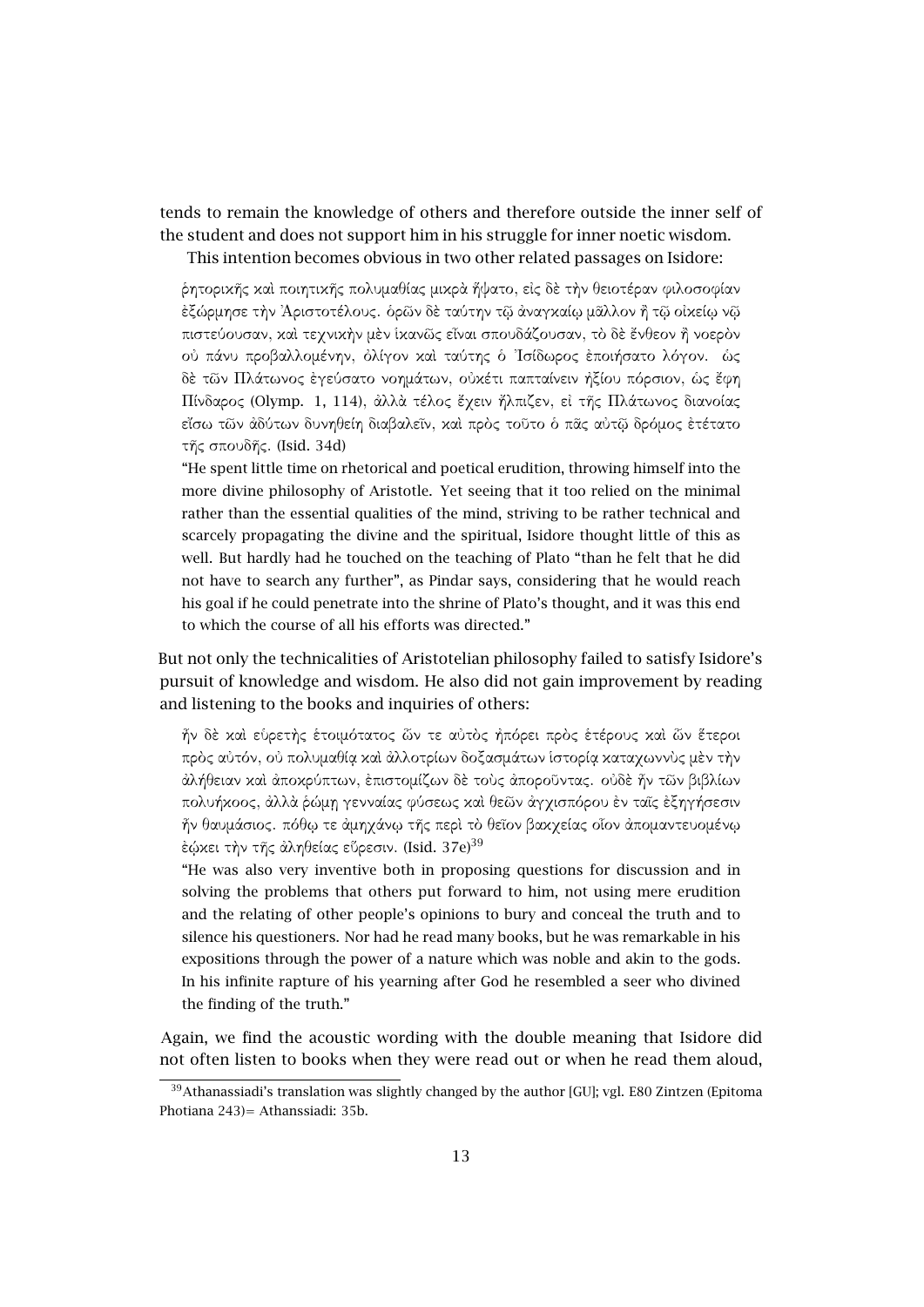and the second meaning that he was not submissive in respect to book knowledge. The second meaning explores the sensual impression and reflects it in the reservation against the impact that books might have on inner ascents. Books are *only* loud and not fit to find their way into one's inner mind. To be sure, Damascius plays with the book as material object, the reading practices and the (recognizable) content of books. And we have to ask what provoked Damascius' reservation in this particular context?

For Damascius' negative characterization is astonishing in many senses: In the commentary tradition that was practiced in the Neoplatonic schools in antiquity reading and re-reading, listening to the teacher who reports and comments on earlier commentators, repetition of insights of others formed the basis of the higher philosophical education. These practices where meant to lead the students to a self-determined and autonomous learning and acquisition of knowledge. The very practice of reading and commenting anew upon texts was meant to be itself philosophy and by its very doing a step towards wisdom. Furthermore, it is not at all clear that the narrative of a philosophical vita requires another attitude towards book knowledge and these commentary practices.

This becomes very clear in the narrative of Marinus' *Vita Procli*, a text in which at the higher levels of education reading and commenting are the most prominent practices of learning and philosophical improvement. Proclus is said to have made his first steps towards self-governed research by reading and interpreting Plato's *Phaedo* together with his teacher Plutarch of Athens the product of which would be called the Commentary on the *Phaedo* by Proclus.<sup>40</sup> His later teacher, Syrianus, took him all through the writings of Aristotle while using them as a preparatory practice for the reading of Plato's dialogues. He did so appropriately and "according to the right order" (ἐν τάξει) of knowledge acquisition. It is not a question of alternative paths but a question of order and ascent. Writings of the ancient and former commentators also play an important role in the theological studies that Proclus performed: Marinus tells us that Proclus ran through all the treatises of the ancient and distinguished between those insights and sayings that were true and useful and those that were not. $41$ 

This is marked as an essentially literary practice, especially by the reference that Marinus inserts. He implicitly refers to the famous narrative from the Callimachean Hymn to Apollo where Apollo kicks Envy (Phthonos), disagreeing with his poetics. Callimachus' poetic first person narrator of the hymn reflects this burlesque scene and wishes Blame (Momos) where Envy (Phthonos) has been sent by Apollo.<sup>42</sup> When Damascius uses the same reference and does so even more

<sup>40</sup>V.P. 12.10.9-15.

 $41$ V.P. 22.15-28.

<sup>42</sup>Call. H.Ap.105-113.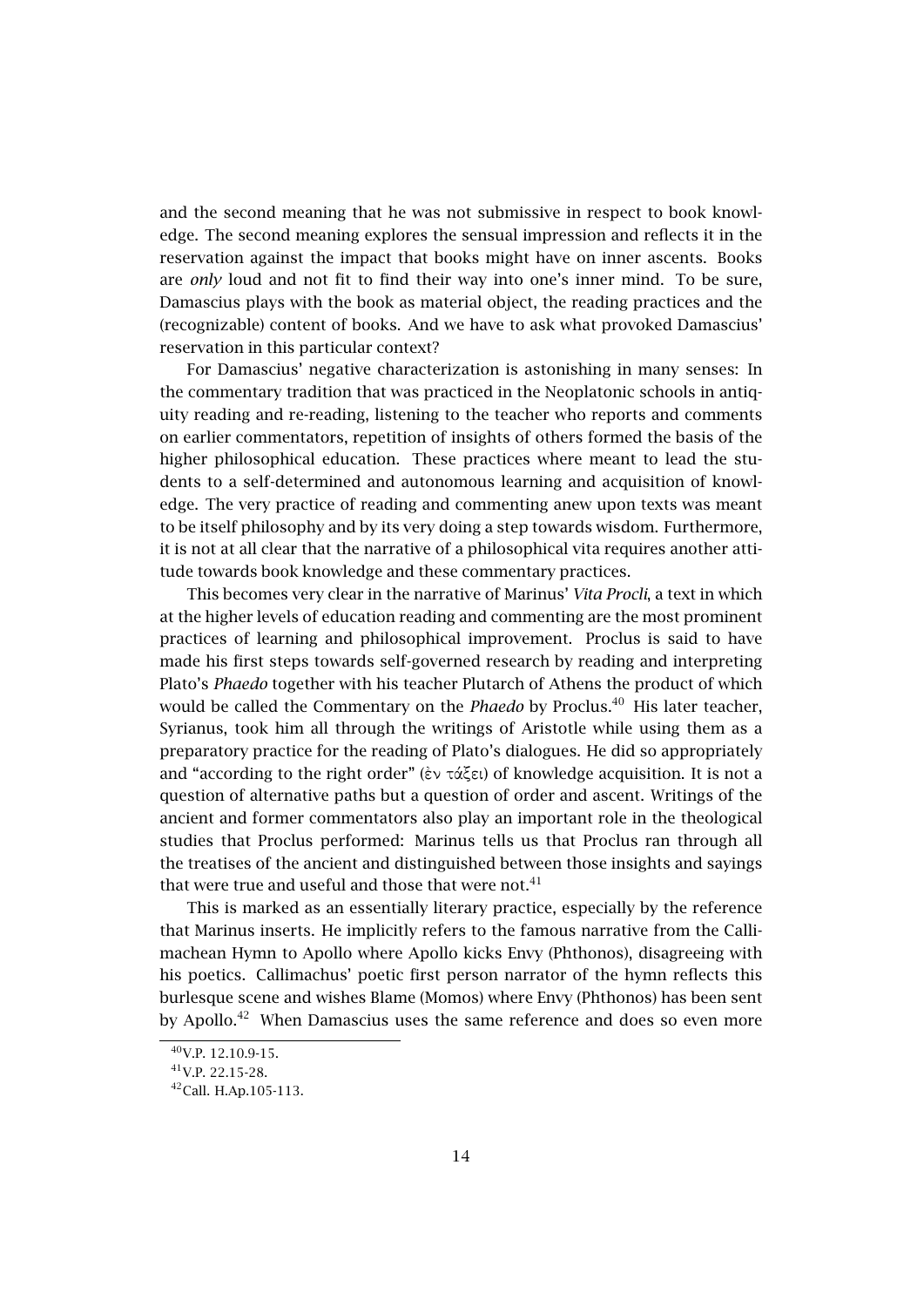explicitly than Marinus it is probable that he is thereby entangling the Hellenistic literary text with Marinus' philosophers' narrative.

It is Ammonius' father Hermeias whom Damascius involves in this intertextual movement: Hermeias, after studying under Syrianus and together with Proclus moving to Alexandria, became an important teacher in the Alexandrian philosophical teaching institutions. As Edward Watts has argued for Isidore<sup>43</sup> the deficiencies that Damascius lists in Hermeias' characterization are not meant in the first place to diminish the influence or importance of Hermeias' teaching but to profile a different kind of ideal teacher: someone who is not above all perfect in the techniques of logic and rational argument but who excels in virtue. On the other hand Damascius' picture of Hermeias is rather complex since his deficiencies in rational argumentation are accompanied by a preference for book knowledge that he memorized exceedingly well. Here, Callimachus' Phthonos and Momos come into play: If one remembers the decidedly negative attitude towards these figurations it has a certain air of irony when Damascius argues that not even Momos and Phthonos would take offence at him/his virtues.

φιλοπονίᾳ µὲν οὗτος οὐδενὸς ἦν δεύτερος, ἀγχίνους δὲ οὔτι σφόδρα ἦν οὐδὲ λόγων εὑρετὴς ἀποδεικτικῶν, οὐδὲ γενναῖος ἄρα ζητητὴς ἀληθείας οὔκουν οὐδ' οἷός τε ἐγεγόνει πρὸς ἀποροῦντας κατὰ τὸ καρτερὸν ἀνταγωνίζεσθαι, καίτοι ἐµέµνητο ὡς εἰπεῖν πάντων ὧν τε ἀκηκόει τοῦ διδασκάλου ἐξηγουµένου καὶ τῶν ἐν βιβλίοις ἀναγεγραµµένων. ἀλλὰ τὸ αὐτοκίνητον οὐ προσήνθει τῇ πολυµαθίᾳ. ἦν γὰρ τὰ µὲν περὶ λόγους ἐνδεέστερος ἢ κατὰ τὴν ἀκρίβειαν, τὰ δὲ πρὸς ἀρετὴν εὖ ἠσκηµένος, ὥστε µηδ' ἂν τὸν Μῶµον αὐτὸν ἐπιµωµήσασθαι, µηδ' αὖ µισῆσαι τὸν Φθόνον (Isid. 54, 16-19)

"He was more deficient in his ability to argue than in accuracy, but was so well exercised in virtue that not even Momos (Blame) himself would have found fault with him or Phthonos (Envy) taken an aversion to him. Such was his gentleness and sense of justice."

Hermeias does not function as a paradigm for the new teacher and the alternative way to wisdom, but his characterization is partly akin to the new paths that Damascius wants to promote.

The preference for moral rather than academic excellence is here entangled with the reservation against book knowledge which elsewhere is also assumed to remain at the outside of the inner self and not to affect the moral excellence of a person. That becomes obvious in the scattered remarks on Ammonius the son of Hermeias, whom Damascius despite his being one of the most prominent teachers in Alexandria in the 5th century does not grant a proper narrative but only hints at him twice: In the first context his outstanding merits as a commentator

<sup>43</sup>Edward Watts, Damascius' Isidore: A Perfectly Imperfect Philosophical Exemplar, cf. 160-163.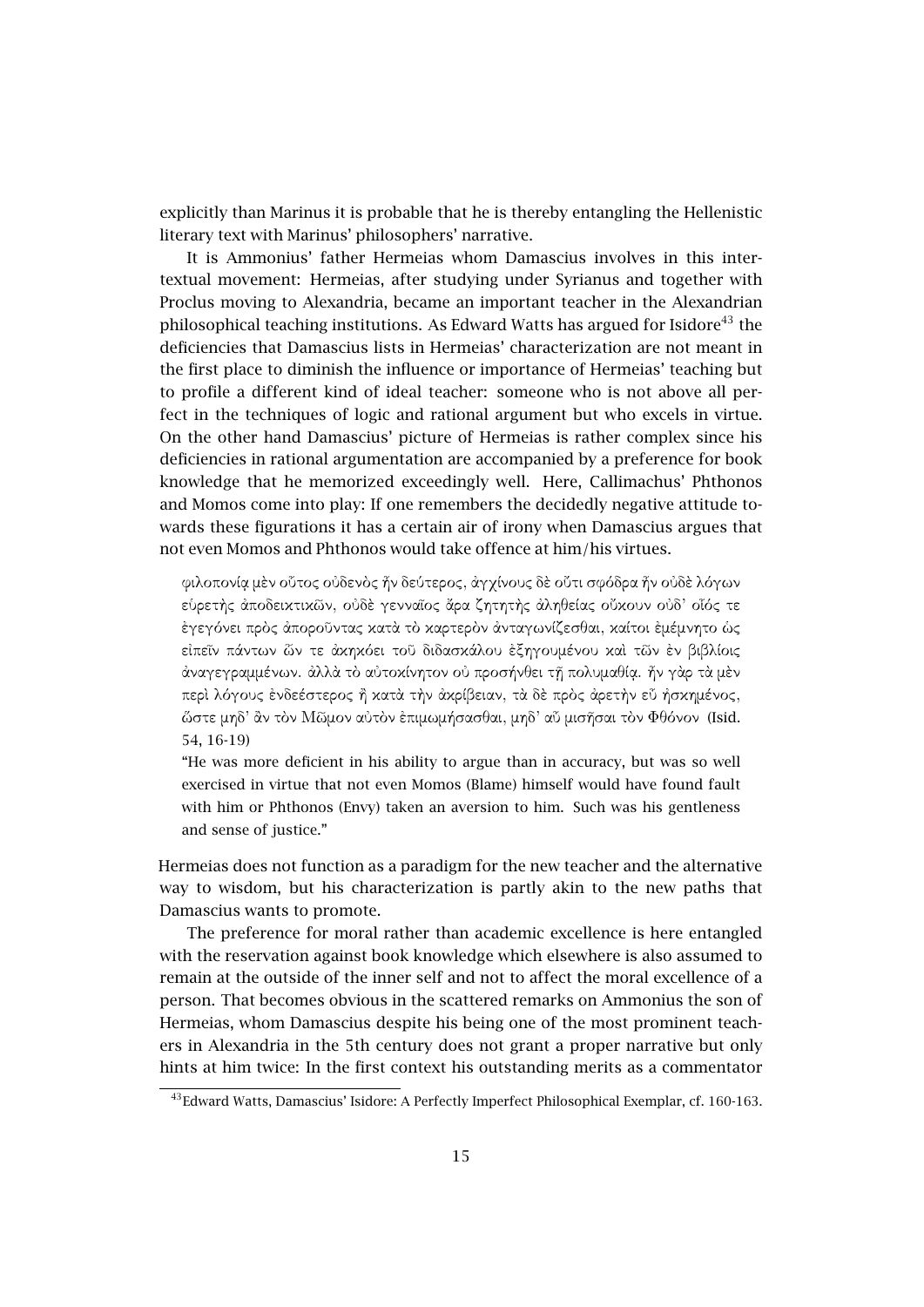are mentioned and even praised.<sup>44</sup>

δ δε Άμμώνιος αίσχροκερδής ὢν καὶ πάντα ὁρῶν εἰς χρηματισμὸν ὁντιναοῦν, ὁµολογίας τίθεται πρὸς τὸν ἐπισκοποῦντα τὸ τηνικαῦτα τὴν κρατοῦσαν δόξαν. (Isid. 118b)

"Ammonius, who was sordidly greedy and saw everything in terms of profit of any kind, came to an agreement with the then overseer of the prevailing doctrine."

This characterization has been much discussed against the backdrop of tensions between Christians and pagans in the 480s in the course of the restitution of pagan school institutions in Alexandria. Whereas most other protagonists of the intellectual elite, such as Isidore, Horapollo, Asclepiodotus und Heraiscus had to flee from Alexandria, Ammonius came to terms with the Christian elite, namely the Christian Bishop Peter Mongus. $45$  But another perspective has to be considered, too. The passing mention is part of the discursive strategies of the *Vita Isidori* and the "Republic of virtues" that Damascius thereby conceptualizes. In this Republic of people who struggle for virtue and philosophical wisdom Ammonius' stock as a philosopher is not favorable. It is therefore nothing but consistent that Ammonius is almost banished from the narratives on Platonic lifes. That opens up a gap in the narrative that should have been filled by the actions of one of the leaders of higher pagan education. It is precisely Damascius' narrative strategy that reveals Ammonius' failing.

In the network of the narratives on protagonists who succeeded in the ascent to philosophical perfection and on those who failed, Ammonius' failure leads to an explanation. There are other cases in which the excellence in (Aristotelian) logic and sciences is especially emphasized while the outcome of this education and perfection is a lack of real philosophical practice. Among these cases is Marinus, successor of Proclus and *diadochos* of the Neoplatonic Academy in Athens: the narratives of his deficiencies shed light on the practices of knowledge acquisition beyond the invidual case.

τὰ ἀρέσκοντα τοῖς ἐξηγηταῖς ἀπεγράφετο µάλα ἀκριβῶς, εἰς τὸ τῆς λήθης γῆρας, ὡς ἔφη Πλάτων, ὑποµνήµατα καταλείπων ἑαυτῷ καὶ ἀποθησαυριζόµενος.

<sup>&</sup>lt;sup>44</sup> δτι δ Άμμώνιος φιλοπονώτατος γέγονε, και πλείστους ώφέλησε τῶν πώποτε γεγενημένων έξηγητῶν µᾶλλον δὲ τὰ ᾿Αριστοτέλους ἐξήσκητο. ἔτι δὲ διήνεγκεν οὐ τῶν καθ' ἑαυτὸν µόνον ἀλλὰ καὶ τῶν πρεσβυτέρων τοῦ Πρόκλου ἑταίρων, ὀλίγου δὲ ἀποδέω καὶ τῶν πώποτε γεγενηµένων εἰπεῖν, τὰ ἀµφὶ γεωµετρίαν τε καὶ ἀστρονοµίαν. ("Ammonius was an extremely hard worker who made the greatest contribution of all commentators who ever lived. He was really an expert on Aristotle. In geometry and astronomy he distinguished himself among not only his contemporaries but also his seniors in Proclus' classes; indeed I would almost say that in these subjects he surpassed the men of all ages.") (Isid. 57c)

<sup>45</sup>Edward Watts, City and School in Late Antique Athens and Alexandria, Berkeley, 2006, 222-230.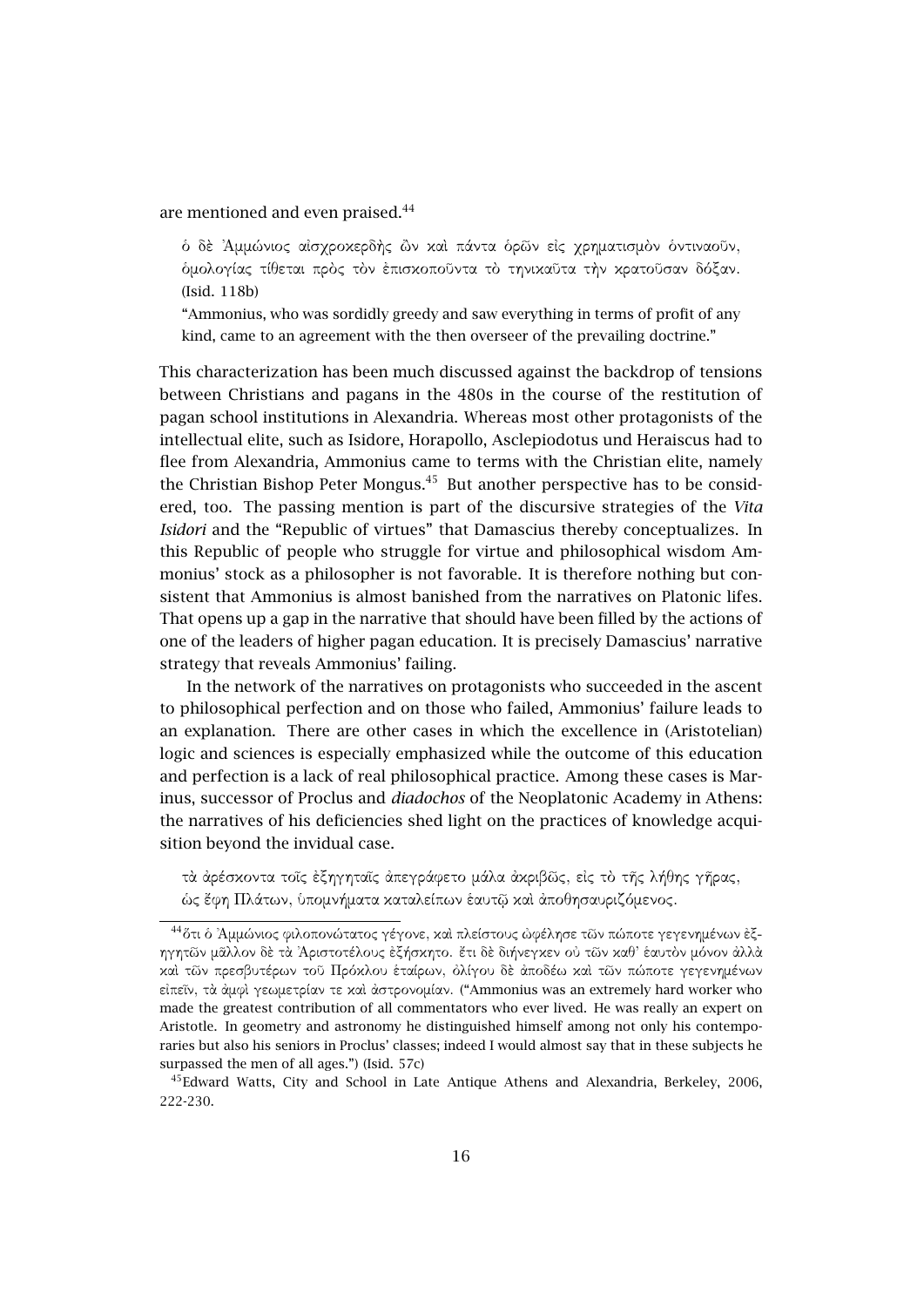ὁ δὲ Μαρῖνος τῷ ἀτόνῳ τῆς φύσεως οὐδὲ τοῦ Παρµενίδου τὴν ὑπεραίρουσαν ἐξήγησιν τοῦ διδασκάλου ἤνεγκεν, ἐπὶ τὰ εἴδη δὲ τὴν θεωρίαν κατήγαγεν ἀπὸ τῶν ὑπερουσίων ἑνάδων, ταῖς Φίρµου καὶ Γαληνοῦ τὸ πλέον ἐννοίαις ἐπισπώµενος ἢ ταῖς ἀκηράτοις ἐπιβολαῖς τῶν µακαρίων ἀνδρῶν (Isid. 97 H-I)

"He copied the selections made by the commentators with extreme meticulousness leaving a store of reminders for himself, as Plato said, with a view to the forgetfulness of old age.

Because of his dull nature, Marinus could not sustain his teacher's exalted interpretation of the *Parmenides*, but dragged down the inquiry from the transcendent henads to species, following for the most part the theories of Firmus and Galen rather than the undefiled intuition of the blissful men."

The thereby established image is different from that of Ammonius. However, while Damascius does not argue for a causal relation between Marinus' excessively diligent reading and copying of the commentators' exegeses on the one hand and his failing to understand intellectually and perform Proclus' higher interpretation of Plato's *Parmenides* on the other, both practices are entangled with each other. Both result from philosophical practices that fail to reach the intellective level. That leads to both conceptual and exegetical failure and moral imperfection.

It is significant that Damascius quotes a passage from the famous critique of writing in Plato's *Phaedrus* (Phdr. 276d). The quotation itself comes from a passage where Socrates affirmatively describes a second best way to preserve knowledge, i.e. second after the dialectical logos inside the mind. Instead of overstating the value and capacity of writing one should assign the written word only secondary, auxiliary functions such as to be a back-up for old age's forgetfulness. The Greek word *hypomnema* means "aid to memory" in Socrates' argument in the *Phaedrus*. When Damascius describes Marinus' learning practice as "all too precise/diligently" the reference to the critique of writing as a whole seems to be the foil for the characterization of Marinus: it is a secondary kind of gaining knowledge if one depends and relies primarily on the insights of others (Galen and Firmus) that are written down and can only be studied in written form. In the case of the exegesis of the *Parmenides* Marinus followed the wrong path even though he could have had access to an immediate oral studying and learning from holy men.

In Damascius the semantic spectrum of hypomnema is, at least subliminally, widened, since in the context of philosophical school literature and practices hypomnema<sup>46</sup> is normally terminologically used for independent written com-

<sup>&</sup>lt;sup>46</sup>Cf. A. J. Festugiere, Modes de Composition des Commentaires de Proclus, in: Museum Helveticum 20, 1963, 77–100; Marcel Richard, Apo phones, in: Byzantion 20, 1950, 191–222.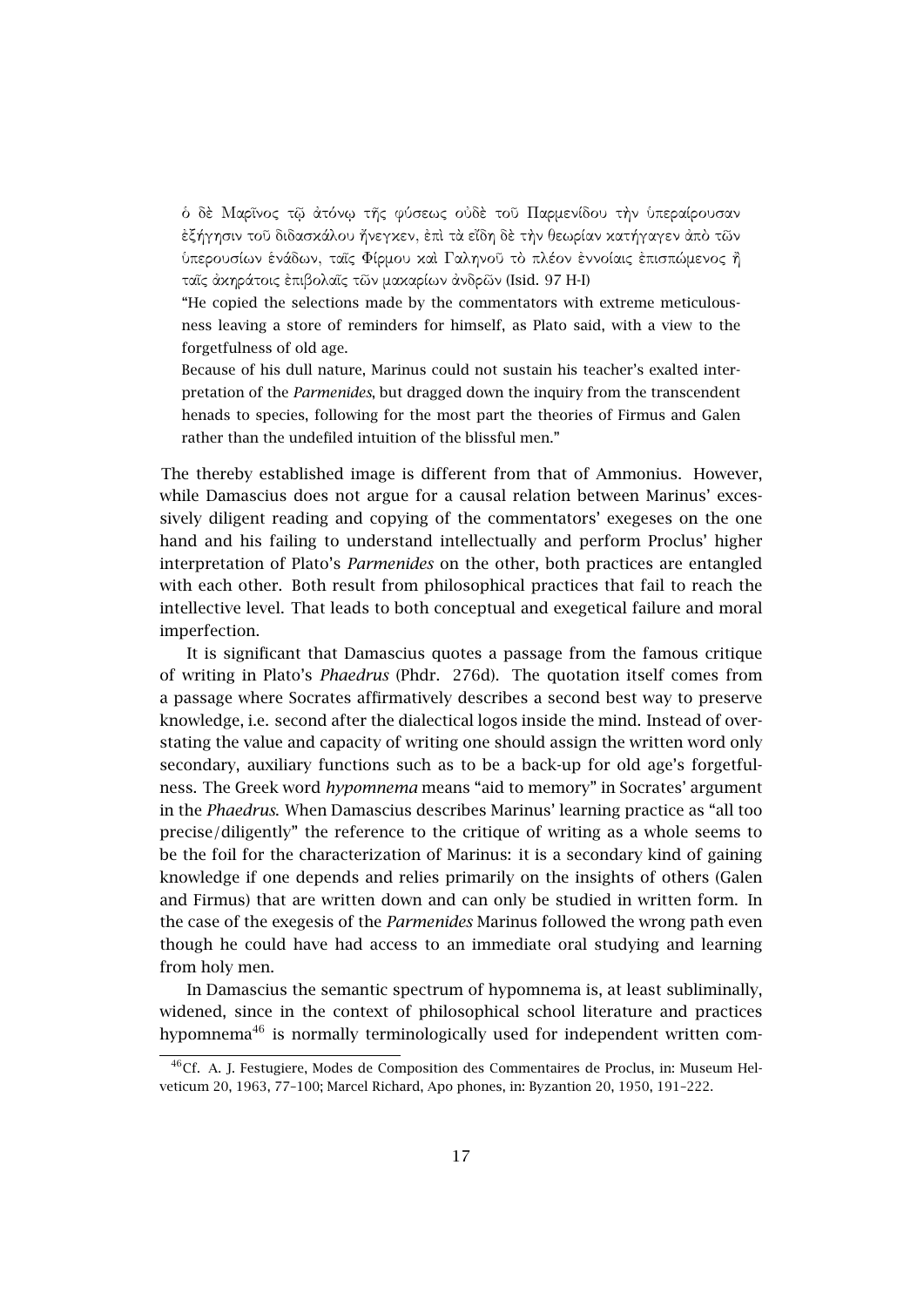mentaries.<sup>47</sup> Therefore, the famous passage from the *Phaedrus* is confronted and entangled with contemporary school practices and with Damascius' crusade against the noise of the books, while – as far as we can tell today – in the commentaries on Plato's *Phaedrus* the critique of writing was not used for reflections on the traditional methods of learning and teaching.

Damascius intensifies these reflections in his narratives of the *Vita Isidori* by telling stories about the sage Sarapio, who is said to have honored Isidore by being his teacher, and his reservation against the possession (and use) of books. From the beginning Sarapio is introduced as an – as it were – secret sage, a man who even though he lived an urban life eschewed the public and tended as much as possible to a divine life, freeing himself from the bonds of the body and the bodily and social life. Damascius takes this tendency as an explanation for his abstinence from the "technicalities of philosophy", i.e. the logical practices of Aristotelian school studies. Instead, he directly immersed himself in the *theoria* of godlike concepts.<sup>48</sup>

He is also said to have possessed only two or three books, among which was the Orphic poetry – the only material thing (οὐσίας) that he bequeathed to somebody.<sup>49</sup> In this narrative the materiality of books is highlighted. For Sarapio it is only the holiness of the Orphic poetry that makes it acceptable to deal with these material objects, i.e. objects the materiality of which is alleviated by the very content of the books. When Damascius mentions the two or three books for a second time and talks about them as the only material heritage of Sarapio, books are implicitly considered to be of hybrid nature between materiality and immateriality. This hybridity is also expressed by the "noise of the books" but with a very different meaning, since in this case the material phenomenon reflects the (challenged) content which involves the student in an ongoing process of shallowness that never even comes close to the perfection of the philosopher's mind.

# **4 Analysis of narrative strategies arguing against other conventional approaches to philosophy**

Especially when Damascius contrasts Sarapio with a figure who only appeared to have been wise, i.e. the poet and grammarian Pamprepius, the entanglement of merely pretended knowledge and wisdom with preliminary learning (of grammar

<sup>47</sup>Interestingly, Hermeias in his commentary on the *Phaedrus* does not reflect on the semantics of "hypomnema" in the lemmata to Phdr 276c-d.

<sup>48</sup>Isid. 111. 19-22.

 $49$ Isid. 111 29f. and 41f.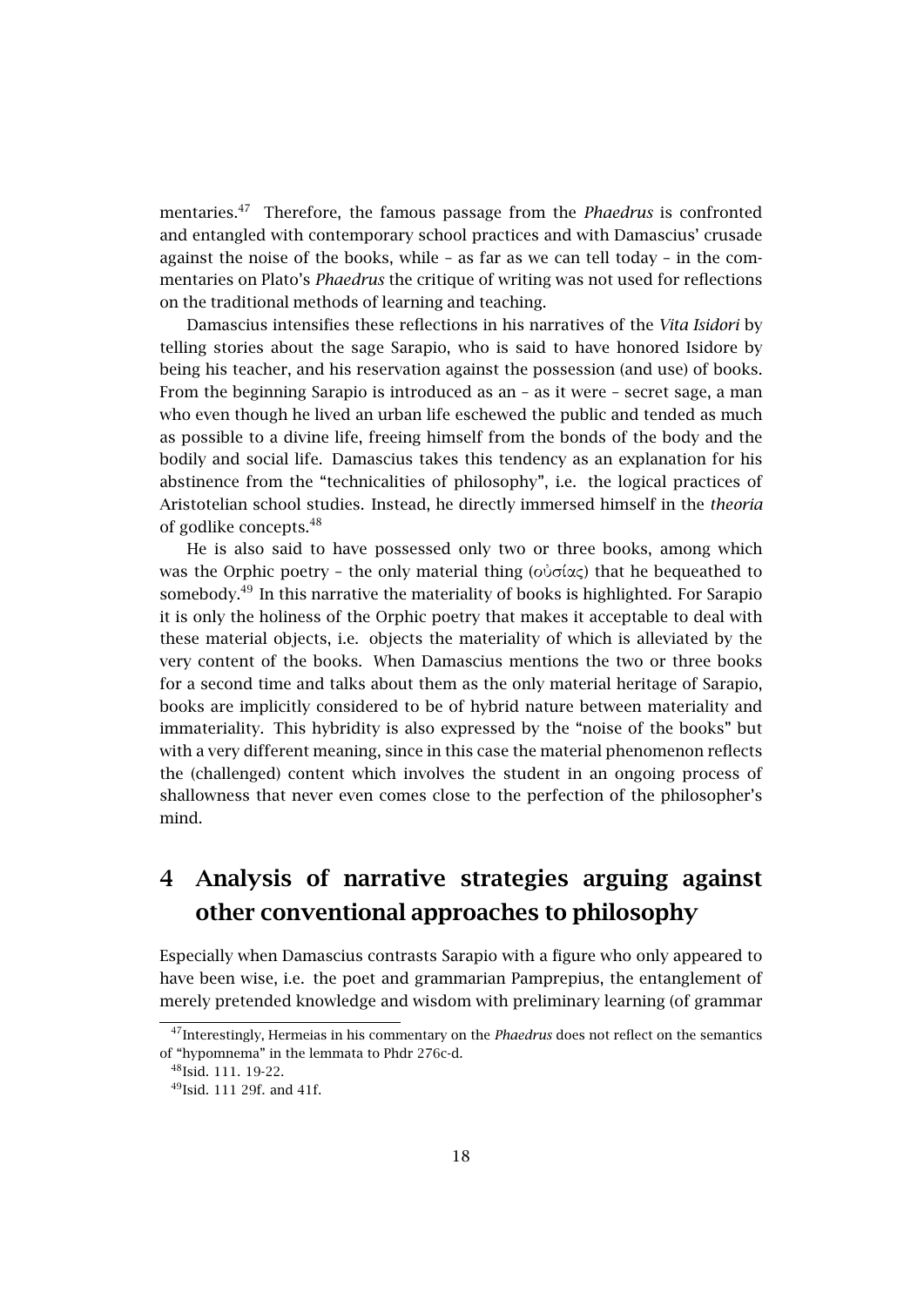and rhetoric), and real true wisdom with inner reflections without technical erudition, is pivotal here: $50$  We are unusually well informed about Pamprepius' life and fate and the role he played in the pagan persecutions of the 480s in Alexandria.<sup>51</sup> After Asclepiodotus he is the second prominent pagan protagonist whose narrative Damascius designs in such a way as to uncover the invalidity of his claim to intellectual or even philosophical excellence. In the case of Pamprepius Damascius makes it explicit that his wickedness does not need to be uncovered since it has become obvious to everyone.<sup>52</sup>

Pamprepius had been a loud character indeed. His ability to deceive by the very power of (the perceptual aspect of) speech is highlighted by Damascius.<sup>53</sup> Photius does not cite but summarizes Damascius' accounts of Pamprepius' ability to tell miraculous stories; he cites one story, however, that illustrates the contrast between true philosophy and mere (sophistic) illusion and simulation of knowledge:<sup>54</sup> One time as Pamprepius' later patron Illus wished to listen to a philosophical discussion on the soul that developed into confusion and dissent,<sup>55</sup> Pamprepius entered the stage and delivered a previously prepared speech that was "well ordered" on the linguistic and rhetorical surface but lacked proper knowledge. However, Illus was impressed and deceived – "an ignorant by the ignorant" – and started to support Pamprepius in his teaching activities (as a grammarian) in Constantinople. Damascius deliberately uses a quotation from Plato's *Gorgias* (Grg. 469b)<sup>56</sup> in order to underline the dichotomy of true and seemingly true knowledge.

The Platonic passage and its concrete context (in the dialogue between Socrates and his first interlocutor, the rhetorician *Gorgias*) refer to the rhetorical background of the grammarian Pamprepius and the need for the poet/rhetorician to acquire real knowledge about his objects instead of only applying rhetorical techniques, which recalls and reflects Damascius' reservation towards the mere

<sup>50</sup>Isid. 112.

<sup>51</sup>Cf. Enrico Livrea, The Last Pagan at the Court of Zeno: Poetry and Politics of Pamprepios of Panopolis, in: Ana de Francisco Heredero, David Hernández de la Fuente and Susana Torres Prieto eds., New Perspectives on Late Antiquity in the Eastern Roman Empire, Cambridge 2014, 2–30, 7ff. and P. Athanassiadi, Damascius. The Philosophical History: Text with Translation and Notes, 269, Polymnia Athanassiadi, Persecution and Response in Late Paganism, 19.

 $52$ Isid. 77; 112A. cf. Vita Severi (ed. Kugener, p. 40.) (Marc-Antoine Kugener, Vie de Sévère par Zacharie le Scholastique, Paris 1903 (repr. Brepols 1971) (Patrologia Orientalis 2).

<sup>53</sup>77D.

<sup>54</sup>Isid, 77D.

<sup>&</sup>lt;sup>55</sup>There is no indication that this event could be connected to the scholarly commentary practices of the Neoplatonic academy in Athens out of which Marinus has prepared a commentary on Plato's *Phaedo* (Enrico Livrea, The Last Pagan at the Court of Zeno: Poetry and Politics of Pamprepios of Panopolis, 8).

 $56$ Cf. Athanassiadi (P. Athanassiadi, Damascius. The Philosophical History: Text with Translation and Notes, 199) refers to Grg. 469d but actually the point of the reference is rather 496b.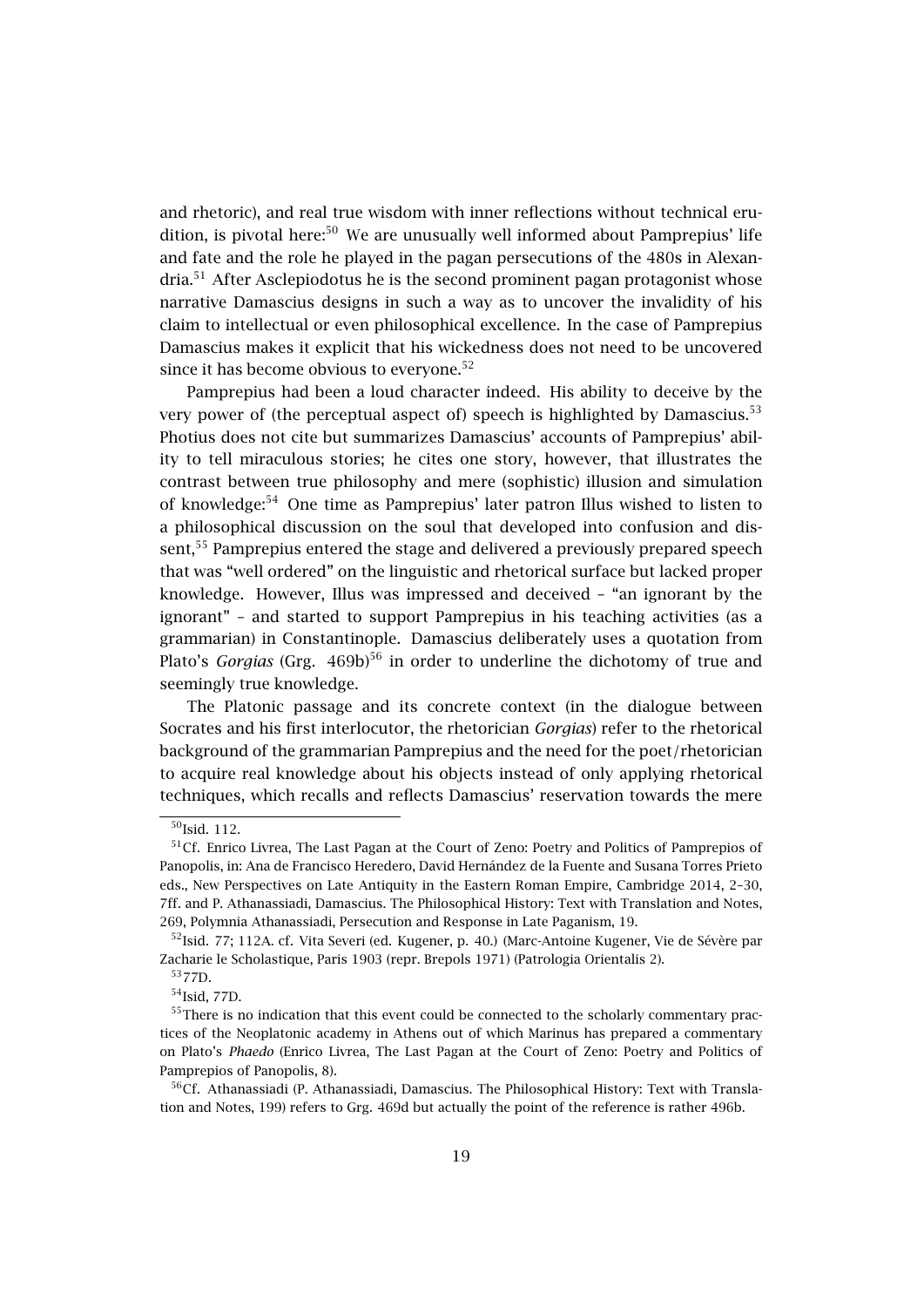technicalities of philosophical/logical studies<sup>57</sup> that are not by themselves concerned with the intellectual objects. By this Damascius succeeds in connecting the alleged superficiality of the grammarian and rhetorician Pamprepius with logical (Aristotelian) studies. The narrative about topical limitations of rhetoric and linguistic studies is transferred into another context, because the claim for validity of the propaedeutic elementary classes as a whole is called into question.

But there is more: the discussion setting recalls the Platonic *Phaedrus* in which Socrates analytically takes apart a speech that was originally delivered by the famous rhetorician Lysias, a speech that in Socrates' words only pretends to be something real without saying anything sound (Phdr. 243a). Both dialogues, *Gorgias* and *Phaedrus*, clarify from a different perspective and with a different scope the relationship and fields of expertise of rhetoric and philosophy. Both claim the primacy of philosophy.

Polymnia Athanassiadi has suggested that we should understand the whole *Vita Isidori* as a fundamental critique of the basic role of rhetoric in the educational process. $58$  There are biographical grounds in favor of this thesis: Damascius tells in an autobiographic conversion story how – after a nine year long period at Horapollo's school of rhetoric – he had gained the insight that rhetorical skills do not suffice for the education and formation of the inner self.<sup>59</sup> However, Horapollo's school played a decisive role in the religious riots in Alexandria in the 480s. The Christian and pagan pupils received tuition not only in grammar $^{60}$  and rhetoric but were taught philosophical issues, too. Since this also included pagan religious practices<sup>61</sup> and Horapollo's school has gained such prominence, it became one of the maior targets of the furore of Christian sects and fell victim to persecution. The experience of persecution, torture and exile remains an important subtext for Damascius stories about the fate of late antique Platonism in the *Vita Isidori*. 62

Considering this constellation we do not merely have the simple well known quarrel between Rhetorics and Philosophy nor only another example of the topical narrative about the conversion to philosophy, which we also find in Marinus' *Vita Procli*. There, having emphasized the natural talent for rhetorical exercises (VP 8, 25-31) and his eagerness for continuous studies, Marinus introduces the

 $\overline{57}$ Cf. Isid. 111, S. 266, 20.

<sup>58</sup>P. Athanassiadi, Damascius. The Philosophical History: Text with Translation and Notes, 41f. (Polymnia Athanassiadi, Damascius. The Philosophical History. Athens: Apamea Cultural Association, 1999)

 $59$ Isid. 122b and cf. also 124.

<sup>60</sup>Zacharias Scholasticus, VS 15, Isid. 120b.

 $61$ Since some of Horapollo's Christian pupils converted to the pagan religion, Zacharias Scholastikos calls Horapollo "Psychapollo", i.e. destroyer of souls: Vita Severi (=VS) 32.

 $62P$ olymnia Athanassiadi has written an important paper on the subject: Polymnia Athanassiadi, Persecution and Response in Late Paganism.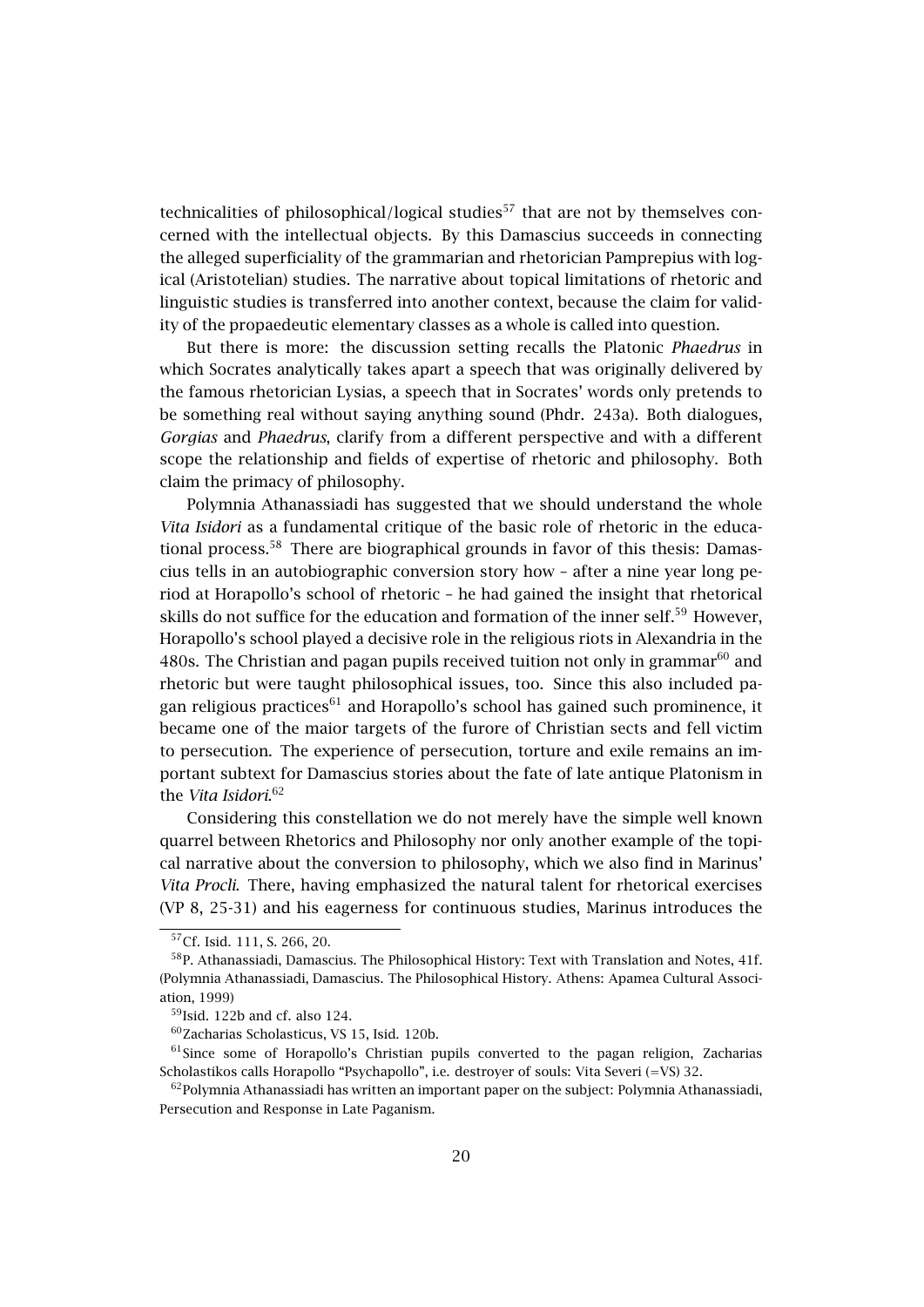socratic element of a divine daimonion that prevents actions that are not for a person's best. In this case the Socratic-Proclean daimonion prevents Proclus from undertaking a journey to Constantinople for further studies in rhetoric and induces in him the desire for philosophy and for studies in Athens. $63$  Proclus obeys and abandons his rhetorical studies in order to take part in the philosophical "synousiai" in Athens, $64$  where in accordance with the traditional curriculum he started propaedeutic Aristotelian studies,  $65$  which he later - again in accordance with the accustomed path of education – left behind, although the preparatory status of logical training and Aristotelian natural sciences remains untouched.<sup>66</sup> In Marinus' narrative Proclus strictly follows the path of *anagoge* in which the latter stage presupposes the former. The different stages are clearly distinct from each other and there are no major institutional overlaps or outward circumstances that influenced the success of the ascent.

In contrast to this model Damascius' narrative illustrates the complex entanglement between political, religious and educational parameters. When Damascius tells the story about Illus and Pamprepius it is a story about the classic field of expertise of philosophy, which is occupied on this occasion by a poet<sup> $67$ </sup> and rhetorician, it is also a story about the soul and the discord of different philosophical positions, it is a story about the phenomenon of the traveling teacher to whom Damascius' narrative implicitly denies the right to take part in the intellectual discussions in Athens and who delivered a speech about the soul in Constantinople that he brought along from abroad, and it is a story about the abuse of power when Illus installs Pamprepius as a publicly funded teacher in disregard of any expert opinion. In this entanglement of unstable political circumstances with philosophical issues it was possible for protagonists of the basic, propaedeutic disciplines to claim to have the same importance and autonomy as the final stage of Platonic intellectual knowledge and wisdom. That means: outside the philosophical classrooms and their (in a way) esoteric textual foundation, the philosophical lemma commentary, the appropriate path to the real philosophical state of mind and true wisdom had to be won back again and again.

The citations from and references to Plato serve the aim of organizing the different stages of philosophical education into a qualitative – so to speak – and exclusive hierarchy. Rhetoric is dependent on philosophical conceptual knowl-

<sup>63</sup>Marin. VP 9, 6-11.

<sup>&</sup>lt;sup>64</sup> Marin. VP 9, 6-12-15.

<sup>65</sup>Marin. VP 9, 15f.

 $66$ Marin. VP 13,4-10. See also: Jaap Mansfeld ed., Prolegomena: Questions to be settled before the study of an author or text, Leiden 1998, id., Prolegomena Mathematica: from Apollonius of Perge to late Neoplatonism, Leiden 1998.

 $67$ Concerning the connection between grammar and philosophy cf. Isid. 106b.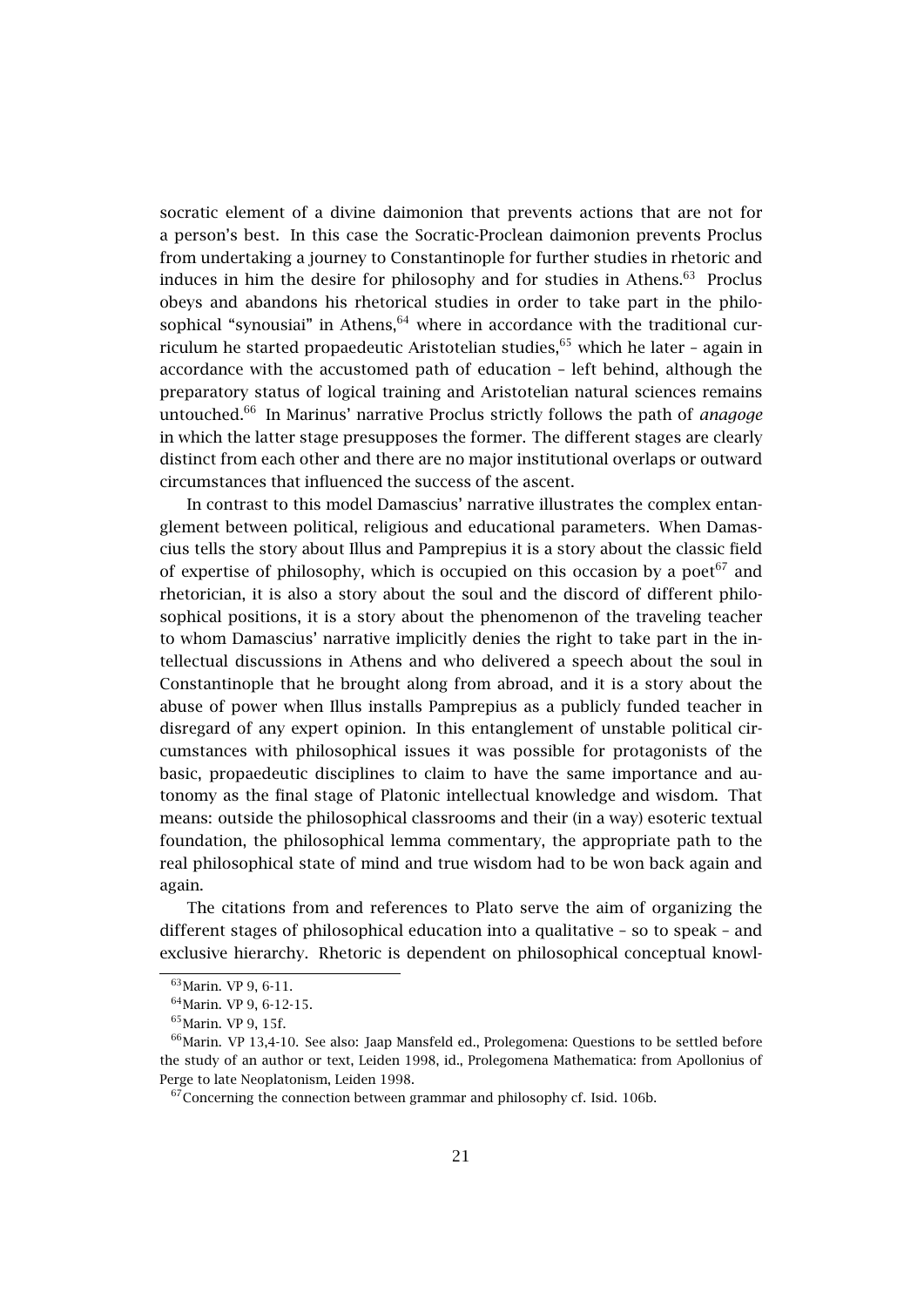edge and has no right to claim further and autonomous validity. The stories Damascius tells about 5th-century Constantinople and Alexandria point out a new constellation in which one cannot be sure that long established and accepted hierarchical positions will not be questioned from the outside and for external reasons. In order to avoid such conflicts and loss of control Damascius opts for the text genre that includes not only scholarly aspects but also relgious, cultural, political, social etc. perspectives and contexts, i.e. the (enriched) vita, for an alternative pathway to philosophy that is autonomous from other branches of knowledge and focuses directly on the high level of intellective knowledge and wisdom.

It is therefore no immediate contradiction if he continues and promotes the traditional anagogical pathway in his school commentaries and lectures, for in the exclusive and safe zone for scholarly discussions there is no external aggressor who might question the exclusively conceptual argumentation in the order and systematic relations of sciences. That means that there is no reason to abandon or to bypass the clearly composed ascent to philosophical wisdom.

In the case of Asclepiodotus another local center for philosophical studies comes in this context into focus: Damascius reports how Asclepiodotus succeeded in establishing Aphrodisias as a center for religious practices, while denying him philosophical qualities of any kind whatsoever. $68$  The narrative about Asclepiodotus as a whole is the subject of another paper, but the relation or disconnection, respectively, that Damascius establishes between the different branches of learning is crucial for the argument of this paper. Again, Damascius disjoins the anagogical unity of argumentation techniques – natural philosophy on the one hand, and first science or *theoria* of the intelligible in connection with higher wisdom on the other –, a unity that is presupposed in Neoplatonic school commentaries of the 5th and 6th century.<sup>69</sup> And he does so in respect to one of the protagonists of late antique platonism, i.e. Asclepiodotus who, although we do not have any writings from him, has left significant traces in the Platonic commentary tradition.

Damascius draws the picture of an overestimated intellectual who in fact did not meet the expectations of real philosophers and who excelled only in argumentation techniques, in the natural sciences that deal with the sensible world, and mathematics. It is a topos (at least) in the Athenian commentary tradition to identify the sensible world and natural philosophy as focus fields of expertise of Aristotelian thought<sup>70</sup>, but it is also a topos that Aristotle is well aware of the need also to grasp noetic concepts. $^{71}$ 

<sup>68</sup>Isid. 85ff.

<sup>69</sup>Cf. e.g. Syr. in Metaph.80,4-81,6.

<sup>70</sup>Syrian.in Metaph. 80,4-16; Phlp. in de an. 95,29-35; 159,25-28.

<sup>&</sup>lt;sup>71</sup>Phlp. in Cat. 50,23ff; Phlp. in APo 242,26-243,7; Phlp. in de an. 26,3-6.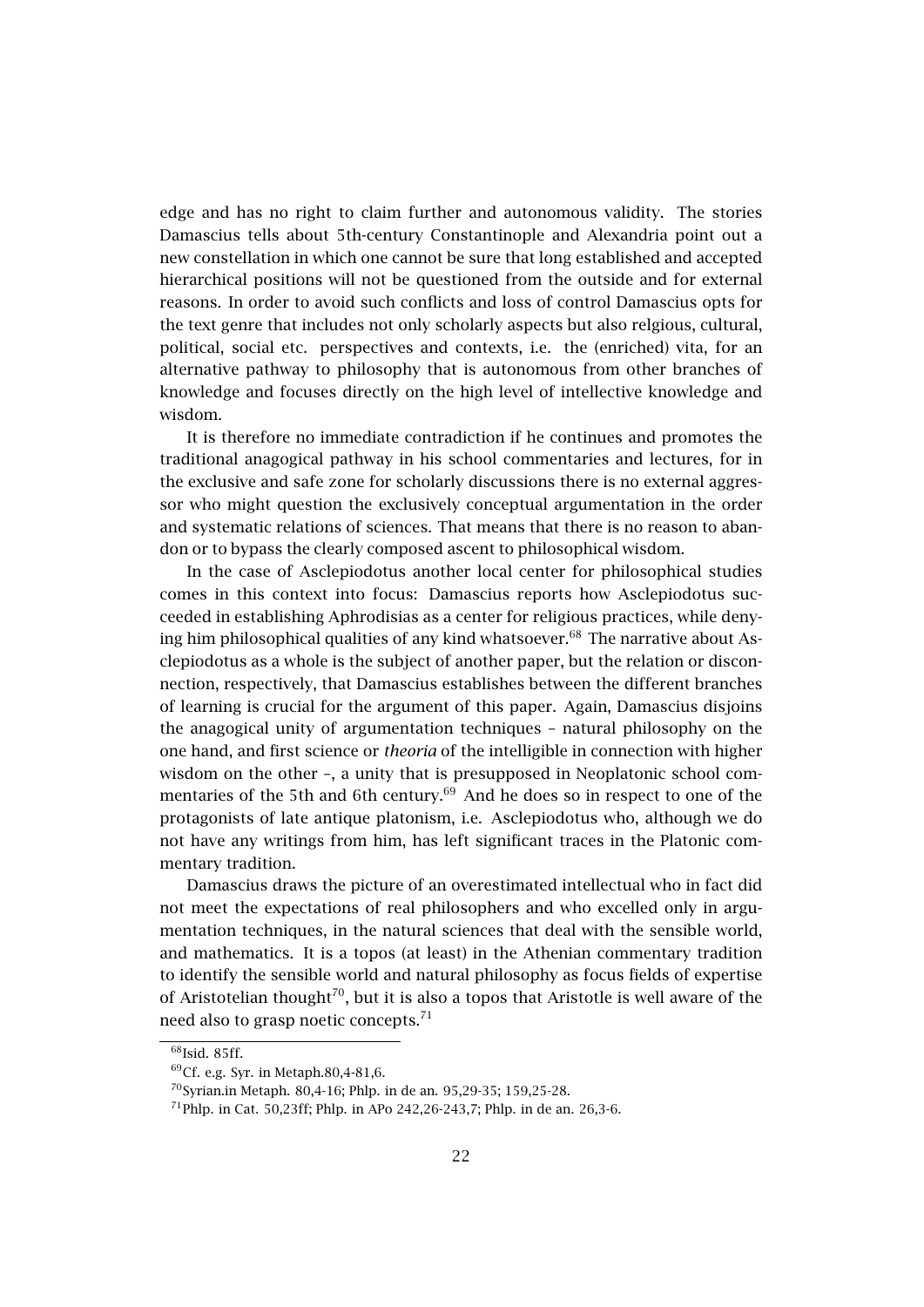By "Aristotelianising" Asclepiodotus, i.e. by apprehending him as an Aristotelian philosopher who is primarily involved in the acquistion of knowledge about the sensible world, Damascius goes so far as to claim that he has not only been occupied with the natural sciences but that he has also brought down disciplines and questions that should (in Damascius' view) not be discussed in the context of the sensible world.<sup>72</sup> Connected with this fundamental methodological failure is another flaw: Asclepiodotus is accused of sticking (unconditionally) to former authors and sages and harmonizing their doctrines in his "melting pot" of the lower physical level. Again, the ideas of the ancients that are handed down through books seem to prevent a philosopher from thinking without restrictions and from thinking "platonically" lofty thoughts. And again, the book knowledge comes under criticism, here with the special note that there is a closeness between book knowledge and the reduction of philosophical problems to the sensible world.

One narrative about Asclepiodotus is of special significance for Damascius' method and scope: when Damascius describes Asclepiodotus' struggle with a well known theoretical problem, the definition of the enharmonic scale, his narrative follows the path of Plato's description of the Pythagorean mathematician and musician in the seventh book of the Politeia, a passage in which Plato develops the concept of the *communis mathematica scientia* and distinguishes his concept from empirical approaches to music and mathematics.<sup>73</sup>

τὸ δὲ ἐναρµόνιον οὐχ εὗρε, καίτοι µαγάδας, ὡς ἔλεγεν, ὑπαλλάξας καὶ µεταθεὶς οὐκ ἐλάττους εἴκοσι καὶ διακοσίων. αἴτιον δὲ τῆς µὴ εὑρέσεως τὸ ἐλάχιστον µέτρον τῶν ἐναρµονίων διαστηµάτων, ὅπερ δίεσιν ὀνοµάζουσι. τοῦτο δὴ ἀπολωλὸς ἐκ τῆς ἡµετέρας αἰσθήσεως καὶ τὸ ἄλλο γένος τὸ ἐναρµόνιον προσαπώλεσεν. (Isid. 85b) "As for the enharmonic, he did not find it, though, as he used to say, he shifted the bridge along (the monochord) in no less than two hundred and twenty positions. The cause of his failure lies in the very small size of the intervals of the enharmonic scale which is known as diesis. The loss of this intervall from our perception has entailed the disappearance of the entire enharmonic scale, our ear being no longer trained to hear it."

As in his narrative on Pamprepius Damascius uses Platonic text passages in order to deny Asclepiodotus' excellence in Platonic sciences and methods, in this case

<sup>&</sup>lt;sup>72</sup>Isid. 85A.

<sup>73</sup>Plat. R. 531a: καὶ περὶ ἁρµονίας ἕτερον τοιοῦτον ποιοῦσι· τὰς γὰρ ἀκουοµένας αὖ συµφωνίας καὶ φθόγγους ἀλλήλοις ἀναµετροῦντες ἀνήνυτα, ὥσπερ οἱ ἀστρονόµοι, πονοῦσιν. Νὴ τοὺς θεούς, ἔφη, καὶ γελοίως γε, πυκνώµατ' ἄττα ὀνοµάζοντες καὶ παραβάλλοντες τὰ ὦτα, οἷον ἐκ γειτόνων φωνὴν θηρευόµενοι, οἱ µέν φασιν ἔτι κατακούειν ἐν µέσῳ τινὰ ἠχὴν καὶ σµικρότατον εἶναι τοῦτο διάστηµα, ᾧ µετρητέον, οἱ δὲ ἀµφισβητοῦντες ὡς ὅµοιον ἤδη φθεγγοµένων, ἀµφότεροι ὦτα τοῦ νοῦ προστησάµενοι.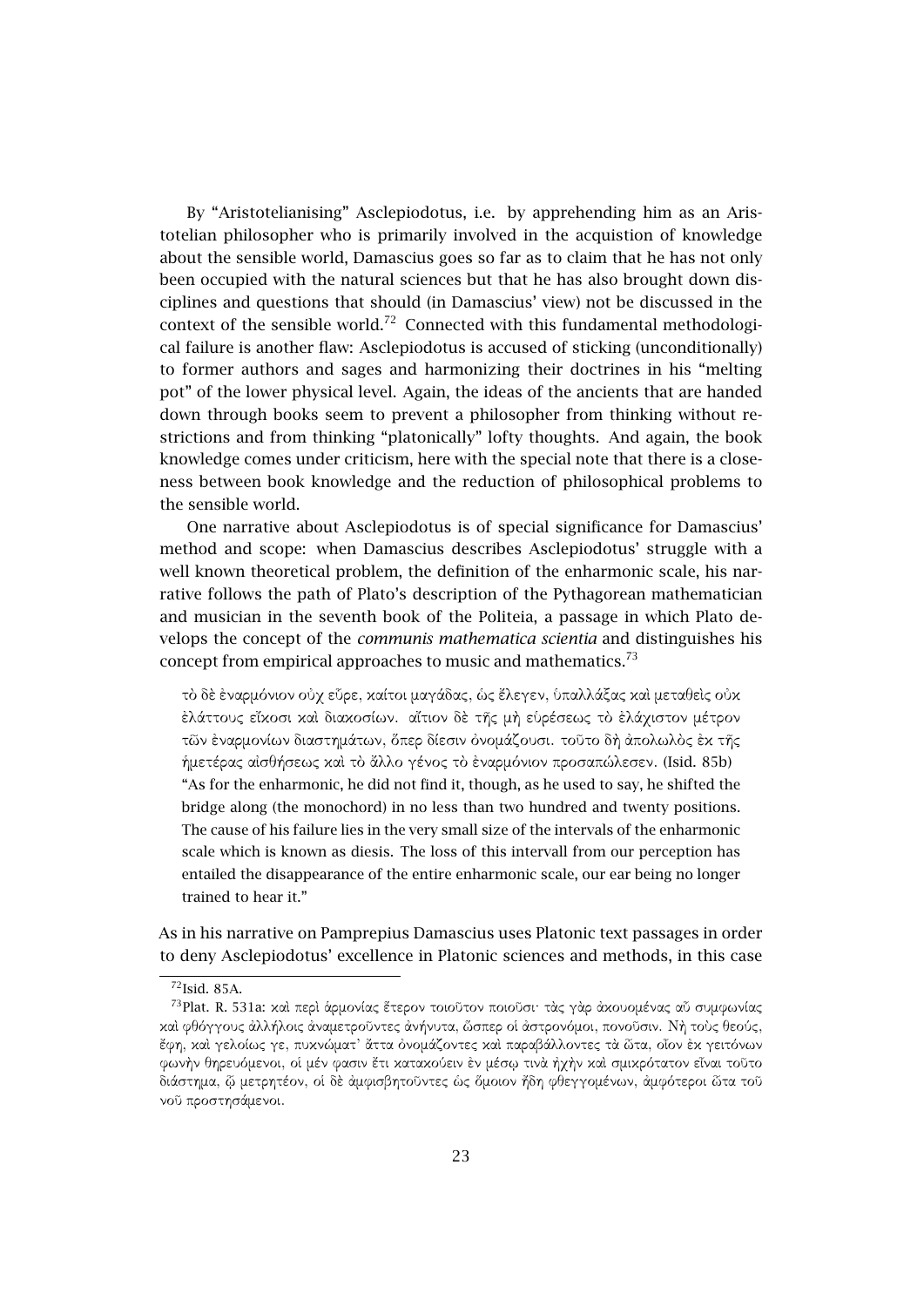from the Politeia. Damascius mocks the allegedly radical empirical approach Asclepiodotus is said to have performed. If then Damascius molds his narrative about Asclepiodotus' on this story about empirical mathematicians who are famously criticized by Plato's Socrates, this narrative functions as a harsh vilification of a person who claimed to be a Platonic philosopher, and lambasts him in a field where a Platonic philosopher is expected to excel.

In contrast to this picture, we find traces of Asclepiodotus' importance and reputation as a philosopher: Outstanding Platonists held him in high esteem, especially in respect of the science of the intelligible realm. Proclus even dedicated his commentary on the *Parmenides* to him:<sup>74</sup>

Σὺ δὲ, ὦ φιλοσοφίας ἐπάξιον ἔχων τὸν νοῦν, καὶ ἐµοὶ φίλων φίλτατε, ᾿Ασκληπιόδοτε, δέχου τὰ δῶρα τοῦ ἀνδρὸς ἐκείνου, τέλεα τελέως, ἐν γνησιωτάτοις κόλποις τῆς σαυτοῦ ψυχῆς.

"Thou, who hast an intellect worthy of philosophy, my dearest friend, Asclepiodotus, receive the gifts of that man, perfect in a perfect way, in the truest lab of thy soul." (Procl. in Prm.  $618,16-20$ )<sup>75</sup>

He introduces this dedication as the conclusion of his opening prayer to the divine powers of intelligible entities for support in his difficult endeavor to ascend to the summit of the intelligible realm where the scopos of the dialogue is located. This context, of course, underlines the need for an outstanding intellective mental capacity and praises the vicinity of Asclepiodotus' mind to the intellective gods and daimones. The close friendship that Proclus expresses supports the impression that Asclepiodotus, far from being excluded from the inner circle of "real" Platonic philosophers, was felt by his leading contemporaries to be one of its centers.

Simplicius adresses him as the best of Proclus' students and remarks that he was fertile in new doctines, $76$  due to the excellence of his mind. $77$  Olympiodorus calls him "the great Asclepiodotus, the philosopher" and refers to a commentary on Plato's Timaeus, which was read in the Neoplatonic schools together with the *Parmenides* as the summit of Platonic philosophy.<sup>78</sup>

<sup>74</sup>Procl. in Prm. 618,16-20.

<sup>&</sup>lt;sup>75</sup> Proclus' commentary in Parmenidem is cited according to the edition of Carlos Steel, C. Macé and P. Hoine, Procli In Platonis Parmenidem commentaria: Libros I-III continens, Oxford 2007.

<sup>76</sup>An observation mirrored by Damascius' narrative: Isid. 85a: ἀεί τι καινουργεῖν ἐπεχεὶρει.

<sup>77</sup>Simp. in Ph. 795, 12-15. (οἱ δὲ µετὰ Πρόκλον ἕως ἡµῶν σχεδόν τι πάντες οὐκ ἐν τούτῳ µόνον, ἀλλὰ καὶ ἐν τοῖς ἄλλοις ἅπασι τῷ Πρόκλῳ κατηκολούθησαν. ᾿Ασκληπιόδοτον ἐξαιρῶ λόγου τὸν ἄριστον τῶν Πρόκλου µαθητῶν καὶ ∆αµάσκιον τὸν ἡµέτερον ὧν ὁ µὲν δι' ἄκραν εὐφυΐαν καινοτέροις ἔχαιρε δόγµασιν, ὁ δὲ ∆αµάσκιος διὰ φιλοπονίαν καὶ τὴν πρὸς τὰ ᾿Ιαµβλίχου συµπάθειαν πολλοῖς οὐκ ὤκνει τῶν Πρόκλου δογµάτων ἐφιστάνειν.

 $^{78}$ Olymp. in Meteor. 321,26-29.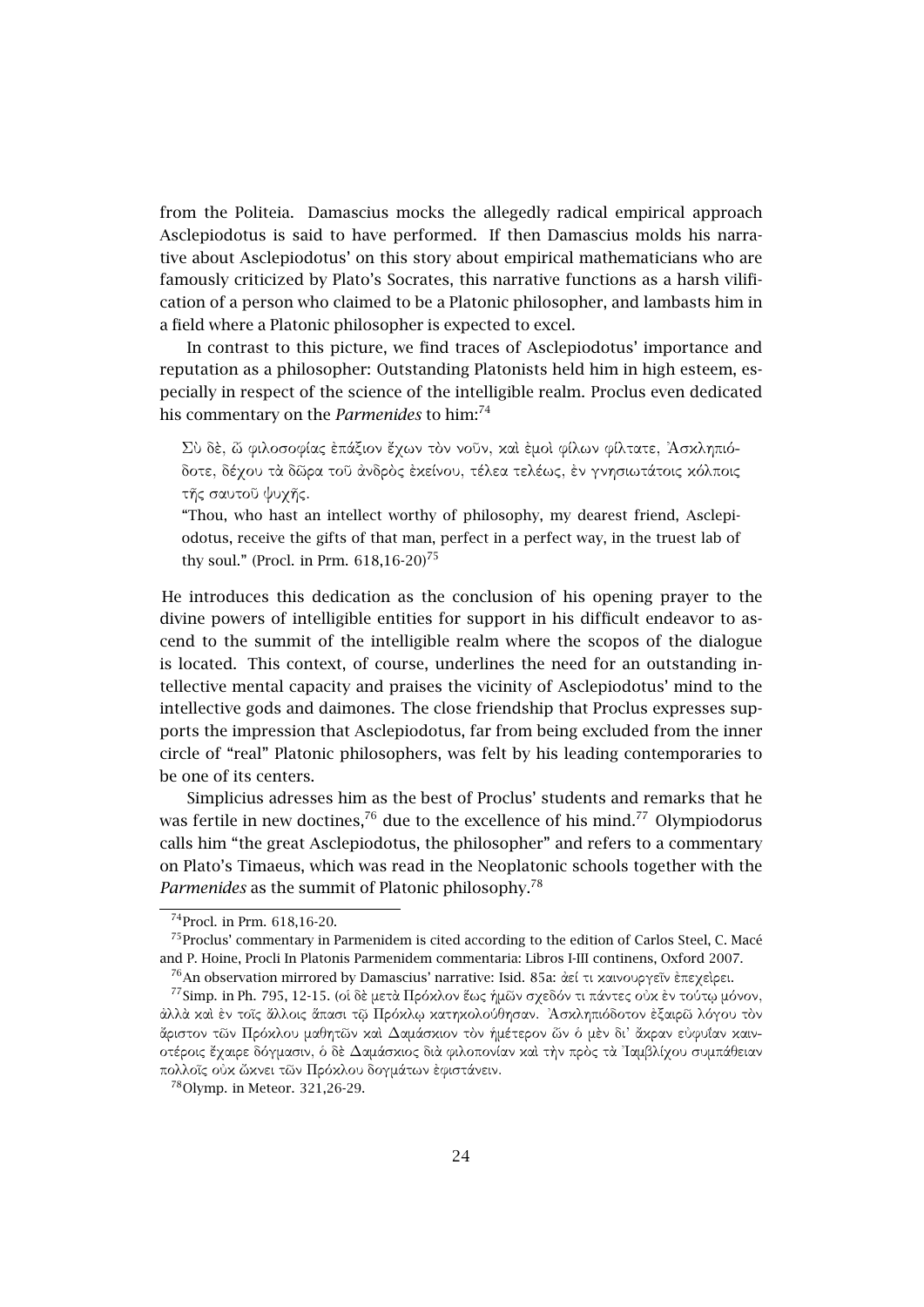Besides, there are hints from excavations in Aphrodisias that Asclepiodotus' school was one of the siginificant Platonic institutions of his time with strong commitments to the past and the continuity of Platonic philosophy.<sup>79</sup> At least, the excavations give evidence of a building which would have suited well the purpose of a self-confident pagan Neoplatonic philosophical school, the activities of which were both scholarly and ritual. From the Christian viewpoint we find (polemical) descriptions of those activities in Asclepiodotus' school in Zacharias' Vita Severi, a text, that has only been preserved in a Syriac translation,<sup>80</sup> Zacharias' narratives underline the image of a very successful and visible pagan philosophical institution.

Why, then, does Damascius try to revise this picture? Why does he retell the story of an intellectual who was respected as an excellent Platonic philosopher and with whom Damascius has much in common, and transform it into a story of someone who could not meet the expectations of true philosophical wisdom and was too intensly and too empirically occupied with the sensible world, so that he could not achieve higher knowledge of the Platonic forms that lies beyond the natural sciences and (Aristotelian) logical studies? There are at least two reasons that are likely: first of all rivalry and competition. Damascius draws the picture of an Aristotelian philosopher who sticks to the sensible realm in order to occupy the field of Platonic studies himself with the renovated Athenian Neoplatonic Academy which he tries to promote. Secondly (and connected with (1)): a search for a distinct Platonic profile. Damascius is eager to define clearly what (real) Platonic studies should be like and therefore suggests a clear disctinction from other branches and focus points in late antique philosophical education. Here the special medium of philosophical narrative comes into play: in contrast to the (traditional) school commentary Damascius uses the philosophical and biographical narrative that addresses a wider audience for institutional propaganda.

One of its major statements is the central status of Platonic studies and reflections on the intelligible realm and the conviction that logical preparatory studies and methodological training is basically dispensable for the acquisition of real philosophical wisdom. In the medium of the philosophical narrative Damascius was able to address also intellectuals who are for different reasons not acceptable to the philosophical seminars or who could not or did not follow the traditional career path. One target group of Damascius' narrative for whom this holds true are well-educated women from influential families, who could not prepare for

<sup>79</sup>Roland R. R. Smith, Late Roman Philosopher Portraits from Aphrodisias, in: The Journal of Roman Studies 80, 1990, 127–155, cf. 153-155; id., Late Roman Philosophers, in: Roland R. R. Smith and Kenan T. Erim eds., Aphrodisias Papers, Bd. 2, Ann Arbor 1991, 144–158, cf.. 157-158.

 $80$ Kugener M.-A ed., Zacharie le Scholastique: Vie de Sévère d'Antioch, in: Patrologia Orientalis 2, no. 1, 1907 (repr. 1980), e.g. 41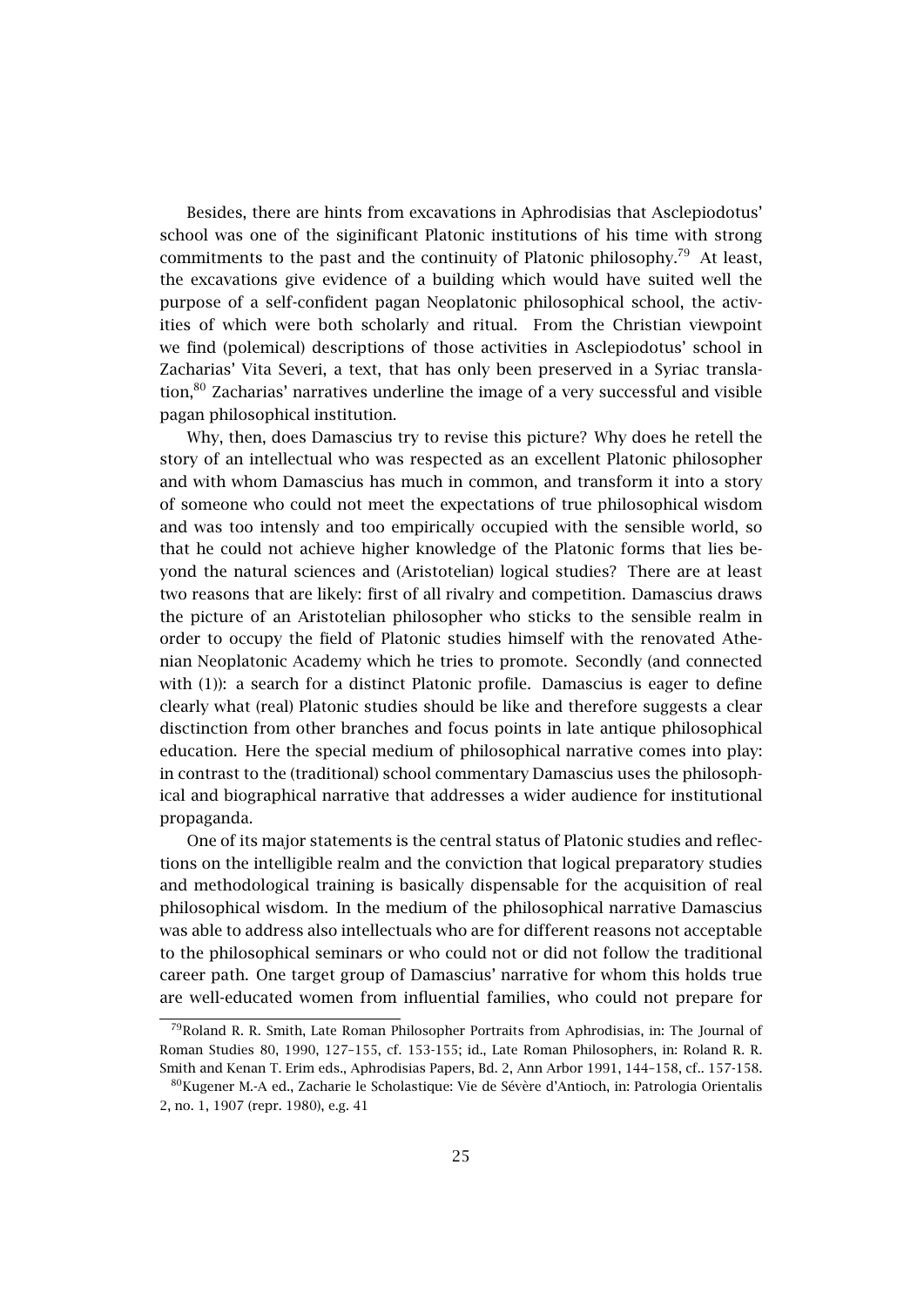a certain career in the Roman administration but who were educated for educational purposes only. While this exclusion from the male career options and public space certainly restricted the boundaries inside which women could take part in social and cultural life, it freed women from the need to subordinate the choice of classes and teachers to external reasons such as the increase of income.<sup>81</sup> That opened a space for new approaches to philosophy beyond the classical male curriculum.

To be sure, Damascius' denial of the need for the different preparatory stages of philosophical education is not in the first place addressed to women. It is not feministic or anti-patriarchial. But it does not exclude women from access to philosophy but rather facilitates it. This is reflected in the dedication to Theodora and also in the famous narrative about the mathematician and philosopher Hypatia,<sup>82</sup> who is presented as an extremely gifted Socratic teacher, who taught everyone who wished to listen outside the walls of a classroom, i.e. outside the space of the traditional institutions, and thereby performed an intellectual independence, which Damascius admires.

Therefore, there is a factual (and also understandable) discrepancy with the actual practice in the standard philosophical seminars in which methods from the organon are widely used and in which we find an intense entanglement between Aristotelian and Platonic studies.

This becomes obvious if we take a glance at standard traditional commentaries by Damascius and other Alexandrian school philosophers alike.

## **5 Logical techniques in the commentary tradition in Alexandria and Athens**

To start with Damascius and his school commentaries: We have parts, traces of or references to commentaries on a number of dialogues that were part of the curriculum that had been established by Iamblichus, namely on the *Alcibiades, Phaedo, Sophistes, Timaeus, Phaedrus, Philebus*, and *Parmenides*. In addition to that there are also traces of commentary practices on the Laws and the Republic. That demonstrates that Damascius adhered to the Iamblichean concept and order of philosophical teaching. Parts of the Alcibiades commentary are preserved as quotations in the lecture notes published under the name of Olympiodorus the Younger, the commentary on the *Phaedo* and on the *Philebus* are *Apo phones*-commentaries, i.e. lecture notes from lectures of Damascius. The commentary on the *Parmenides* is a commentary work that was intended for pub-

<sup>81</sup>Edward Watts, Hypatia: An Ordinary Life, Oxford University Press, 2016 (in press, ch. 2). <sup>82</sup>Isid. 43A.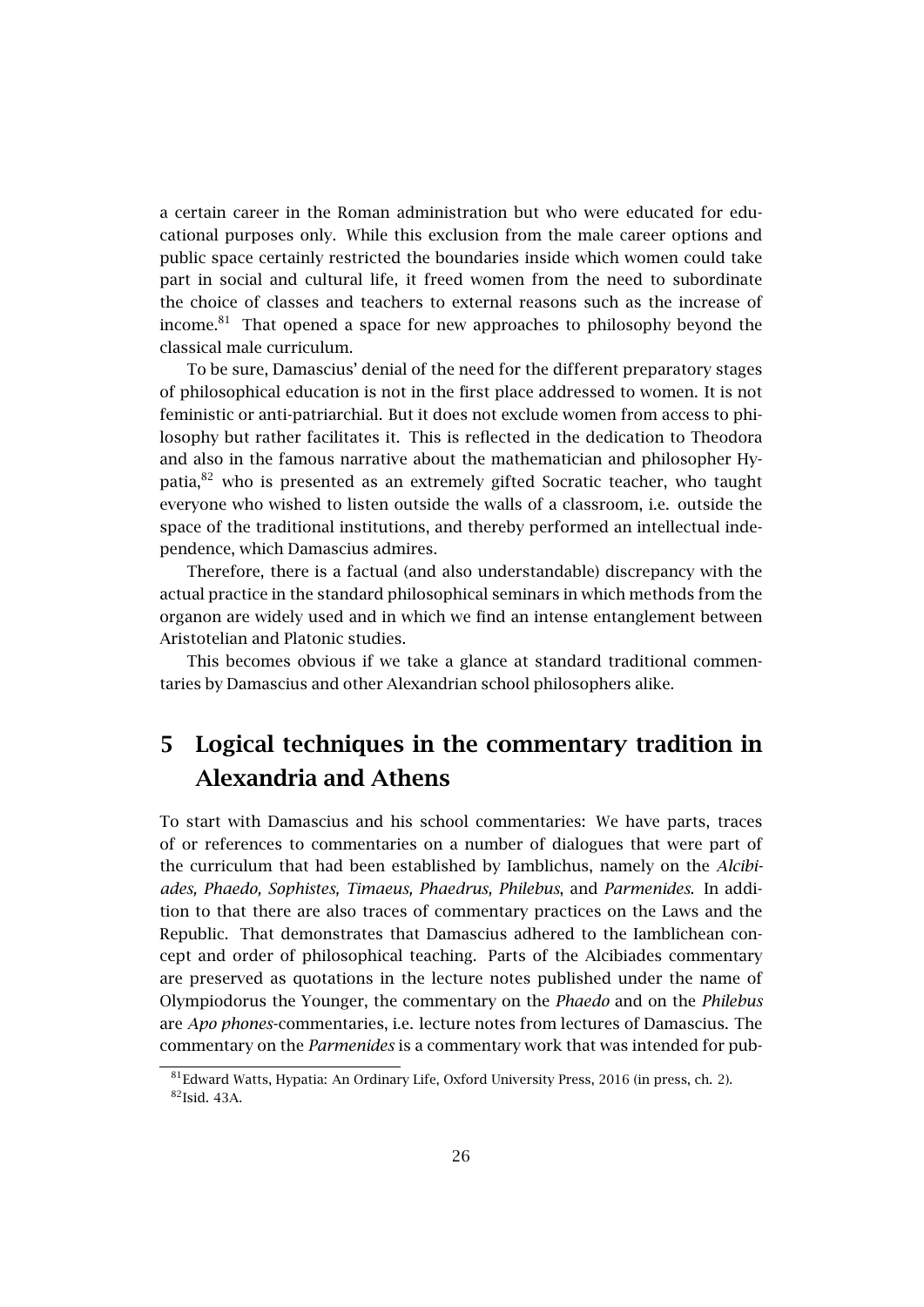lication. To be sure, Damascius is not only the author and master of these school commentaries, but also the author of *Problems and Solutions Concerning First Principles* (and also of a very advanced commentary in Plato's Parmenides) which develops the Iamblichean tradition of studies on the intelligible realm further and discuss the different intellectual capacities of man's soul. Here, Damascius does not engage in "pedestrian" rational methods but rather argues dialectically in a Platonic sense, struggling for approaches to that what is beyond rational thinking.

But in these contexts there is no reflection on the neccessity of rational methods or logical but rather we find practices of suprarational thinking that builds on the rational explication of the objects of knowledge, i.e. here Damascius has no need to explore paths to wisdom that decidedly circumvent specifically rational practices; for rational approaches are presupposed.

In what follows we will concentrate on the commentary on the *Phaedo* and *Philebus* since they most clearly reflect his oral teaching methods in the as it were regular philosophical classes.<sup>83</sup>

In both lectures the methods that are taught in the elementary logic classes of the philosophical schools are used widely and throughout. In his commentary on the *Philebus* Damascius emphasizes that the dialogue includes topics from different philosophical disciplines: from theology, psychology, ethics and logic. $84$ That means that it is necessary to apply all the methods, which are adaequate for these fields, especially dihaeretic and syllogistic methods that are mentioned explicitly.<sup>85</sup> There are, then, numerous cases in which Damascius transforms the argumentation into an explicit syllogistic structure.<sup>86</sup> In addition to that we find reflections on the connection between logical methods and the objects of recognition:

῞Οτι ἡ µὲν διαιρετικὴ συµπέφυκε τῇ προόδῳ τῶν ὄντων, ἡ δὲ ἀναλυτικὴ τῇ ἐπιστροφῇ, µέσαι δὲ αἱ ἄλλαι τῇ ὑποστάσει αὐτῇ τῶν πραγµάτων ἐοικυῖαι ἀλλ' ἡ µὲν ὁριστικὴ τῇ ἐφ' ἑαυτῆς ἑστώσῃ, ἡ δὲ ἀποδεικτικὴ τῇ ἀπὸ αἰτίας ἐξηρτηµένῃ. µʹ. ῞Οτι πᾶσαι αἱ τέτταρες µέθοδοι τῷ συναγωγῷ ἢ διαιρετικῷ εἴδει κατέχονται ἥ

τε γὰρ ὁριστικὴ συνάγει τὰ µέρη πρὸς τὸν ὅλον ὁρισµὸν ἥ τε ἀποδεικτικὴ ἀπὸ τῆς αἰτίας προάγει τὸ αἰτιατὸν καὶ ὅλως ἀφ' ἑτέρου ἕτερον προστίθησιν. (Dam. in Phlb. 54f.)<sup>87</sup>

"Dihaeretics resemble the progress of being, analytics the turning back, the other

<sup>&</sup>lt;sup>83</sup>Cf. the very good editions by Leendert G. Westerink, The Greek Commentaries on Plato's Phaedo: Olympiodorus, id., The Greek Commentaries on Plato's Phaedo: Damascius, id., Lectures on the Philebus. Wrongly Attributed to Olympiodorus. Text, Translation, Notes and Indices.

 $84$ Dam. in Phlb. 10.

 $85$ Dam. in Phlb. 7,2f.

<sup>86</sup>Dam. in Phlb. 26; 179; 214, 259 etc.

 $87$ Cf. also Dam. in Phlb. 65; 68.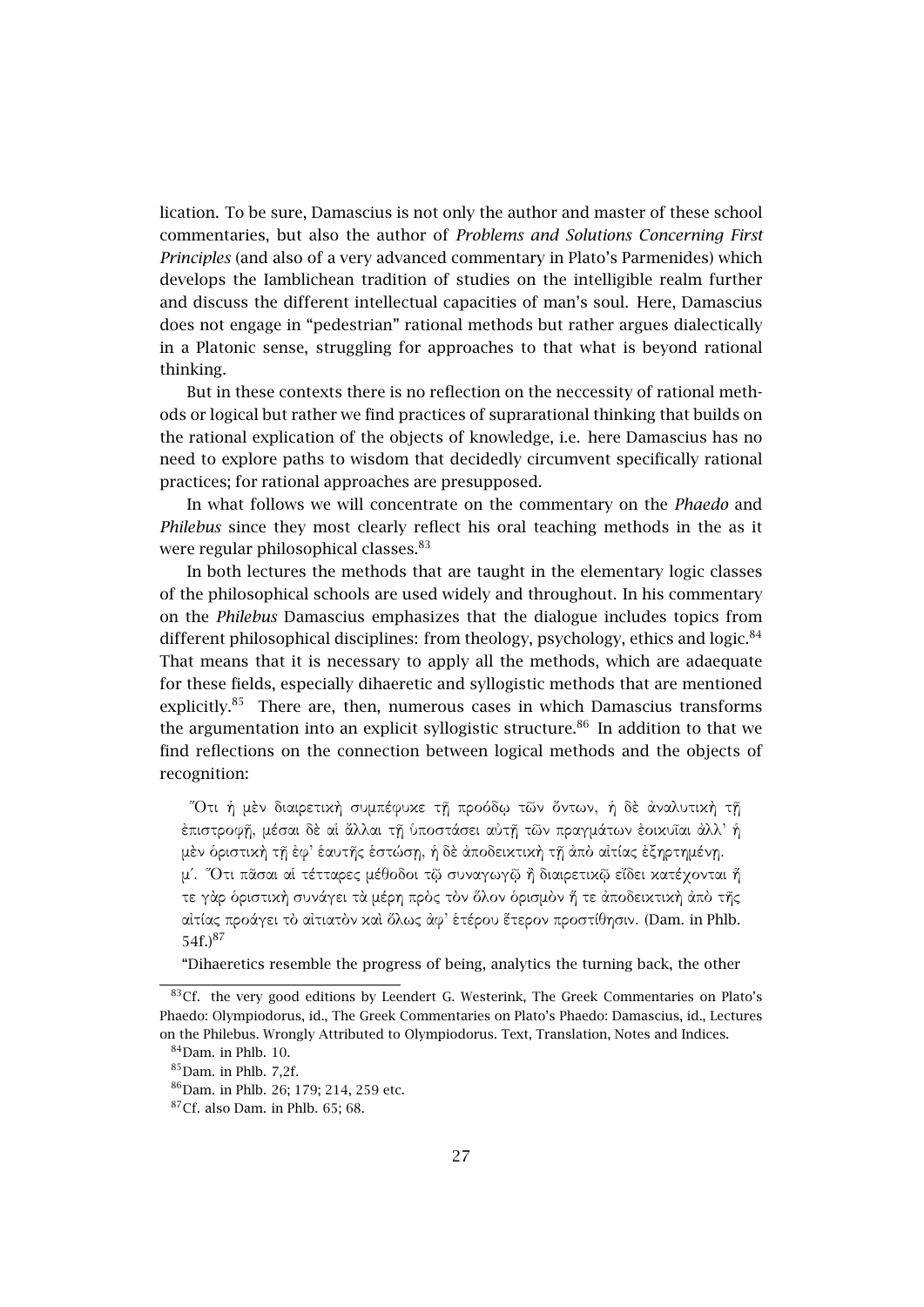techniques in the middle resemble the subsistance of things itself; namely horistic resemble the subsistance that is something by itself, apodeictics the subsistance which depends on its cause.

All four methods are held together by synagoge and dihairesis; for horistics bring together the parts to the whole definition; apodeictics deduce that what is caused from the cause and overall set together one to another."

Here, it becomes most evident that Damascius links Platonic (Proclean) studies and central ontological concepts with methods of the propaedeutic logic that was taught in late antique schools by the reading of Aristotelian treatises. The use of these methods is not questioned, but repeated and called to mind.

In his commentary on the *Phaedo* Damascius once more uses syllogistic and dihaeretic methods in order to elucidate the Platonic text with ease and certainty.<sup>88</sup> Although Westerink has argued convincingly that Damascius' commentary is essentially a report of Proclus' commentary with a large number of notes and amendments,<sup>89</sup> that does not neccessarily mean that Damascius would not have been able to expunge all logical technicalities if he had wished to do so. To be sure the form which mirrors the oral teaching in which a predecessor's commentary was used as the basic book which was read out and upon which the lecturer added his comment, is likely to keep the scholarly practices of the traditional philosophical lessons. However, Damascius must have decided to maintain that tradition and to use the techniques that the student learned in the Aristotelian logic classes. For he could also have adhered to Proclus' philosophical exegesis without further use of the methods of logic. If we conclude from the extant Proclean commentaries: Proclus himself did not – for the most part – make the underlying syllogistic structures of the Platonic argument explicit. Therefore, the helpful tool can also be an addition by Damascius himself. On this we certainly can only conjecture, but it seems clear that in the inner circle of advanced master students the focus on Plato and true philosophical excellence does not require the exclusion of logical techniques.

From the other perspective this seems to be perfectly sound: in the extant commentaries on the Organon we have plenty of interpretations in which the propaedeutic role of the (formal quantitative) Aristotelian logic is emphasized. In Simplicius' commentary on the Categories we have the most philosophically precise account of the specific role and importance of language in relation to the soul's capacities for the acquisition of knowledge and to the distinctiveness of being. The commentator lays emphasis on the possibility of deducing language and logic from the basic potencies of the human soul and of establishing the

<sup>88</sup>Dam. in Phd. 26; 264; 405; 426; 520.

<sup>89</sup>Leendert G. Westerink, The Greek Commentaries on Plato's Phaedo: Damascius, 16; id., The Greek Commentaries on Plato's Phaedo: Olympiodorus, 18.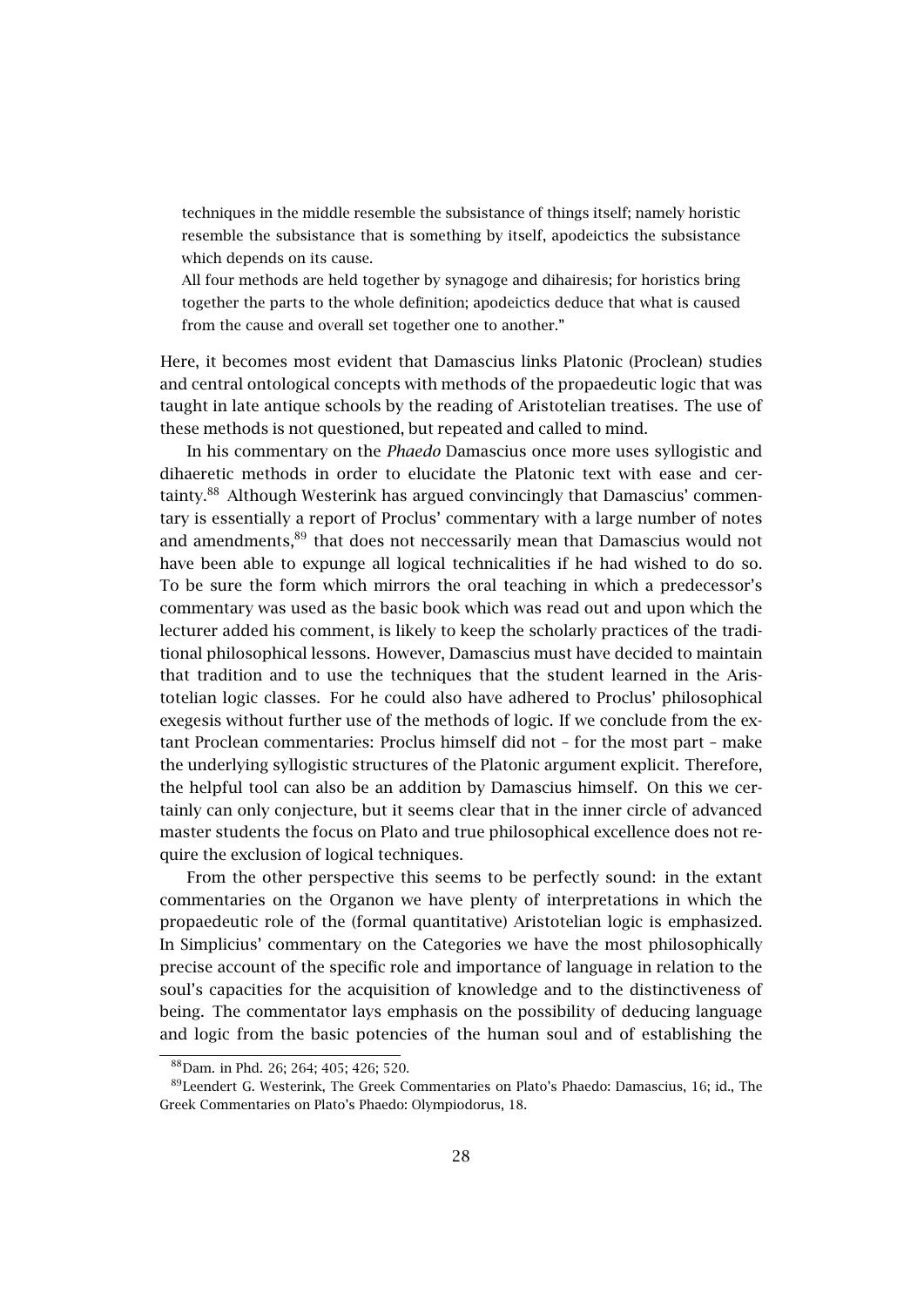#### connection to the intelligible causes.

καὶ ἔστιν ἡ φωνὴ πέρας τῆς ψυχικῆς ἐνεργείας, τῶν δὲ περάτων ἐστὶν τὸ ἐπιστρέφειν εἰς τὰς ἀρχάς διὸ καὶ ἡ φωνὴ τὰς ἀποστάσας ἀπὸ νοῦ καὶ τῶν ὄντων ψυχὰς καὶ διακριθείσας ἀλλήλων συνάγει τε εἰς ὁµόνοιαν καὶ τοῖς πράγµασιν συναρµόζειν ποιεῖ καὶ πρὸς νοῦν ἀναπέµπει καὶ παρασκευάζει µὴ µόνον ἀφώνους ἐθέλειν εἶναι, ἀλλὰ µηδὲ ἐννοίας τῶν πραγµάτων ἑτέρας ἔχειν. οὕτως οὖν τὰ ἡνωµένως ἐν τῷ νῷ προειληµµένα ἐµέρισεν ἡ ψυχή, µετὰ µέντοι τοῦ φυλάξαι καὶ ἐν τη διαιρέσει την άλληλουχίαν. (Simp. in Cat. 13,4-11<sup>90</sup>

"Language is moreover the limit of psychic activity, and it pertains to limits to convert [things] to their principles. Therefore language takes those souls which have departed from the intellect and have become distinguished from one another and gathers them together into unanimity of thought; it makes them adjust to things/objects, sends them back up to the intellect and prepares them not only to wish to be without language but to wish no longer even to have concepts which are other than their objects. Thus the soul has particularized those things which were pre-contained in a state of unity in the intellect, yet not without maintaining even in their state of division their mutual connection."

Simplicius is also very well aware of the limits of logic: it sets a frame in which the distinctions and explanations need to be made without the requirement for any further research (inside the frame of the discipline). $91$ 

Basically the same approach can be found in the logic commentaries from Ammonius' school in Alexandria: the propaedeutic Aristotelian logic does not treat the philosophical objects themselves, but only the formal canon without considering in each case the underlying subject matter. $92$  Therefore, its status

92 (Ps.)Ammon. in APo 11,3-17: ὥστε καλῶς οἱ ἐκ τοῦ Περιπάτου τὰ παρὰ Ἀριστοτέλει ἀφορῶντες ὄργανον αὐτήν φασιν ψιλοὺς γὰρ κανόνας παραδίδωσιν, οὐ πράγµατα λαµβάνων ὑποκείµενα

<sup>90</sup>Translation by Michael Chase (Michael Chase ed., Simplicius: On Aristotle's Categories 1-4, Cornell University Press, 2003 (Ancient commentators on Aristotle), slightly changed by the author (GU).

<sup>91</sup>Simp. in Cat. 133,35-134,4: ∆ιὰ τί δέ, φασίν, µὴ προδιδάξας περὶ τόπου ἢ χρόνου ὡς ἐγνωσµένοις αὐτοῖς χρῆται· ἢ ὅτι οὐ τὴν οὐσίαν αὐτῶν παραδοῦναι προτίθεται φυσικῆς γὰρ ἦν τοῦτο σκέψεως, ἣν ἐν τῇ Φυσικῇ ἀκροάσει πραγµατεύεται ἀλλ' ὅπερ ἤρκει τῇ λογικῇ θεωρίᾳ, κατὰ τὴν κοινὴν περὶ αὐτῶν ἔννοιαν τὴν εἰς τὸ οἰκεῖον γένος τὸ ποσὸν ἀναγωγὴν αὐτῶν ἐποιήσατο. ("Why, then, without teaching before about place or time does he use them as if they were known? Because he does not want to undertake in the lectures on physics. However, conforming to the logical examination, he leads them up to the specific genus, the quantum, according to the general concept of them."); 295,13-16: περὶ πάντων δὲ ἐν τῇ Μετὰ τὰ φυσικὰ τοὺς τελεωτάτους πεποίηται λόγους αἱ γὰρ ἀρχαὶ κατὰ µὲν τὴν σηµαντικὴν αὐτῶν λέξιν ἐν τῇ λογικῇ πραγµατείᾳ δηλοῦνται, κατὰ δὲ τὰ σηµαινόµενα πράγµατα ἐν τῇ Μετὰ τὰ φυσικὰ οἰκείως. ("About everything he argues perfectly in the Lectures on Metaphysics. For the prinicples are clarified in the logical treatise in respect to the meaningful verbal expression, but in respect to the things that are signified, specifically in the lectures on the Metaphysics."); cf. 300, 21-23.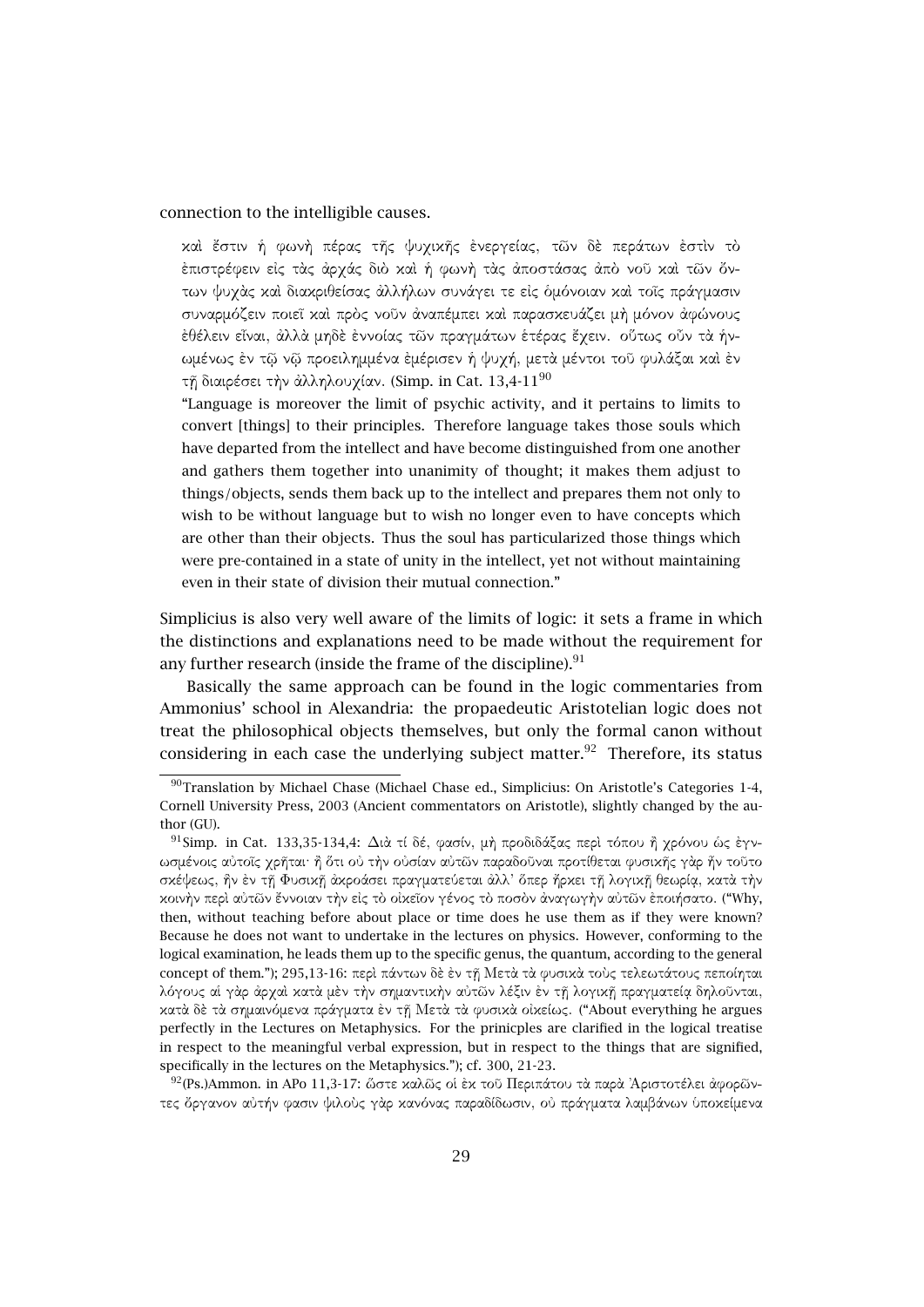and role is subordinate to that of the practical and theoretical branches of philosophy.

Especially interesting is Ammonius' complementary consideration in the lemma ad 16a3ff. which has been added after the completion of the proper "scholastic" exegesis.

᾿Αλλ' ἐπειδὴ ταῦτα διήθρωται, προσθετέον ἑξῆς τοῖς βουλοµένοις ἀνάγειν ἑαυτοὺς ἐπὶ τὴν τῶν ὄντων θεωρίαν καὶ τὰς ἐξῃρηµένας τούτων περὶ ὧν ὁ λόγος αἰτίας σκοπεῖν, ὅτι τριῶν ὄντων ὑπὲρ τὰς φυσικὰς οὐσίας τῶν ἀρχικῶν διακόσµων, τοῦ τε θείου καὶ τοῦ νοεροῦ καὶ πρὸς τούτοις ἔτι τοῦ ψυχικοῦ, τὰ µὲν πράγµατα θεόθεν παράγεσθαί φαµεν, ἀπὸ δὲ τῶν νόων ὑφίστασθαι τὰ νοήµατα, καὶ ὑπὸ τῶν ψυχῶν τῶν κατὰ τὸ λογικὸν χαρακτηριζοµένων καὶ παντὸς σώµατος χωριστὴν οὐσίαν ἐχουσῶν ἀποτελεῖσθαι τὰς φωνάς. (Ammon. in de int. 24,22-29)

"Since these things have been set out, we must next, for those who wish to bring themselves up to the examination of the things that are, i.w. to look at the transcendent causes of those things which the discussion is about, add that, as there are three primitive orders above the natural substances, the divine, the intellectual, and in addition to these the psychic, we say that things are derived from the divine, thoughts have their subsistence from intellects, and vocal sounds are produced by souls which are formed in accordance with the rational and contain substance separate from all body." (translation by David Blank) (David L. Blank, Ammonius: On Aristotle On Interpretation 1-8, Bloomsbury Publishing, 2014 (Ancient Commentators on Aristotle))

Ammonius marks the transgression of disciplinary limits explicitly; however, he points out that despite the clear-cut limits there is room for further exegeses, and that theses exegeses might ask about the ontological and epistemological grounds of the order of sciences and of learning in late antique philosophical schools.

It is because of the audience and its capacity to listen and understand and the norms and habits of the philosophical curriculum that the exegesis usually has to stop here. For the object of recognition is sufficiently explained and grasped if the nearest cause (προσεχὴς αἰτία) is disclosed. It probably was in the interest of the average student and student group not to extend further the enquiry about the conceptual and ontological reasons of the logical concepts and elements of language theory. For the linguistic concepts in *de interpretatione* are introduced as a tool to facilitate propositional conclusions.

The restrictions upon the transgression into ontological or psychological questions are not located in the quarrel between logic and true philosophy, which

ἀλλὰ τοῖς στοιχείοις τοὺς κανόνας ἐφαρµόζων οἷον τὸ Α κατὰ παντὸς τοῦ Β, τὸ Β κατὰ παντὸς τοῦ Γ, τὸ Α ἄρα κατὰ παντὸς τοῦ Γ.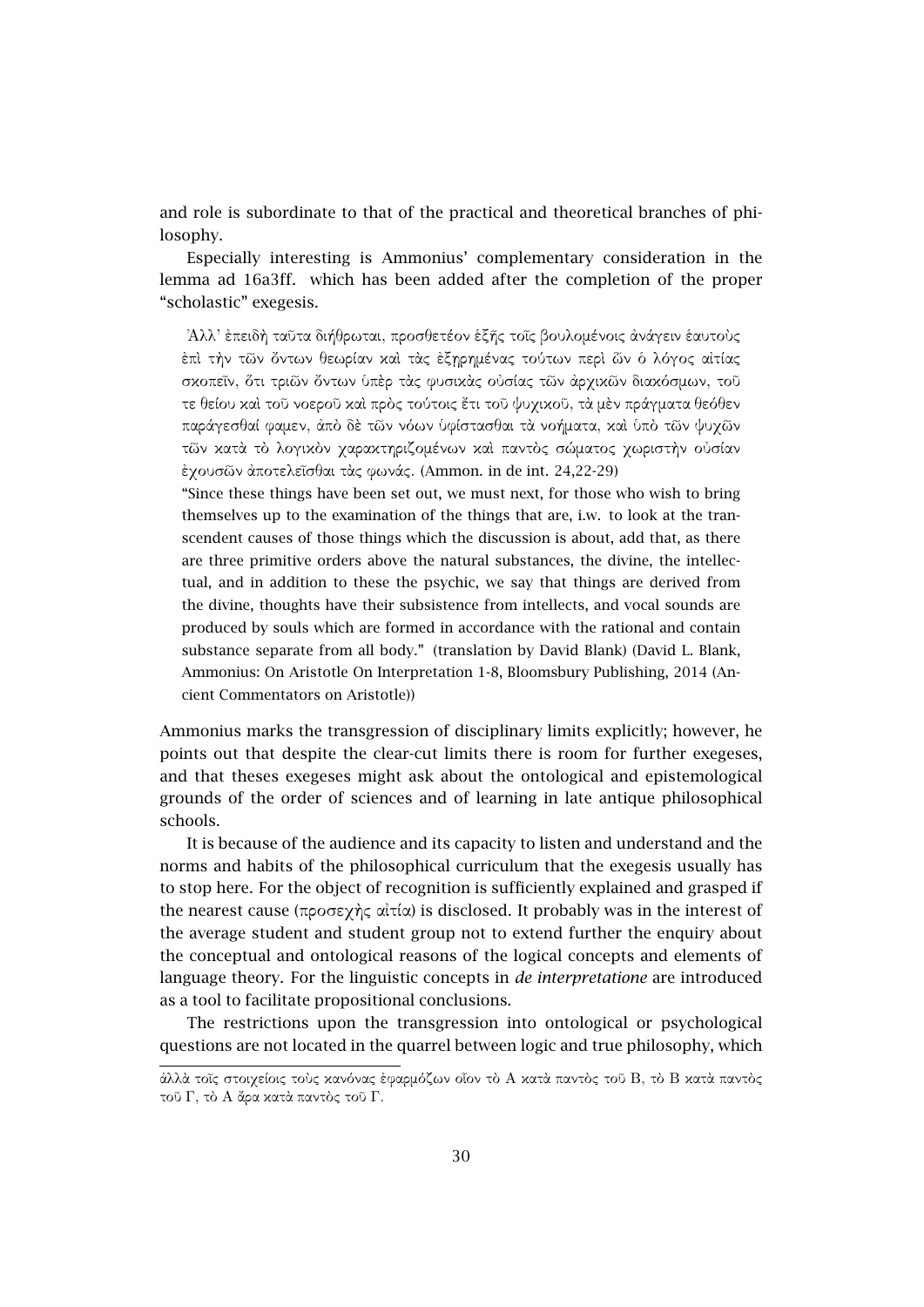deals with intelligible objects, nor about the predominance in educational issues and in the order of knowledge, they are rather to be found in the anagogical structure of the philosophical curriculum that attends scrupulously the current suitability (ἐπιτηδειότης) of the student to understand the issue under discussion. And because of that, restrictions are to be found in the institutional contexts in which the students of the logic classes are not neccessarily to be expected to attend the higher philosophical seminars, too, or to be on the way to becoming true philosophers or sages respectively.<sup>93</sup>

### **6 Conclusions**

Why, then, does Damascius use logical tools in his Platonic commentaries yet deny their importance in his *Vita Isidori*? One must conclude that the *Vita Isidori* has addressees that differ from those of the Platonic commentaries. Damascius is – at least – not only addressing those students of his philosophical seminars who have run through the different stages of the educational curriculum starting with the grammar classes and studies in rhetoric followed by the training in Aristotelian logic up to the higher philosophical studies and reading of further Aristotelian treatises and Platonic dialogues.

Those students will have been acquainted with and proficient in the basic methods of logic such as syllogistic and dihaeretic techniques. The discourse on knowledge acquisition and Damascius' clear preference for those alternative paths that lead directly to the *theoria* of the intelligible and the Platonic ideas are addressing another audience: it encourages and invites also those people who take an interest in Platonic philosophy for the sake of the intellectual activity and the cultivation of one's own inner self alone.

The *Vita Isidori* comprises among its narratives many stories about intellectuals and philosophers who looked for and performed alternative ways of education and philosophical activity besides the traditional curriculum. One group among them will have been formed by women from the influential families of the intellectual elite who could afford to and were willing also to educate their female members. Theodora with her family's ancestry is one example for a context in which the *Vita Isidori* is likely to have found an audience and to have been well received, because of its encouragement for those who did not have the opportunity to pass through the logic classes and learn philosophy inside the institutions of curricular education.

Certainly, among the students who could afford – in financial terms but also

<sup>93</sup> Edward Watts, City and School in Late Antique Athens and Alexandria, 1-23; cf. also Raffaela Cibiore, Gymnastics of the Mind: Greek Education in Hellenistic and Roman Egypt, Princeton, 2001, Teresa Morgan, Literate Education in the Hellenisic and Roman Worlds, Cambridge, 1998.